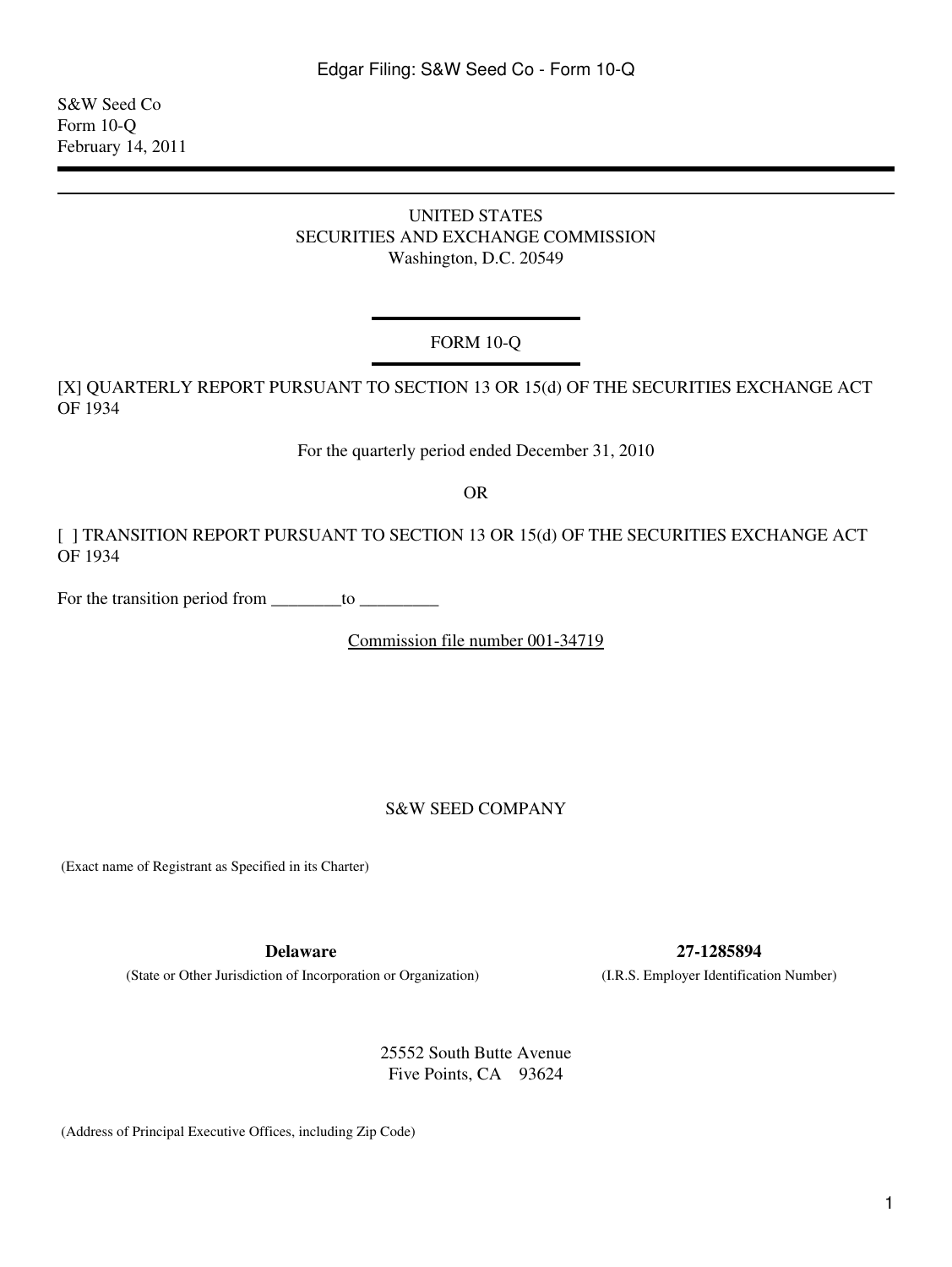(559) 884-2535

(Registrant's Telephone Number, including Area Code)

 Indicate by check mark whether the registrant (1) has filed all reports required to be filed by Section 13 or 15 (d) of the Securities Exchange Act of 1934 during the preceding 12 months (or for such shorter period that the registrant was required to file reports), and (2) has been subject to such filing requirements for the past 90 days.  $\bar{x}$  YES NO

 Indicate by check mark whether the registrant has submitted electronically and posted on its corporate Web site, if any, every Interactive Data File required to be submitted and posted pursuant to Rule 405 of Regulation S-T (§232.405 of this chapter) during the preceding 12 months (or for such shorter period that the registrant was required to submit and post such files). YES

 $\degree$  NO  $\degree$ 

 Indicate by check mark whether the registrant is a large accelerated filer, an accelerated filer, a non-accelerated filer or a smaller reporting company. See definitions of "large accelerated filer," "accelerated filer" and "smaller reporting company" in Rule 12b-2 of the Exchange Act. (Check one):

| Large accelerated filer Accelerated filer | Non-accelerated filer                | Smaller reporting company |
|-------------------------------------------|--------------------------------------|---------------------------|
|                                           | (Do not check if a smaller reporting |                           |
|                                           | company)                             |                           |

 Indicate by check mark whether the registrant is a shell company (as defined in Rule 12b-2 of the Exchange Act). YES <sup>"</sup> NO x

As of February 11, 2011, 5,800,000 shares of the registrant's common stock were outstanding.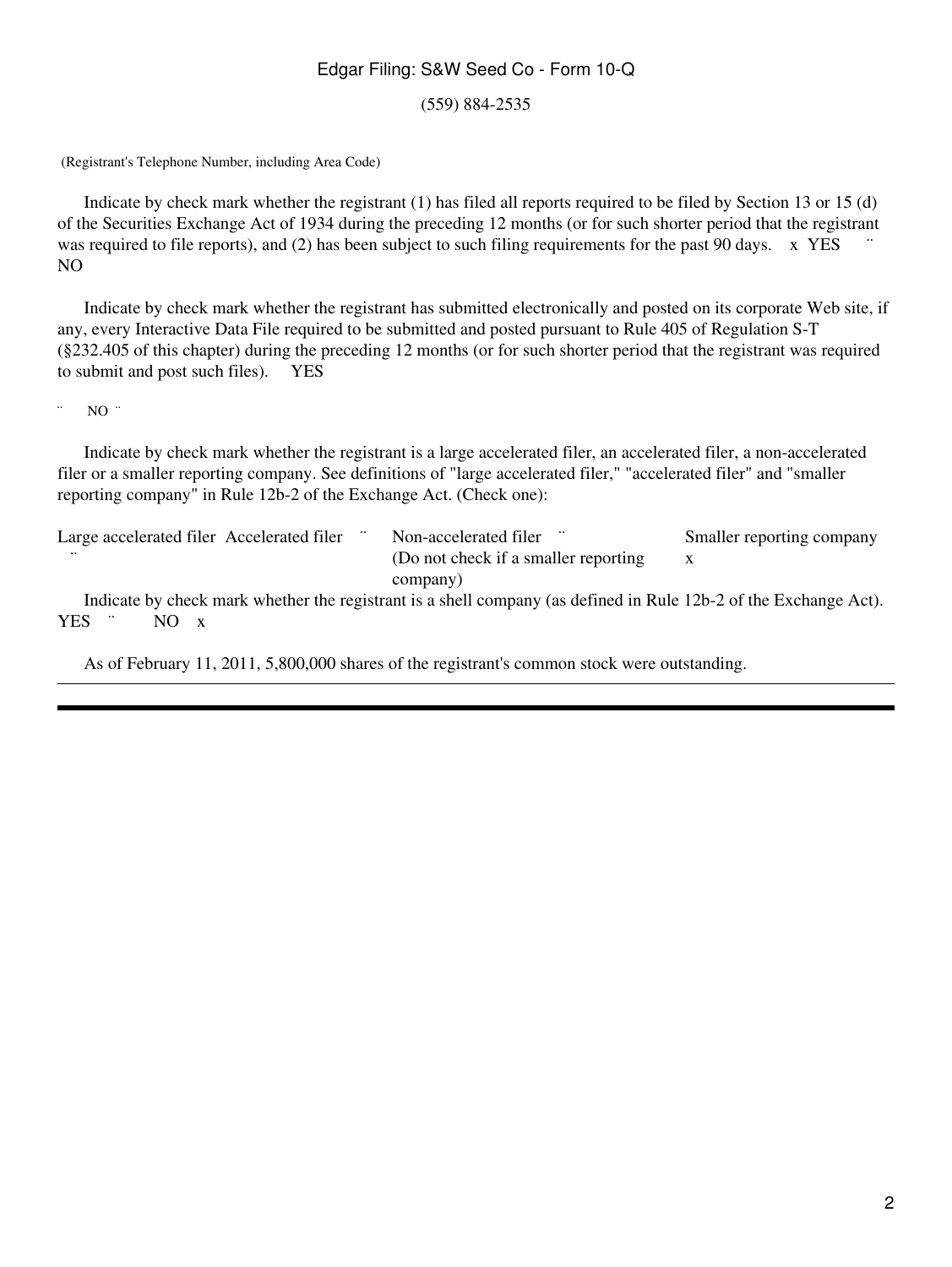[PDF](#page-0-0), as a courtesy

# S&W SEED COMPANY Table of Contents

| PART I. FINANCIAL INFORMATION                                                                                                             | Page No. |
|-------------------------------------------------------------------------------------------------------------------------------------------|----------|
| Item 1. Financial Statements (Unaudited):                                                                                                 |          |
| Consolidated Balance Sheets at December 31, 2010 and June 30, 2010                                                                        | 3        |
| Consolidated Statements of Operations for the Three and Six Months Ended December 31, 2010 and 2009                                       | 4        |
| Consolidated Statements of Stockholders' Equity for the Fiscal Year Ended June 30, 2010 and for the Six Months<br>Ended December 31, 2010 | 5        |
| Condensed Consolidated Statements of Cash Flows for the Six Months Ended December 31, 2010 and 2009                                       | 6        |
| <b>Notes to Consolidated Financial Statements</b>                                                                                         | $\tau$   |
| <u>Item 2. Management's Discussion and Analysis of Financial Condition and Results of Operations</u>                                      | 24       |
| Item 3. Quantitative and Qualitative Disclosures About Market Risk                                                                        | 40       |
| Item 4. Controls and Procedures                                                                                                           | 40       |
| PART II. OTHER INFORMATION                                                                                                                |          |
| Item 1. Legal Proceedings                                                                                                                 | 41       |
| Item 1A. Risk Factors                                                                                                                     | 41       |
| Item 2. Unregistered Sales of Equity Securities and Use of Proceeds                                                                       | 42       |
| Item 3. Defaults Upon Senior Securities                                                                                                   | 43       |
| Item 4. [Removed and Reserved]                                                                                                            |          |
| Item 5. Other Information                                                                                                                 | 43       |
| Item 6. Exhibits<br>$\mathfrak{2}$                                                                                                        | 43       |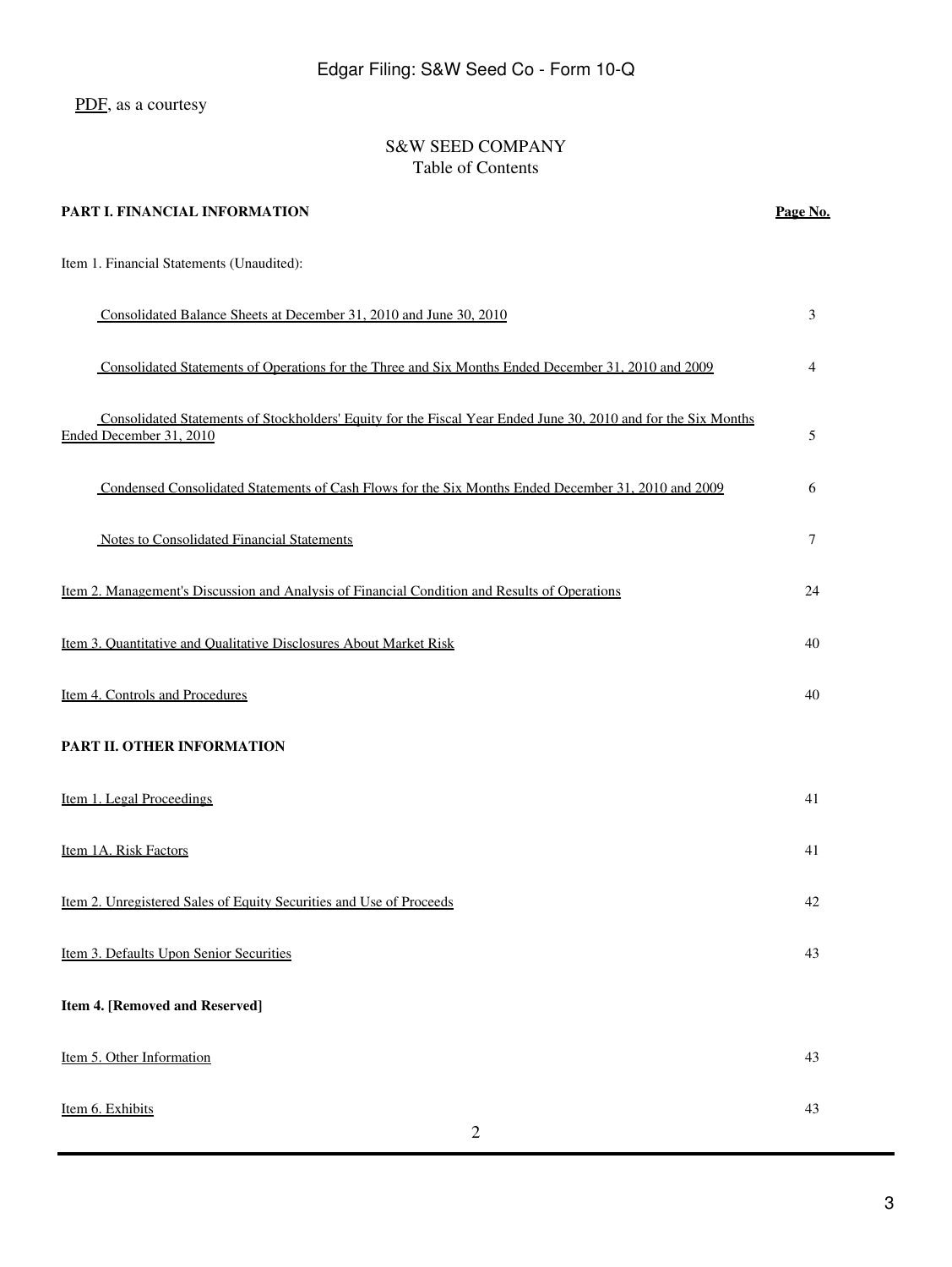# Part I -- FINANCIAL INFORMATION

### <span id="page-3-0"></span>ITEM 1. FINANCIAL STATEMENTS

# S&W SEED COMPANY (A DELAWARE CORPORATION) CONSOLIDATED BALANCE SHEETS (Unaudited)

|                                                                                                                                                                                                      | December 31,<br>2010 |               | June 30,<br>2010 |
|------------------------------------------------------------------------------------------------------------------------------------------------------------------------------------------------------|----------------------|---------------|------------------|
| <b>ASSETS</b>                                                                                                                                                                                        |                      |               |                  |
| <b>CURRENT ASSETS</b>                                                                                                                                                                                |                      |               |                  |
| Cash and cash equivalents                                                                                                                                                                            | \$<br>5.696.890      | \$            | 7.830.517        |
| Accounts receivable, net                                                                                                                                                                             | 1,668,979            |               | 2,114,868        |
| Inventories, net                                                                                                                                                                                     | 6,829,122            |               | 2,714,183        |
| Prepaid expenses and other current assets                                                                                                                                                            | 142,279              |               | 75,901           |
| Deferred tax asset                                                                                                                                                                                   | 56,001               |               | 184,488          |
| TOTAL CURRENT ASSETS                                                                                                                                                                                 | 14,393,271           |               | 12,919,957       |
| Property, plant and equipment, net of accumulated depreciation                                                                                                                                       | 2,235,706            |               | 2,110,503        |
| Other intangibles, net                                                                                                                                                                               | 525,550              |               | 548,674          |
| Deferred tax asset - long term                                                                                                                                                                       | 363,974              |               |                  |
| TOTAL ASSETS                                                                                                                                                                                         | \$<br>17,518,501     | \$            | 15,579,134       |
| <b>LIABILITIES AND STOCKHOLDERS' EQUITY</b>                                                                                                                                                          |                      |               |                  |
| <b>CURRENT LIABILITIES</b>                                                                                                                                                                           |                      |               |                  |
| Accounts payable                                                                                                                                                                                     | \$<br>1,568,489      | $\mathsf{\$}$ | 294,477          |
| Accounts payable - related party                                                                                                                                                                     | 844,394              |               | 1,782            |
| Accrued expenses and other current liabilities                                                                                                                                                       | 121,226              |               | 31,348           |
| TOTAL CURRENT LIABILITIES                                                                                                                                                                            | 2,534,109            |               | 327,607          |
| <b>TOTAL LIABILITIES</b>                                                                                                                                                                             | 2,534,109            |               | 327,607          |
|                                                                                                                                                                                                      |                      |               |                  |
| STOCKHOLDERS' EQUITY                                                                                                                                                                                 |                      |               |                  |
| Preferred stock, \$0.001 par value; 5,000,000 shares authorized; no shares issued and outstanding<br>Common stock, \$0.001 par value; 50,000,000 shares authorized; 5,800,000 issued and outstanding |                      |               |                  |
| at December 31, 2010 and June 30, 2010                                                                                                                                                               | 5,800                |               | 5,800            |
| Additional paid-in capital                                                                                                                                                                           | 14,551,672           |               | 14,482,531       |
| Retained earnings                                                                                                                                                                                    | 426,920              |               | 763,196          |
| TOTAL STOCKHOLDERS' EQUITY                                                                                                                                                                           | 14,984,392           |               | 15,251,527       |
| TOTAL LIABILITIES AND STOCKHOLDERS' EQUITY                                                                                                                                                           | \$<br>17,518,501     | \$            | 15,579,134       |

See notes to consolidated financial statements.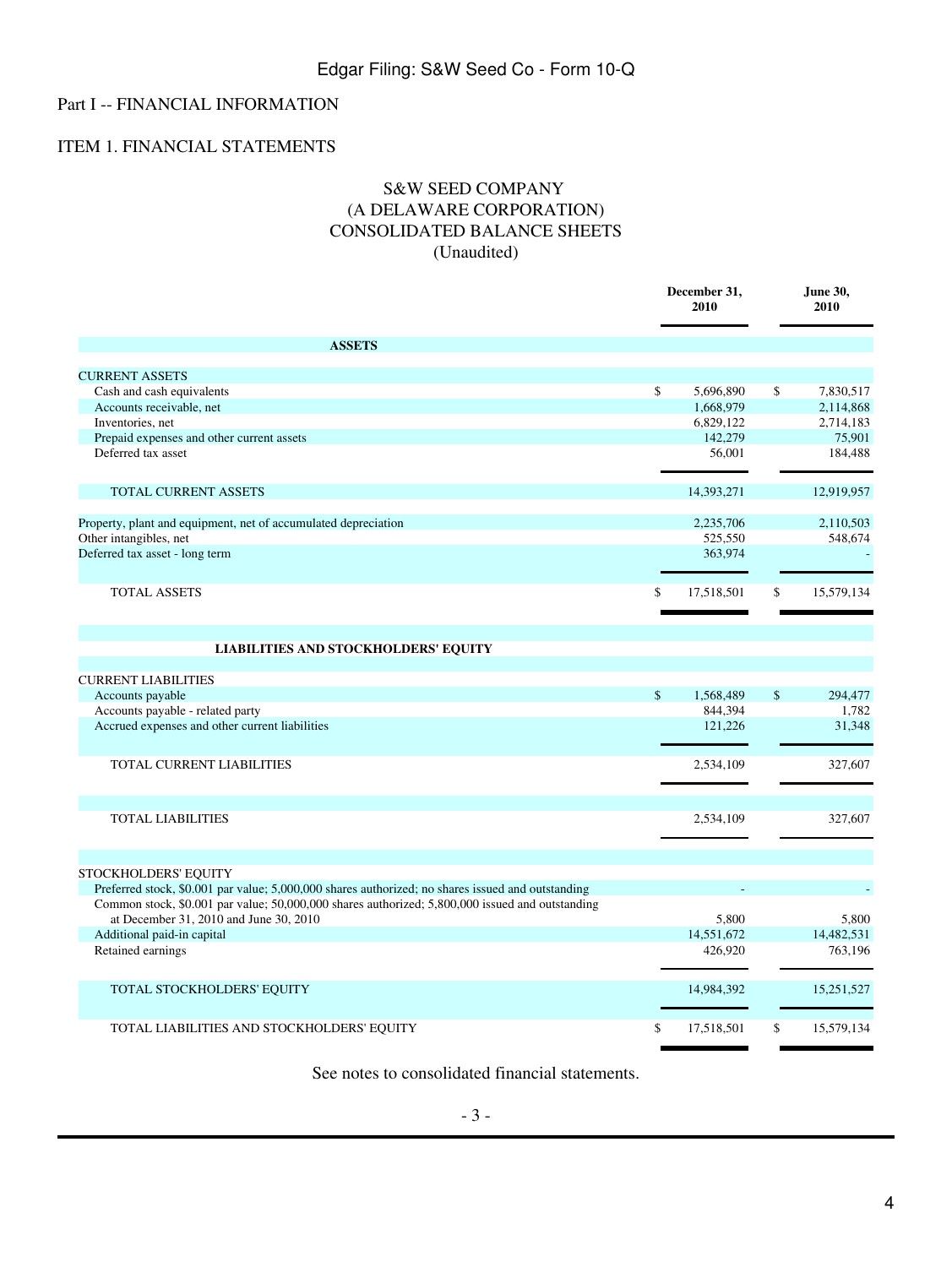# S&W SEED COMPANY (A DELAWARE CORPORATION) CONSOLIDATED STATEMENTS OF OPERATIONS (Unaudited)

<span id="page-4-0"></span>

|                                                                                                                                          | <b>Three Months Ended</b><br>December 31, |                              |    | <b>Six Months Ended</b><br>December 31, |    |                                 |    |                              |
|------------------------------------------------------------------------------------------------------------------------------------------|-------------------------------------------|------------------------------|----|-----------------------------------------|----|---------------------------------|----|------------------------------|
|                                                                                                                                          |                                           | 2010                         |    | 2009                                    |    | 2010                            |    | 2009                         |
| Revenue                                                                                                                                  | \$                                        | 909.656                      |    | \$3,027,426                             |    | \$1,842,799                     |    | \$4,661,198                  |
| Cost of revenue                                                                                                                          |                                           | 446,941                      |    | 2,416,825                               |    | 1,008,761                       |    | 3,231,994                    |
| Gross profit                                                                                                                             |                                           | 462,715                      |    | 610,601                                 |    | 834,038                         |    | 1,429,204                    |
| Operating expenses<br>Selling, general and administrative expenses<br>Research and development expenses<br>Depreciation and amortization |                                           | 490,851<br>127,850<br>60,306 |    | 147,446<br>25,392<br>55,093             |    | 1,025,413<br>262,128<br>119,697 |    | 297,889<br>38,128<br>107,105 |
| Total operating expenses                                                                                                                 |                                           | 679,007                      |    | 227,931                                 |    | 1,407,238                       |    | 443,122                      |
| Income (loss) from operations                                                                                                            |                                           | (216, 292)                   |    | 382,670                                 |    | (573,200)                       |    | 986,082                      |
| Other (income) expense<br>Loss on sale of fixed assets<br>Interest (income) expense, net                                                 |                                           | (3,165)                      |    | 25,476                                  |    | 5,706<br>(7, 143)               |    | 41,937                       |
| Net income (loss) before income tax benefit                                                                                              |                                           | (213, 127)                   |    | 357,194                                 |    | (571,763)                       |    | 944,145                      |
| Income tax (benefit) expense                                                                                                             |                                           | (130,930)                    |    | $\frac{1}{2}$                           |    | (235, 487)                      |    |                              |
| Net income (loss) including noncontrolling interests<br>Net income attributable to noncontrolling interests                              |                                           | (82, 197)                    |    | 357,194<br>35,719                       |    | (336, 276)                      |    | 944,145<br>94,415            |
| Net income (loss) attributable to S&W Seed Company                                                                                       |                                           | (82, 197)                    |    | 321,475                                 |    | (336, 276)                      |    | 849,730                      |
| Net income (loss) attributable to S&W Seed Company per common share:<br><b>Basic</b>                                                     | \$                                        | (0.01)                       | \$ | 0.11                                    | \$ | (0.06)                          | \$ | 0.28                         |
| Diluted                                                                                                                                  | \$                                        | (0.01)                       | \$ | 0.11                                    | \$ | (0.06)                          | \$ | 0.28                         |
| Weighted average number of common shares outstanding:<br><b>Basic</b>                                                                    |                                           | 5,800,000                    |    | 3,000,000                               |    | 5,800,000                       |    | 3,000,000                    |
| Diluted                                                                                                                                  |                                           | 5,800,000                    |    | 3,000,000                               |    | 5,800,000                       |    | 3,000,000                    |

See notes to consolidated financial statements.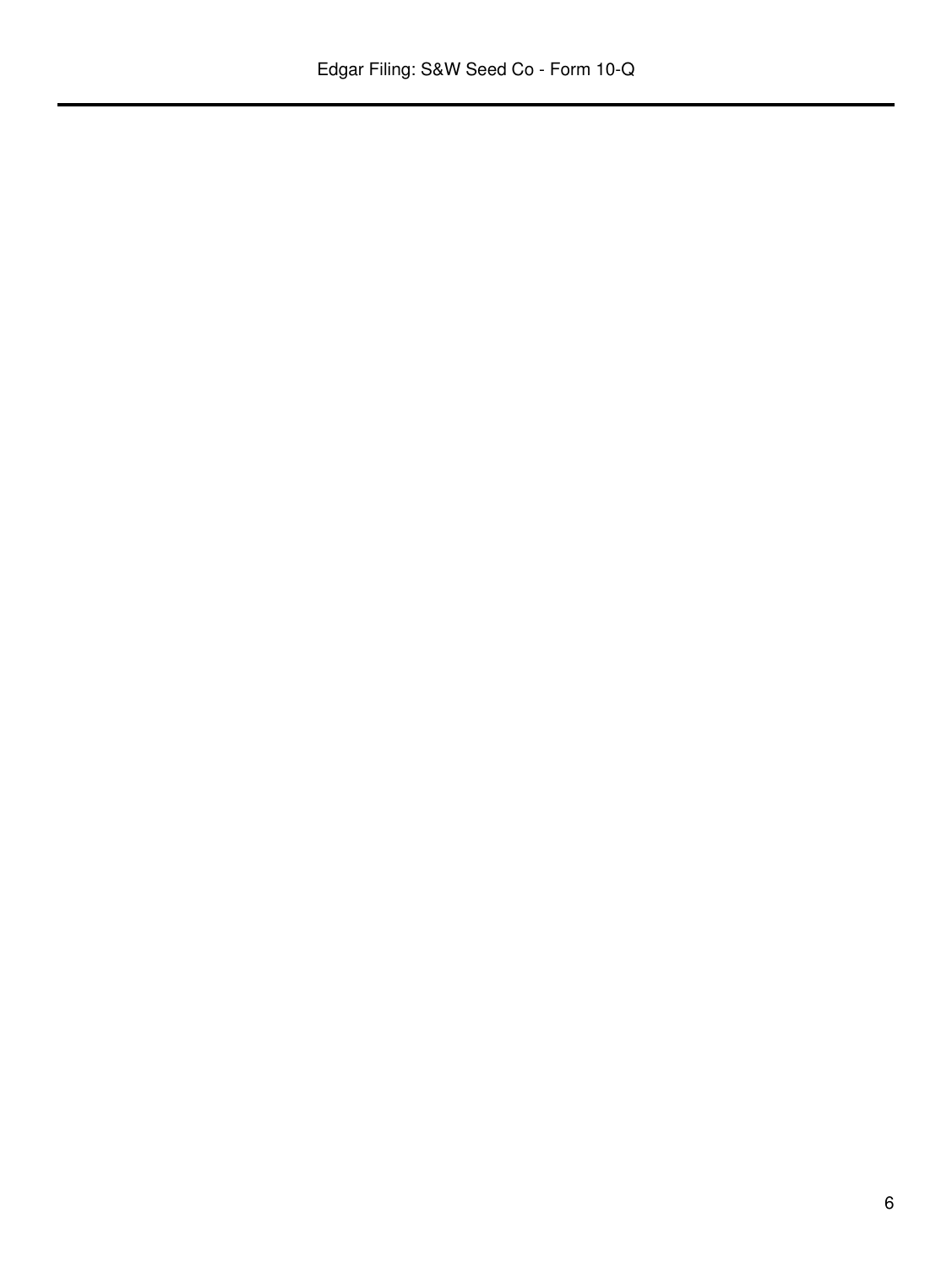# S&W SEED COMPANY (A DELAWARE CORPORATION) CONSOLIDATED STATEMENTS OF STOCKHOLDERS' EQUITY (Unaudited)

<span id="page-6-0"></span>

|                                                     | <b>Common Stock</b> |     | <b>Additional</b> |    |                          |     |                                    |               |                                            | <b>Total</b> |                                       |
|-----------------------------------------------------|---------------------|-----|-------------------|----|--------------------------|-----|------------------------------------|---------------|--------------------------------------------|--------------|---------------------------------------|
|                                                     | <b>Shares</b>       |     | Amount            |    | Paid-In<br>Capital       |     | <b>Retained</b><br><b>Earnings</b> |               | <b>Non-Controlling</b><br><b>Interests</b> |              | <b>Stockholders'</b><br><b>Equity</b> |
| <b>Balance, June 30, 2009</b>                       | 3,000,000           | \$. | 3,000             | S. | 1,732,328                | \$. | 378,720                            | <sup>\$</sup> | 135,688                                    | SS.          | 2,249,736                             |
| Aquisition of minority interest - December 31, 2009 |                     |     |                   |    | 10,561                   |     |                                    |               | (230, 103)                                 |              | (219, 542)                            |
| Equity offering costs                               |                     |     |                   |    | (1,153,444)              |     |                                    |               |                                            |              | (1,153,444)                           |
| Withdrawals by owners                               |                     |     |                   |    | (79,614)                 |     |                                    |               |                                            |              | (79, 614)                             |
| Proceeds from IPO net of underwriters fees          | 2,800,000           |     | 2,800             |    | 13,972,700               |     | ٠                                  |               |                                            |              | 13,975,500                            |
| Net income for the year ended June 30, 2010         |                     |     |                   |    |                          |     | 384,476                            |               | 94,415                                     |              | 478,891                               |
| <b>Balance, June 30, 2010</b>                       | 5,800,000           | \$  | 5,800             |    | \$14,482,531             | \$  | 763,196                            | \$            |                                            | \$           | 15,251,527                            |
| Stock-based compensation                            |                     |     |                   |    | 69,141                   |     |                                    |               |                                            |              | 69,141                                |
| Net loss for the six months ended December 31, 2010 |                     |     |                   |    | $\overline{\phantom{a}}$ |     | (336, 276)                         |               |                                            |              | (336, 276)                            |
| Balance, December 31, 2010                          | 5,800,000           | \$. | 5,800             |    | \$14,551,672             | \$. | 426,920                            | \$.           | $\sim$                                     | \$.          | 14,984,392                            |

See notes to consolidated financial statements.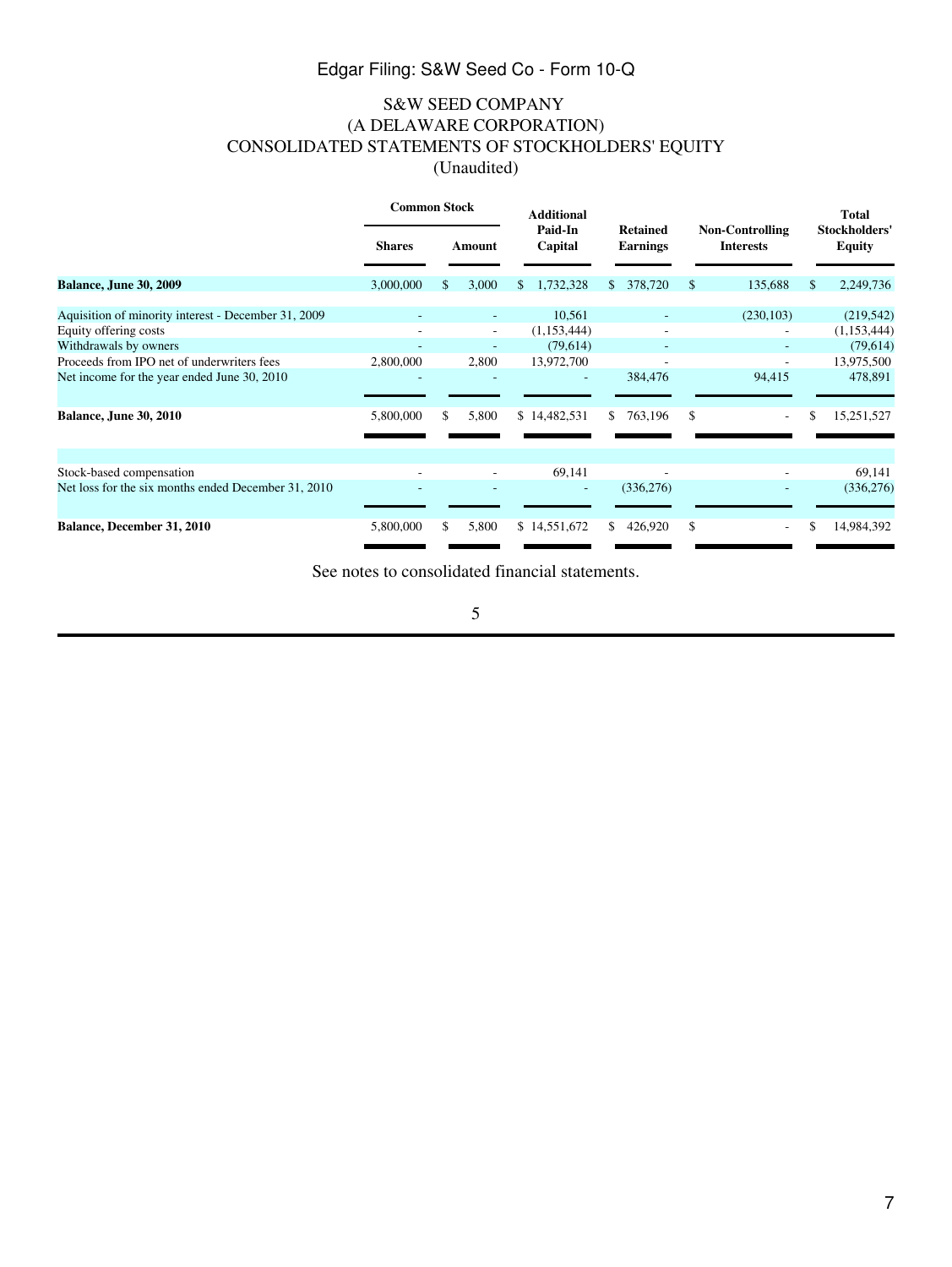# S&W SEED COMPANY (A DELAWARE CORPORATION) CONSOLIDATED STATEMENTS OF CASH FLOWS (Unaudited)

<span id="page-7-0"></span>

|                                                                                       | <b>Six Months Ended</b><br>December 31, |    |                       |
|---------------------------------------------------------------------------------------|-----------------------------------------|----|-----------------------|
|                                                                                       | 2010                                    |    | 2009                  |
| <b>CASH FLOWS FROM OPERATING ACTIVITIES</b>                                           |                                         |    |                       |
| Net income (loss) including noncontrolling interests                                  | \$<br>(336, 276)                        | \$ | 944,145               |
| Adjustments to reconcile net income (loss) from operating activities to net           |                                         |    |                       |
| cash used in operating activities                                                     |                                         |    |                       |
| Accretion of acquisition purchase obligation                                          |                                         |    | 18,132                |
| Stock-based compensation                                                              | 69,141                                  |    |                       |
| Depreciation and amortization                                                         | 119,697                                 |    | 107,105               |
| Loss on disposal of fixed assets                                                      | 5,706                                   |    |                       |
| Changes in:                                                                           |                                         |    |                       |
| Accounts receivable                                                                   | 445,889                                 |    | (2,190,593)           |
| Inventories                                                                           | (4,114,939)                             |    | (3,174,476)           |
| Prepaid expenses and other current assets                                             | (66,378)                                |    | 4,196                 |
| Deferred tax asset                                                                    | (235, 487)                              |    |                       |
| Due from related parties                                                              |                                         |    | 1                     |
| Accounts payable                                                                      | 1,274,012                               |    | 3,648,906             |
| Accounts payable - related party                                                      | 842,612                                 |    |                       |
| Accrued expenses and other current liabilities                                        | 89,878                                  |    | 8,386                 |
|                                                                                       |                                         |    |                       |
| Net cash used in operating activities                                                 | (1,906,145)                             |    | (634, 198)            |
| <b>CASH FLOWS FROM INVESTING ACTIVITIES</b>                                           |                                         |    |                       |
| Additions to property, plant and equipment                                            | (231,982)                               |    | (29, 635)             |
| Proceeds from disposal of property, plant and equipment                               | 4,500                                   |    |                       |
| Net cash used in investing activities                                                 | (227, 482)                              |    | (29, 635)             |
| <b>CASH FLOWS FROM FINANCING ACTIVITIES</b>                                           |                                         |    |                       |
|                                                                                       |                                         |    |                       |
| Withdrawals by owners                                                                 |                                         |    | (79,614)              |
| Equity offering costs                                                                 |                                         |    | (99,620)<br>1,225,804 |
| Borrowing on revolving credit loan                                                    |                                         |    |                       |
| Net cash provided by financing activities                                             |                                         |    | 1,046,570             |
|                                                                                       |                                         |    |                       |
| NET INCREASE OR (DECREASE) IN CASH                                                    | (2, 133, 627)                           |    | 382,737               |
| CASH AND CASH EQUIVALENTS, beginning of the period                                    | 7,830,517                               |    | 367                   |
| CASH AND CASH EQUIVALENTS, end of period                                              | \$<br>5,696,890                         | \$ | 383,104               |
| SUPPLEMENTAL DISCLOSURES OF CASH FLOW INFORMATION<br>Cash paid during the period for: |                                         |    |                       |
| Interest                                                                              | \$                                      | \$ | 16,323                |
| Income taxes                                                                          |                                         |    |                       |
| Non-cash transactions:                                                                |                                         |    |                       |
| Debt issued for acquisition of minority interests                                     | \$                                      | \$ | 819,542               |
|                                                                                       |                                         |    |                       |

See notes to consolidated financial statements.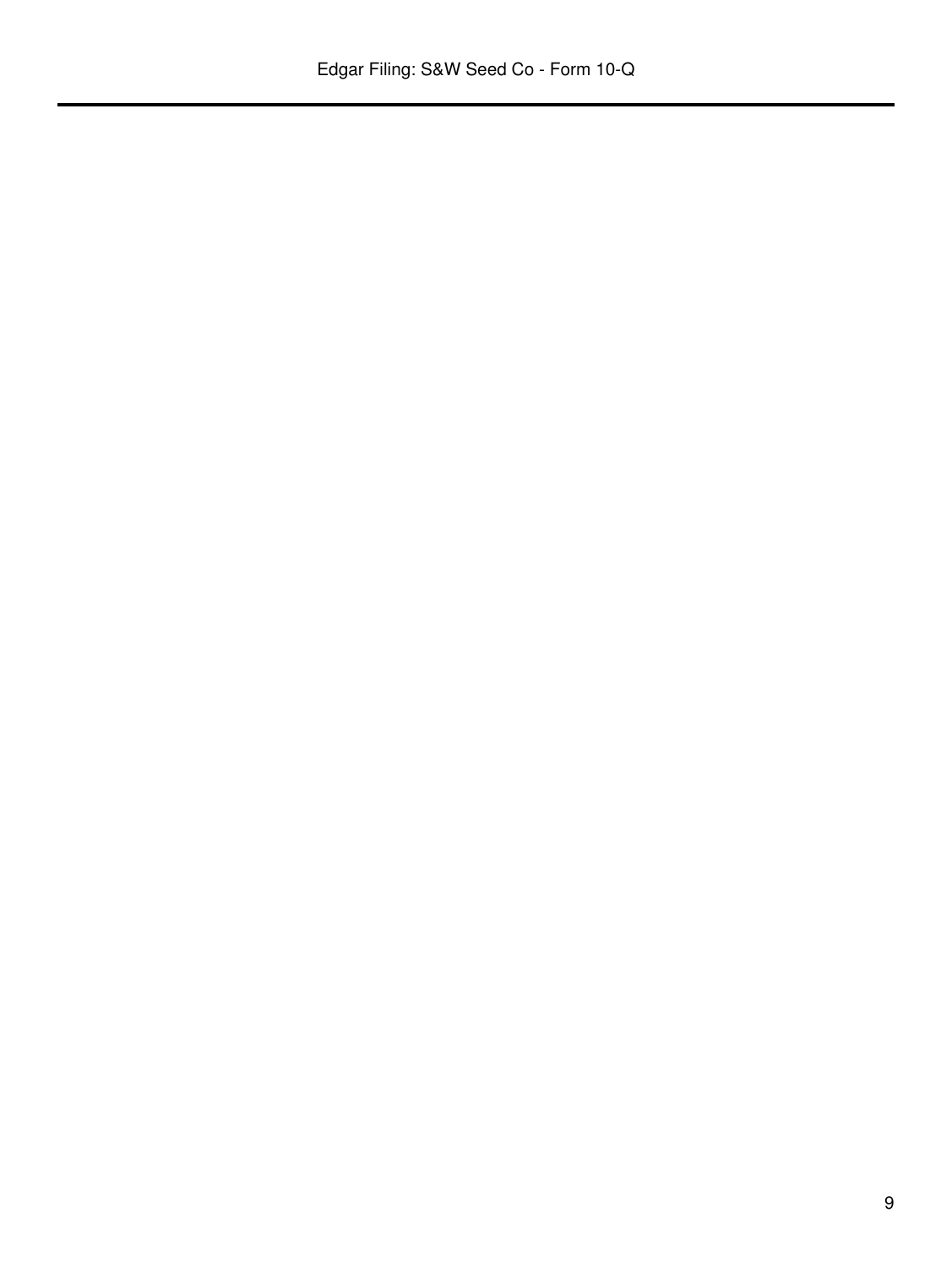# S&W SEED COMPANY (A DELAWARE CORPORATION) NOTES TO CONSOLIDATED FINANCIAL STATEMENTS (Unaudited)

#### <span id="page-9-0"></span>NOTE 1 — BACKGROUND AND ORGANIZATION

#### Organization

Seed Holding, LLC ("Seed Holding") was formed as a Nevada limited liability company on June 27, 2008 for the purpose of acquiring a majority ownership interest in S&W Seed Company, a California general partnership (" $S&W$ "), which was engaged in the business of breeding, growing, processing and selling agricultural commodities, such as alfalfa seed, and to a lesser extent, wheat and small grains.

On June 27, 2008, the general partners of S&W entered into an agreement for sale of their partnership interests to Seed Holding. Under the terms of the agreement, Seed Holding agreed to purchase 90% of S&W for \$3,600,000 in three separate closing transactions. By amendment to that agreement, in December 2009, Seed Holding agreed to purchase the entire partnership. At December 31, 2009, Seed Holding legally owned an 85% general partnership interest and had issued \$730,000 in promissory notes to the four general partners. These notes were due on June 30, 2010 but accelerated upon the closing of the Company's initial public offering. Seed Holding agreed to purchase the remaining 15% general partnership interest on the earlier of June 30, 2010 or the closing of the Company's initial public offering.

 The corporate entity, S&W Seed Company (the "Company"), was incorporated in Delaware on October 2, 2009. In January 2010, the members of Seed Holding exchanged their membership units for 3,000,000 shares of the Company's common stock, the Delaware corporation became the sole member of Seed Holding, and the corporation assumed the obligation to purchase the remaining 15% general partnership interest. Following the receipt of the net proceeds from the initial public offering in May 2010, the Company repaid the promissory notes in full and purchased the final partnership interests, resulting in Seed Holding owning 100% of the former partnership.

 The accounting rules applicable to the agreement mandate that Seed Holding account for the acquisition of 90% of the partnership as of June 30, 2009 and 100% of the partnership as of December 31, 2009 and subsequent periods. These financial statements reflect this accounting treatment. Prior period consolidated financial statements have been re-classified to conform to the equity presentation of the Company as a C-corporation.

 See Note 3 for further discussion.

#### Business Overview

 Since its establishment, the Company, including its predecessor entities, has been principally engaged in breeding, growing, processing and selling agricultural commodities, including alfalfa seed, and to a lesser extent, wheat and small grains. The Company owns a 40-acre seed cleaning and processing facility located in Five Points, California that the Company has operated since its inception. The Company's products are grown under contract by farmers in the San Joaquin Valley of Central California. Though the Company's proprietary alfalfa seed varieties have been a mainstay of the business for decades, S&W has in the past derived material revenue from the processing of wheat and other small grains. In fiscal 2010, the Company began a pilot stevia cultivation program under which it is test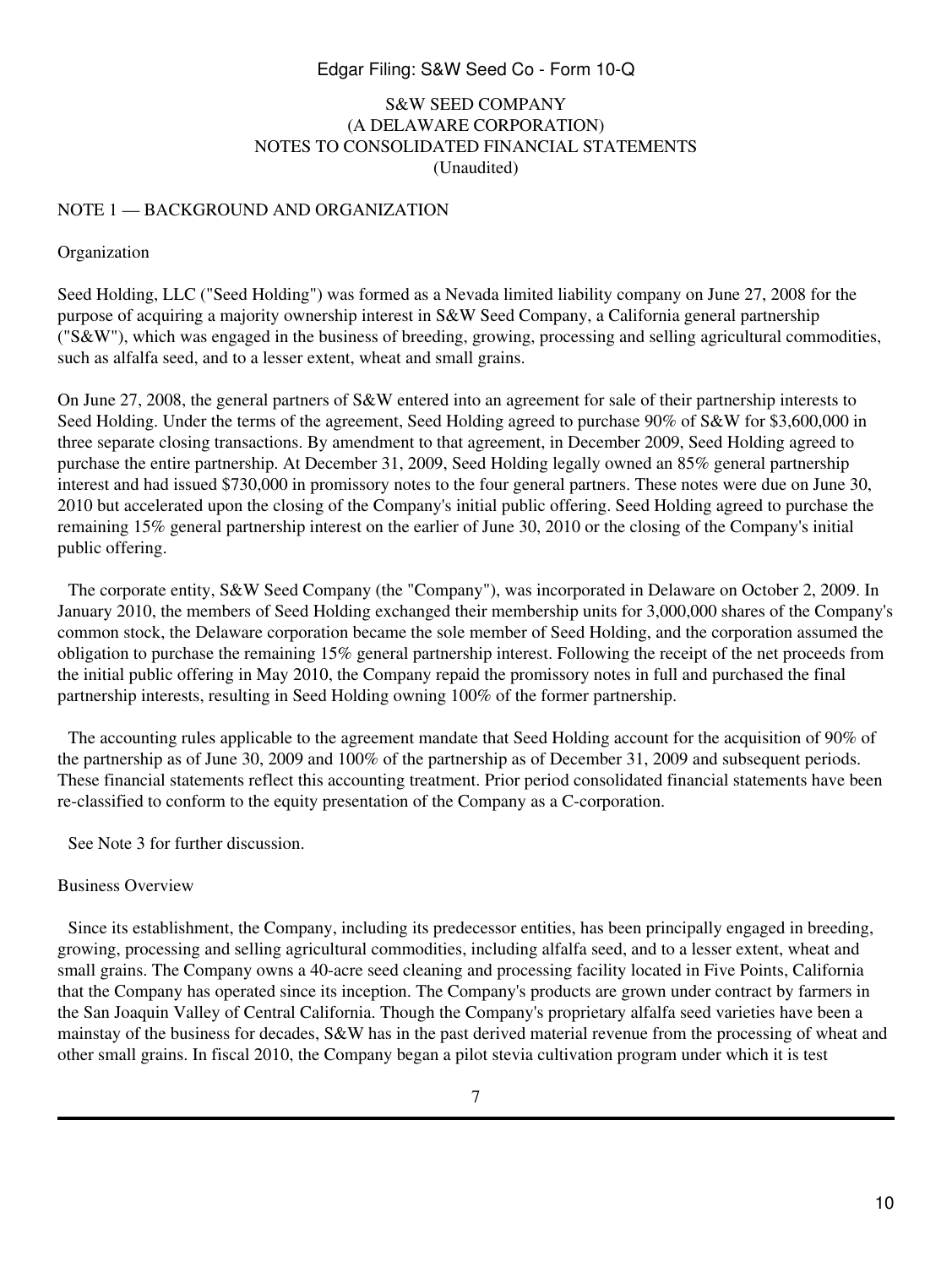growing various varieties of stevia in the San Joaquin Valley as a prelude to operating a commercial stevia production operation in which its dried stevia leaf will be sold to stevia processors who will, in turn, sell the processed stevia to their customers for incorporation into food and beverages.

### NOTE 2 — SUMMARY OF SIGNIFICANT ACCOUNTING POLICIES

Basis of Presentation and Principles of Consolidation

 The Company maintains its accounting records on an accrual basis in accordance with generally accepted accounting principles in the United States of America ("U.S. GAAP").

 The Company legally owned 60% of S&W Seed Company, a California general partnership, as of June 30, 2009, 85% as of December 31, 2009 and 100% as of May 18, 2010 and December 31, 2010, respectively, but has accounted for a 90% ownership interest at June 30, 2008 and 2009 and a 100% ownership interest at December 31, 2009 and subsequent periods for accounting purposes due to the contractual obligation to purchase the remaining ownership interests. See Note 3 for further discussion. The consolidated financial statements include the accounts of Seed Holding, LLC and its other wholly-owned subsidiary, Stevia California, LLC. All significant intercompany balances and transactions have been eliminated. The Company records net income attributable to non-controlling interest in the consolidated statements of operations for any non-owned portion of its consolidated subsidiary. Non-controlling interest is recorded in stockholders' equity on the consolidated balance sheet.

#### Unaudited Interim Financial Information

 The accompanying consolidated balance sheet as of December 31, 2010, consolidated statements of operations for the three and six months ended December 31, 2010 and 2009, consolidated statement of owners' equity for the six months ended December 31, 2010 and consolidated statements of cash flows for the six months ended December 31, 2010 and 2009 are unaudited. These unaudited interim consolidated financial statements have been prepared in accordance with accounting principles generally accepted in the United States of America ("GAAP"). In the opinion of the Company's management, the unaudited interim consolidated financial statements have been prepared on the same basis as the audited consolidated financial statements and include all adjustments necessary for the fair presentation of the Company's statement of financial position at December 31, 2010 and its results of operations and its cash flows for the six months ended December 31, 2010 and 2009. The results for the three and six months ended December 31, 2010 are not necessarily indicative of the results to be expected for the fiscal year ending June 30, 2011.

#### Use of Estimates

The preparation of financial statements in conformity with accounting principles generally accepted in the United States requires management to make certain estimates and assumptions that affect the amounts reported in the financial statements and accompanying notes. Estimates are adjusted to reflect actual experience when necessary. Significant estimates and assumptions affect many items in the financial statements. These include allowance for doubtful trade receivables, sales returns and allowances, inventory obsolescence, asset impairments, grower accruals (an estimate of amounts payable to farmers who grow seed for the Company), contingencies and litigation. Significant estimates and assumptions are also used to establish the fair value and useful lives of depreciable tangible and certain intangible assets as well as valuing stock-based compensation. Actual results may differ from those estimates and assumptions, and such results may affect income, financial position or cash flows.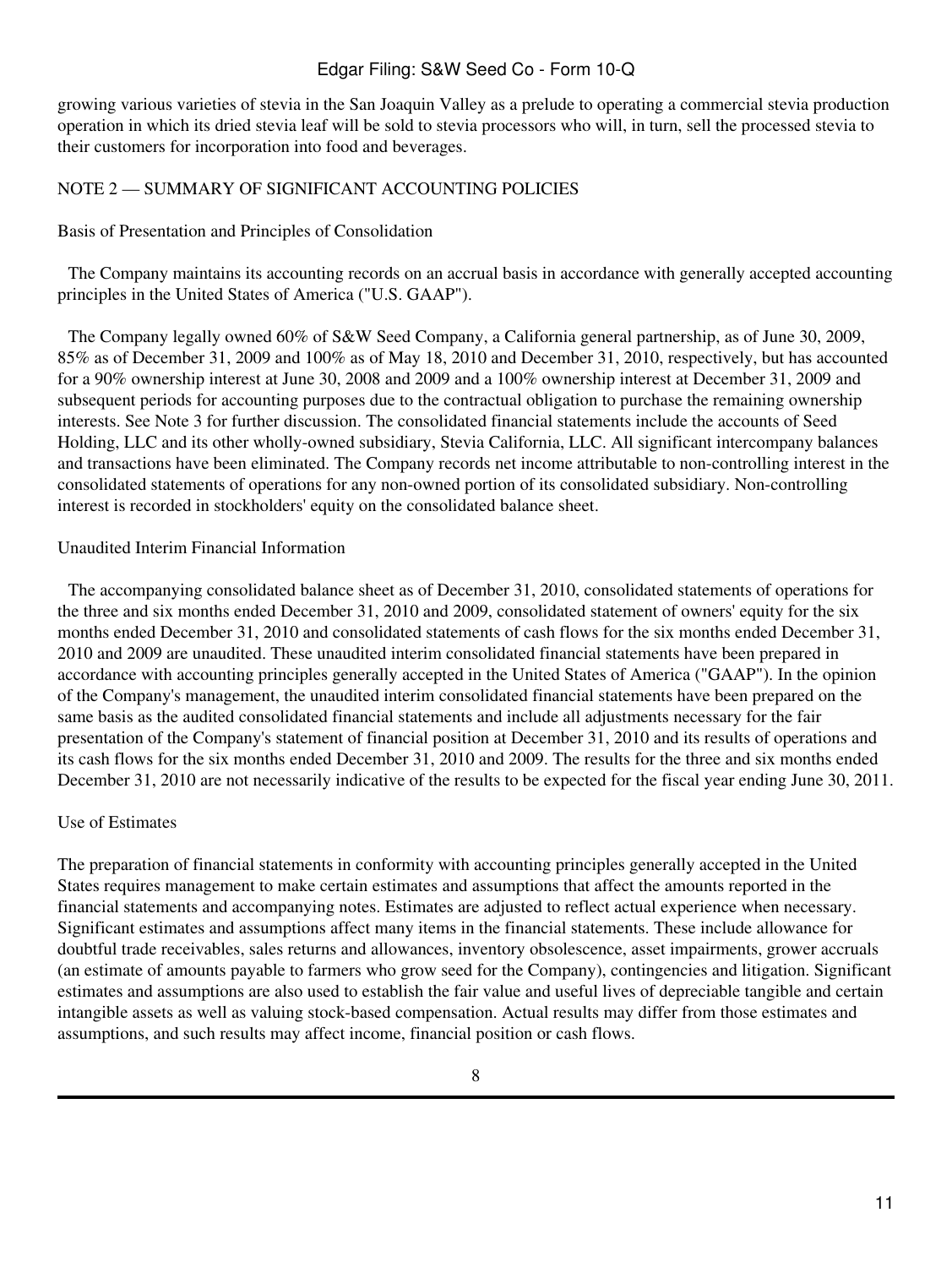### Certain Risks and Concentrations

The Company's revenue is principally derived from the sale of alfalfa seed, the market for which is highly competitive. The Company depends on a core group of significant customers. Three customers accounted for 33% and 39% of its net sales for the three and six months ended December 31, 2010, respectively. Three different customers accounted for 63% and 58% of its net sales for the three and six months ended December 31, 2009.

 Three customers comprised 93% and 99% of the Company's accounts receivable at December 31, 2010 and June 30, 2010, respectively.

 The Company is also dependent upon a small network of growers of alfalfa seed that together provide all of the seed the Company sells to its customers. Three growers accounted for 55% and 21% of the Company's seed requirements for the six months ended December 31, 2010 and 2009, respectively.

### Revenue Recognition

 The Company derives its revenue from sales of alfalfa seed and milling services. Revenue from seed sales is recognized when risk and title to the product is transferred to the customer, which usually occurs at the time shipment is made from the Company's facilities. When selling to distributors who distribute the Company's products internationally, title to the product is transferred at the time the product is delivered to the port of debarkation.

 When the right of return exists in the Company's seed business, sales revenue is reduced at the time of sale to reflect expected returns. In order to estimate the expected returns, management analyzes historical returns, economic trends, market conditions and changes in customer demand. At December 31, 2010, no customers had the right of return.

 The Company recognizes revenue from milling services according to the terms of the sales agreements and when delivery has occurred, performance is complete, no right of return exists and pricing is fixed or determinable at the time of sale.

 Additional conditions for recognition of revenue for all sales include the requirements that the collection of sales proceeds must be reasonably assured based on historical experience and current market conditions, the sales price is fixed and determinable and that there must be no further performance obligations under the sale.

#### Shipping and Handling Costs

The Company records purchasing and receiving costs, inspection costs and warehousing costs in cost of goods sold. In most instances, products are shipped F.O.B. shipping point and, as a result, the Company is not obligated to pay for shipping or any costs associated with delivering its products to its customers. In these instances, costs associated with the shipment of products are not included in the Company's consolidated financial statements. When the Company is required to pay for outward freight and/or the costs incurred to deliver products to its customers, the costs are included in cost of goods sold.

#### Cash and Cash Equivalents

 For financial statement presentation purposes, the Company considers time deposits, certificates of deposit and all highly liquid investments with original maturities of three months or less to be cash and cash equivalents.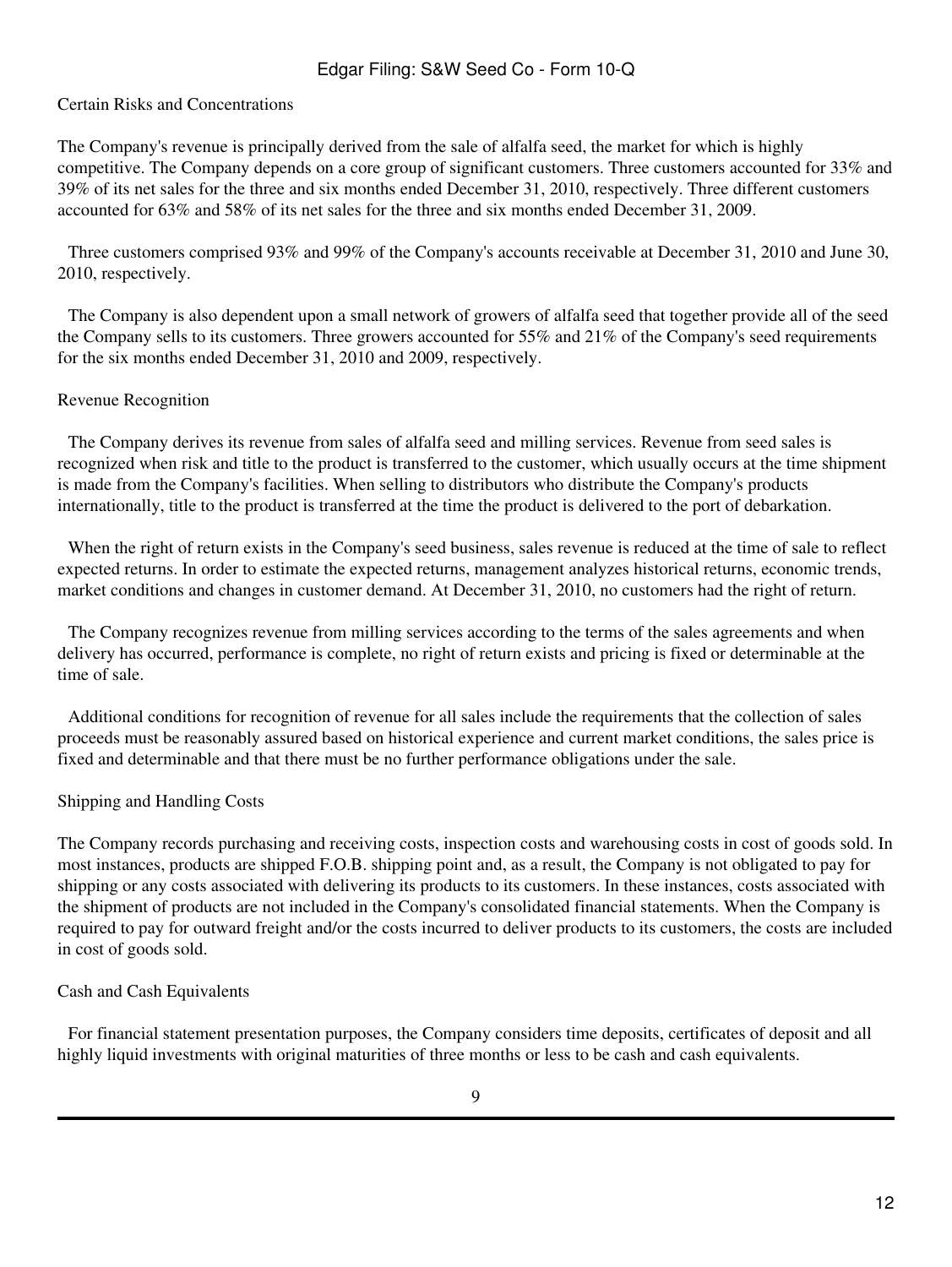The Company maintains cash and cash equivalent balances at financial institutions that are insured by the Federal Deposit Insurance Corporation up to \$250,000. Deposits with these banks may exceed the amount of insurance provided on such deposits; however, these deposits typically may be redeemed upon demand and, therefore, bear minimal risk.

### Accounts Receivable

 The Company provides an allowance for doubtful trade receivables equal to the estimated uncollectible amounts. That estimate is based on historical collection experience, current economic and market conditions and a review of the current status of each customer's trade accounts receivable. The allowance for doubtful trade receivables was \$0 at December 31, 2010 and June 30, 2010.

### Inventories

 Inventories consist of alfalfa seed purchased from the Company's growers under year-to-year production contracts as well as packaging materials. Alfalfa inventories are accounted for on a specific lot-by-lot identification basis. Inventories are sold to the Company's customers on the same specific lot-by-lot identification basis.

 Inventories are stated at the lower of cost or market, and the inventory reserve reduces the cost basis of inventory. Inventories are valued as follows: Actual cost is used to value raw materials such as packaging materials, as well as goods in process. Costs for substantially all finished goods, which include the cost of carryover crops from the previous year, are valued at actual cost. Actual cost for finished goods includes plant conditioning and packaging costs, direct labor and raw materials and manufacturing overhead costs based on normal capacity. The Company records abnormal amounts of idle facility expense, freight, handling costs and wasted material (spoilage) as current period charges and allocates fixed production overhead to the costs of finished goods based on the normal capacity of the production facilities.

 Inventory is periodically reviewed to determine if it is marketable, obsolete or impaired. Inventory that is determined to not be marketable is written down to market value. Inventory that is determined to be obsolete or impaired is written off to expense at the time the impairment is identified. Because the germination rate, and therefore the quality, of alfalfa seed improves over the first year of proper storage, inventory obsolescence is not a material concern. The Company sells its inventory to distributors, dealers and directly to growers.

 Components of inventory are:

|                            | December 31,<br>2010 | <b>June 30,</b><br>2010 |           |  |
|----------------------------|----------------------|-------------------------|-----------|--|
| Raw materials and supplies | \$<br>91,940         | \$                      | 64,948    |  |
| Work in progress           | 30,816               |                         | ۰         |  |
| Finished goods             | 6,706,366            |                         | 2,649,235 |  |
| Reserve for obsolescence   | ۰                    |                         | ٠         |  |
|                            | \$<br>6,829,122      | \$                      | 2,714,183 |  |
|                            |                      |                         |           |  |
|                            | 10                   |                         |           |  |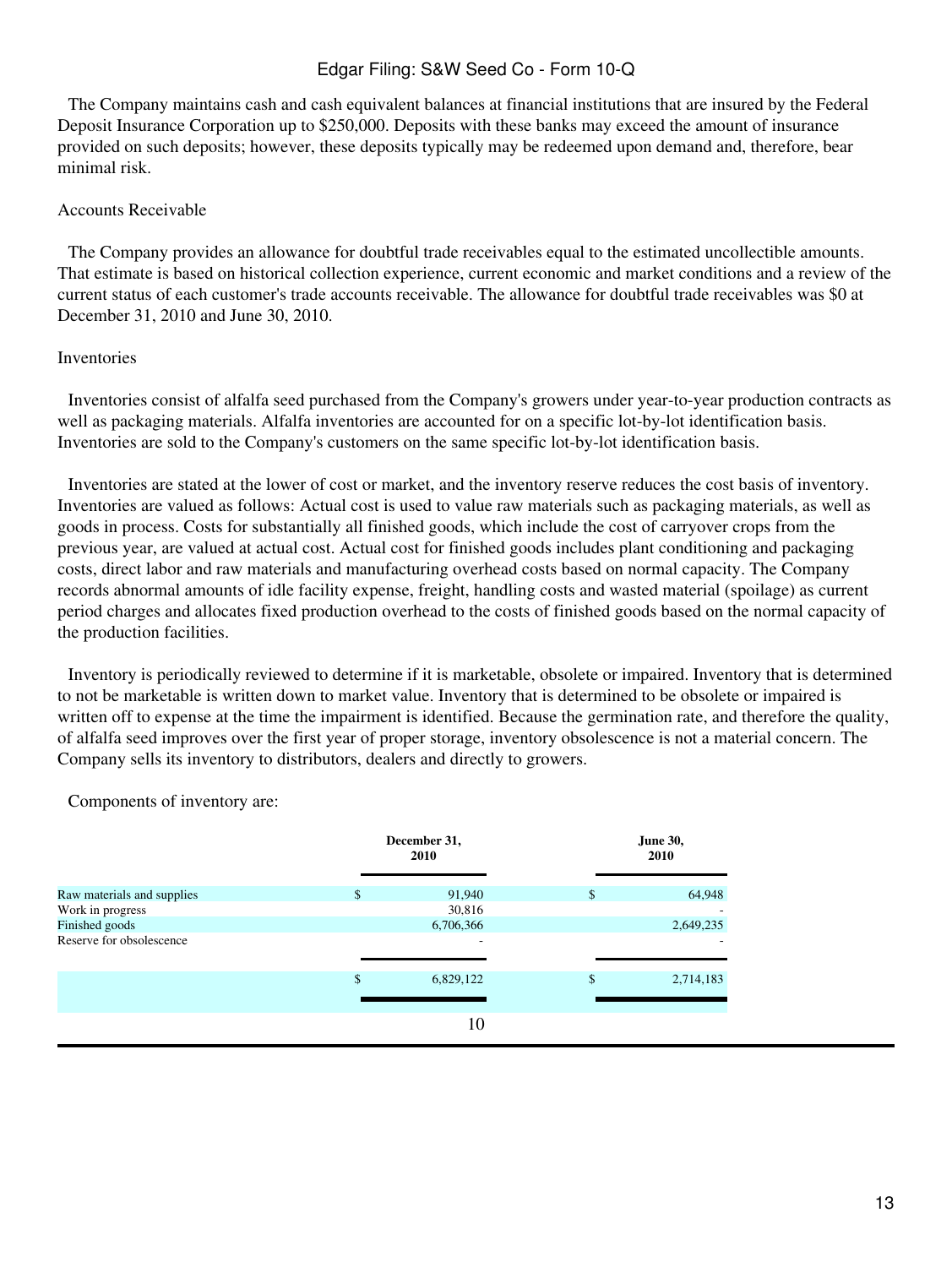### Property, Plant and Equipment

 Property, plant and equipment are stated at cost less accumulated depreciation. The cost of plant and equipment is depreciated using the straight-line method over the estimated useful life of the asset - periods of approximately 18-28 years for buildings, 3-7 years for machinery and equipment and 3-5 years for vehicles. Long-lived assets are reviewed for impairment whenever in management's judgment conditions indicate a possible loss. Such impairment tests compare estimated undiscounted cash flows to the recorded value of the asset. If an impairment is indicated, the asset is written down to its fair value or, if fair value is not readily determinable, to an estimated fair value based on discounted cash flows. Fully depreciated assets are retained in property, plant and equipment and accumulated depreciation accounts until they are removed from service. In case of disposals of assets, the assets and related accumulated depreciation are removed from the accounts, and the net amounts after proceeds from disposal are credited or charged to income.

#### Intangible Assets

 Intangible assets acquired in the business acquisition of S&W in 2008 are reported at their initial fair value less accumulated amortization. The intangible assets are amortized based on useful lives ranging from 3-20 years.

### Research and Development Costs

 The Company is engaged in ongoing research and development ("R&D") of proprietary seed and stevia varieties. The Company accounts for R&D under standards issued by the Financial Accounting Standards Board ("FASB"). Under these standards, all R&D costs must be charged to expense as incurred. Accordingly, internal R&D costs are expensed as incurred. Third-party R&D costs are expensed when the contracted work has been performed or as milestone results have been achieved. The costs associated with equipment or facilities acquired or constructed for R&D activities that have alternative future uses are capitalized and depreciated on a straight-line basis over the estimated useful life of the asset. The amortization and depreciation for such capitalized assets are charged to R&D expenses.

#### Stock-Based Compensation

The Company has in effect a stock incentive plan under which incentive stock options have been granted to employees and non-qualified stock options have been granted to employees and non-employees, including members of the Board of Directors. The Company accounts for its stock-based compensation plan by expensing the estimated fair value of stock-based awards over the requisite service period, which is the vesting period. The measurement of stock-based compensation expense is based on several criteria including, but not limited to, the valuation model used and associated input factors such as expected term of the award, stock price volatility, dividend rate, risk-free interest rate, attrition rate and exercise price. The input factors to use in the valuation model are based on subjective future expectations combined with management judgment. The Company estimates the fair value of stock options using the binomial lattice valuation model and the assumptions shown in Note 10. The excess tax benefits recognized in equity related to equity award exercises are reflected as financing cash inflows. See Note 10 for a detailed discussion of stock-based compensation.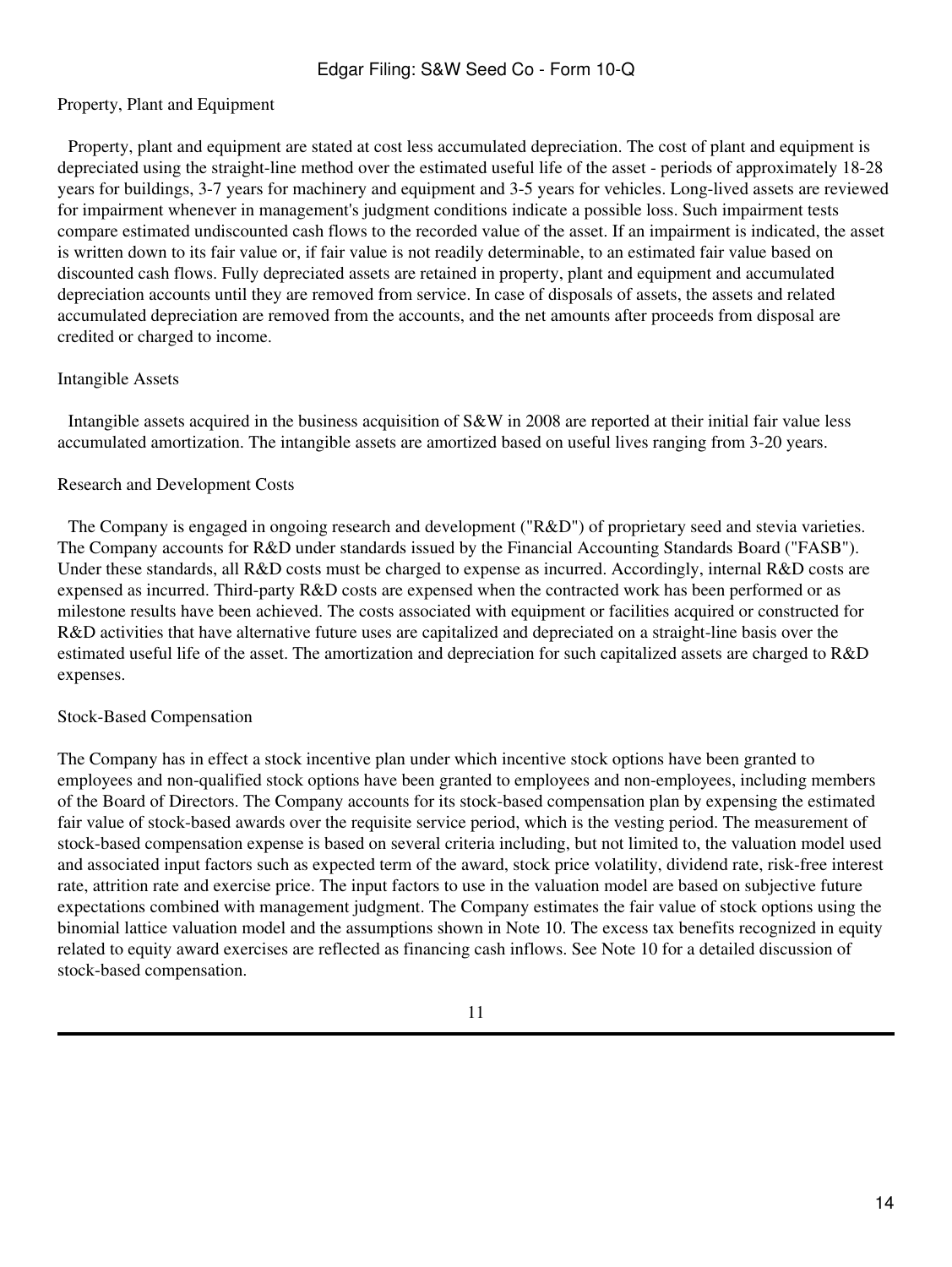### Net Income (Loss) Per Common Share Data

Basic net income (loss) per common share, or earnings per share ("EPS"), is calculated by dividing net income (loss) by the weighted average number of common shares outstanding during the year. Diluted EPS is calculated by adjusting outstanding shares, assuming any dilutive effects of options and common stock warrants calculated using the treasury stock method. Under the treasury stock method, an increase in the fair market value of the Company's common stock results in a greater dilutive effect from outstanding options, restricted stock awards and common stock warrants.

|                                                                                                             | <b>Three Months Ended</b><br>December 31, |           |                    |                   | <b>Six Months Ended</b><br>December 31, |              |               |                   |
|-------------------------------------------------------------------------------------------------------------|-------------------------------------------|-----------|--------------------|-------------------|-----------------------------------------|--------------|---------------|-------------------|
|                                                                                                             |                                           | 2010      |                    | 2009              |                                         | 2010         |               | 2009              |
| Net income (loss) including noncontrolling interests<br>Net income attributable to noncontrolling interests | \$                                        | (82, 197) | \$                 | 357,194<br>35,719 |                                         | \$ (336,276) | \$            | 944,145<br>94,415 |
| Net income (loss) attributable to S&W Seed Company                                                          | \$                                        | (82, 197) | \$                 | 321,475           |                                         | \$ (336,276) | \$            | 849,730           |
| Net income (loss) attributable to S&W Seed Company per common<br>share:                                     |                                           |           |                    |                   |                                         |              |               |                   |
| Basic                                                                                                       | \$                                        | (0.01)    | $\mathcal{S}$      | 0.11              | $\mathcal{S}$                           | (0.06)       | $\mathcal{S}$ | 0.28              |
| <b>Diluted</b>                                                                                              | \$                                        | (0.01)    | $\mathbf{\hat{S}}$ | 0.11              | \$                                      | (0.06)       | \$            | 0.28              |
| Weighted average number of common shares outstanding:                                                       |                                           |           |                    |                   |                                         |              |               |                   |
| <b>Basic</b>                                                                                                |                                           | 5,800,000 |                    | 3,000,000         |                                         | 5,800,000    |               | 3,000,000         |
| Diluted                                                                                                     |                                           | 5,800,000 |                    | 3,000,000         |                                         | 5,800,000    |               | 3,000,000         |

Potentially dilutive securities not included in the calculation of diluted net income (loss) per share because to do so would be anti-dilutive are as follows:

|                      | December 31, |      |
|----------------------|--------------|------|
|                      | 2010         | 2009 |
| Class A warrants     | 1,400,000    |      |
| Class B warrants     | 1,400,000    |      |
| Underwriter warrants | 140,000      |      |
| Other warrants       | 50,000       |      |
| Stock options        | 480,000      |      |
|                      |              |      |
| Total                | 3,470,000    |      |
|                      |              |      |
|                      |              |      |

Income Taxes

 Organized as a limited liability company until January 28, 2010, the Company was not a taxable entity for income tax purposes until January 28, 2010. Prior to January 28, 2010, items of membership income, deductions and credits are allocated among the members for inclusion in their respective income tax returns.

Effective January 28, 2010, the Company accounts for income taxes in accordance with standards of disclosure propounded by the FASB and any related interpretations of those standards sanctioned by the FASB. Accordingly,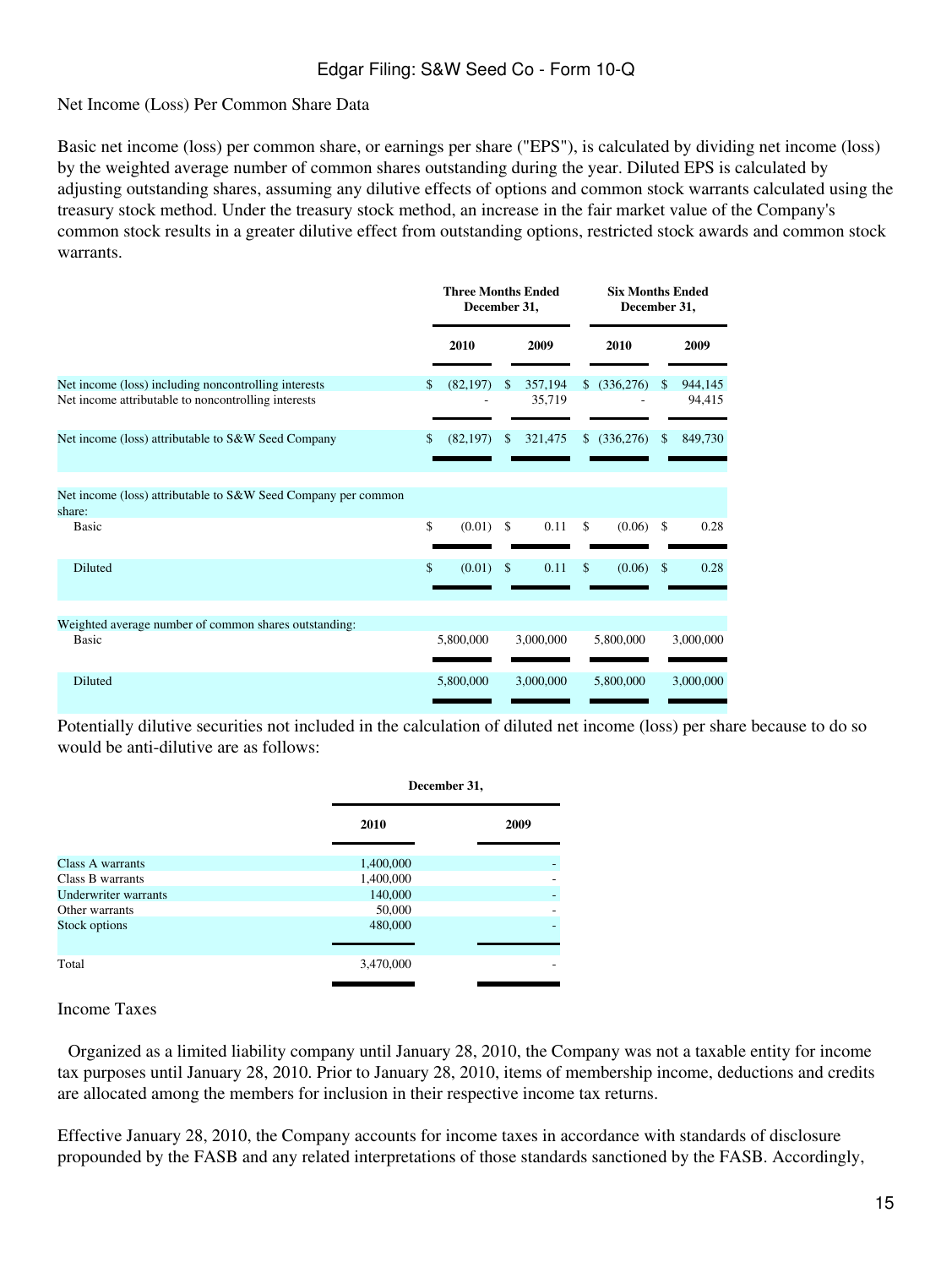deferred tax assets and liabilities are determined based on differences between the financial statement and tax bases of assets and liabilities, as well as a consideration of net operating loss and credit carry forwards, using enacted tax rates in effect for the period in which the differences are expected to impact taxable income. A valuation allowance is established, when necessary, to reduce deferred tax assets to the amount that is more likely than not to be realized.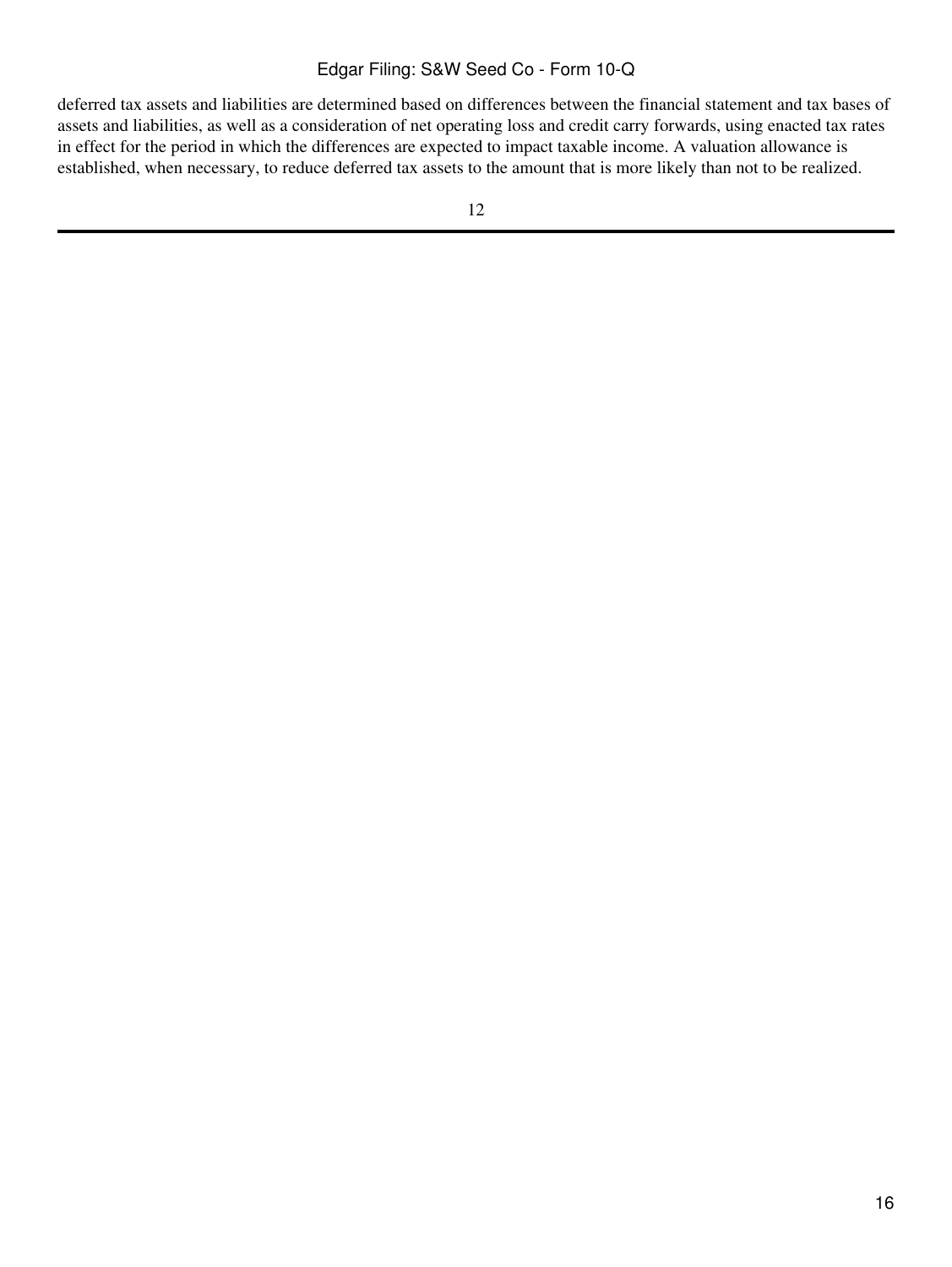### Impairment of Long-Lived Assets

 The Company has adopted Accounting Standards Codification subtopic 360-10, Property, Plant and Equipment ("ASC 360-10"). ASC 360-10 requires that long-lived assets and certain identifiable intangibles held and used by the Company be reviewed for impairment whenever events or changes in circumstances indicate that the carrying amount of an asset may not be recoverable. The Company evaluates its long-lived assets for impairment annually or more often if events and circumstances warrant. Events relating to recoverability may include significant unfavorable changes in business conditions, recurring losses or a forecasted inability to achieve break-even operating results over an extended period. The Company evaluates the recoverability of long-lived assets based upon forecasted undiscounted cash flows. Should impairment in value be indicated, the carrying value of long-lived assets will be adjusted, based on estimates of future discounted cash flows resulting from the use and ultimate disposition of the asset. ASC 360-10 also requires assets to be disposed of be reported at the lower of the carrying amount or the fair value less costs to sell. The Company performed an annual review for impairment and none existed as of June 30, 2010 and 2009.

#### Forward Purchase Contracts

 Pursuant to FASB ASC 480-10-55-53 through ASC 480-10-55-54, the Company records fixed price forward purchase contracts at the estimated net present value of the obligation and accretes the net present value of the obligation up to the face value of the obligation using the effective interest method as a component of interest expense. During the years ended June 30, 2010 and 2009, the Company recorded a liability for its obligations to purchase additional interests in S&W Seed Company, a California general partnership. See Note 3 for further discussion.

### Fair Value of Financial Instruments

In the first quarter of fiscal year 2009, the Company adopted Accounting Standards Codification subtopic 820-10, Fair Value Measurements and Disclosures ("ASC 820-10"). ASC 820-10 defines fair value, establishes a framework for measuring fair value and enhances fair value measurement disclosure. ASC 820-10 delays, until the first quarter of fiscal year 2009, the effective date for ASC 820-10 for all non-financial assets and non-financial liabilities, except those that are recognized or disclosed at fair value in the financial statements on a recurring basis (at least annually). The adoption of ASC 820-10 did not have a material impact on the Company's consolidated financial position or operations, but does require that the Company disclose assets and liabilities that are recognized and measured at fair value on a non-recurring basis, presented in a three-tier fair value hierarchy, as follows:

- Level 1. Observable inputs such as quoted prices in active markets;
- Level 2. Inputs, other than the quoted prices in active markets, that are observable either directly or indirectly; and
- Level 3. Unobservable inputs in which there is little or no market data, which require the reporting entity to develop its own assumptions.

No assets were valued at fair value on a recurring or non-recurring basis as of December 31, 2010 or June 30, 2010, respectively.

 Effective October 1, 2008, the Company adopted Accounting Standards Codification subtopic 820-10, Fair Value Measurements and Disclosures ("ASC 820-10") and Accounting Standards Codification subtopic 825-10, Financial Instruments ("ASC 825-10"), which permits entities to choose to measure many financial instruments and certain other items at fair value. Neither of these statements had an impact on the Company's financial position, results of operations or cash flows. The carrying value of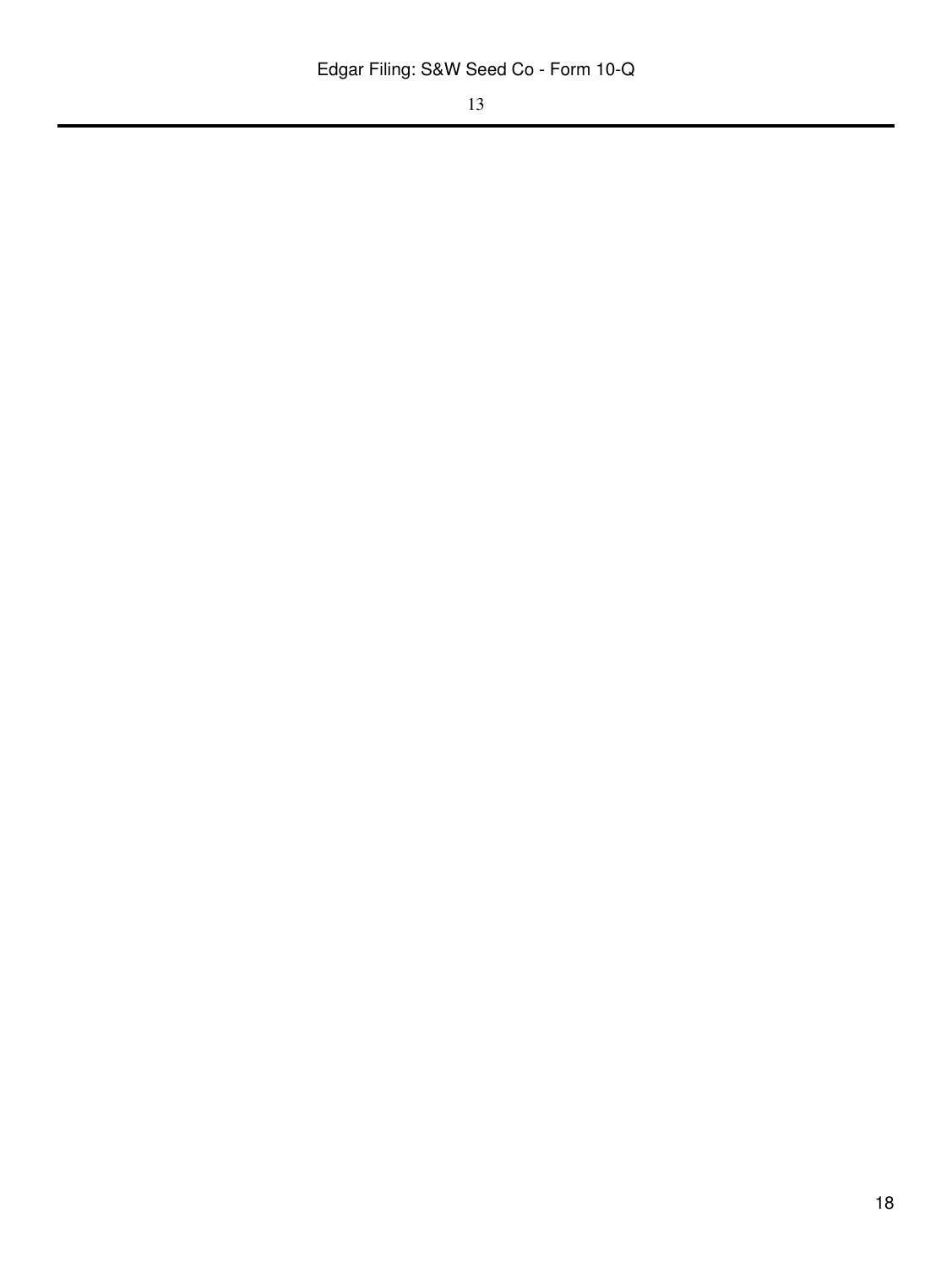cash and cash equivalents, accounts payable and short-term borrowings, as reflected in the balance sheets, approximate fair value because of the short-term maturity of these instruments.

Recent Accounting Pronouncements

 In April 2008, the FASB issued Accounting Standards Codification ("ASC") 350-10, "Determination of the Useful Life of Intangible Assets." ASC 350-10 amends the factors that should be considered in developing renewal or extension assumptions used to determine the useful life of a recognized intangible asset under ASC 350-10, "Goodwill and Other Intangible Assets." ASC No. 350-10 is effective for fiscal years beginning after December 15, 2008. The adoption of this ASC did not have a material impact on the Company's consolidated financial statements.

 In April 2009, the FASB issued ASC 805-10, "Accounting for Assets Acquired and Liabilities assumed in a Business Combination That Arise from Contingencies

- an amendment of FASB Statement No. 141 (Revised December 2007), Business Combinations." ASC 805-10 addresses application issues raised by preparers, auditors and members of the legal profession on initial recognition and measurement, subsequent measurement and accounting and disclosure of assets and liabilities arising from contingencies in a business combination. ASC 805-10 is effective for assets or liabilities arising from contingencies in business combinations for which the acquisition date is on or after the beginning of the first annual reporting period beginning on or after December 15, 2008. ASC 805-10 will have an impact on the Company's accounting for any future acquisitions and its consolidated financial statements.

 In May 2009, the FASB issued SFAS No. 165, "Subsequent Events," which is included in ASC Topic 855, Subsequent Events. ASC Topic 855 established principles and requirements for evaluating and reporting subsequent events and distinguishes which subsequent events should be recognized in the financial statements versus which subsequent events should be disclosed in the financial statements. ASC Topic 855 was effective for interim periods ending after June 15, 2009 and applies prospectively. Because ASC Topic 855 impacts the disclosure requirements, and not the accounting treatment for subsequent events, the adoption of ASC Topic 855 did not impact the Company's consolidated results of operations or financial condition.

 Effective July 1, 2009, the Company adopted the FASB ASC 105-10, Generally Accepted Accounting Principles

- Overall ("ASC 105-10"). ASC 105-10 establishes the FASB Accounting Standards Codification (the "Codification") as the source of authoritative accounting principles recognized by the FASB to be applied by nongovernmental entities in the preparation of financial statements in conformity with U.S. GAAP. Rules and interpretive releases of the SEC under authority of federal securities laws are also sources of authoritative U.S. GAAP for SEC registrants. All guidance contained in the Codification carries an equal level of authority. The Codification superseded all existing non-SEC accounting and reporting standards. All other non-grandfathered, non-SEC accounting literature not included in the Codification is non-authoritative. The FASB will not issue new standards in the form of Statements, FASB Staff Positions or Emerging Issues Task Force Abstracts. Instead, it will issue Accounting Standards Updates ("ASUs"). The FASB will not consider ASUs as authoritative in their own right. ASUs will serve only to update the Codification, provide background information about the guidance and provide the bases for conclusions on the change(s) in the Codification. References made to FASB guidance throughout these consolidated financials have been updated for the Codification.

In August 2009, the FASB issued ASU No. 2009-05, Measuring Liabilities at Fair Value, which provides additional guidance on how companies should measure liabilities at fair value under ASC 820. The ASU clarifies that the quoted price for an identical liability should be used. However, if such information is not available, an entity may use the quoted price of an identical liability when traded as an asset, quoted prices for similar liabilities or similar liabilities traded as assets, or another valuation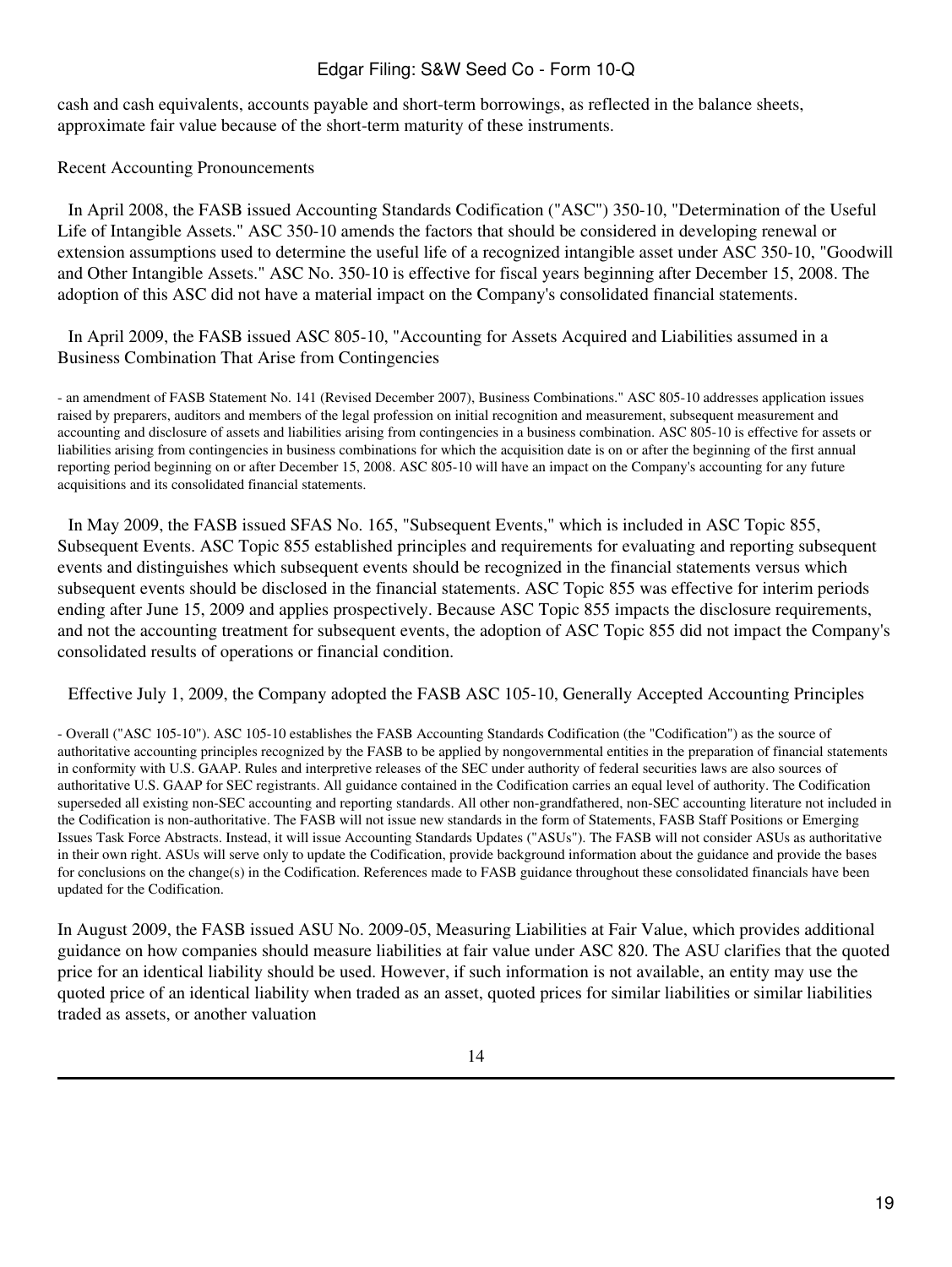technique (such as the market or income approach). The ASU also indicates that the fair value of a liability is not adjusted to reflect the impact of contractual restrictions that prevent its transfer and indicates circumstances in which quoted prices for an identical liability or quoted price for an identical liability traded as an asset may be considered level 1 fair value measurements. This ASU is effective October 1, 2009. The adoption of this ASU did not impact the Company's consolidated results of operations or financial condition.

### In October 2009, the FASB issued ASU No. 2009-13, Multiple-Deliverable Revenue Arrangements

- a consensus of the FASB Emerging Issues Task Force, which provides amendments to the criteria for separating consideration in multiple-deliverable arrangements. As a result of these amendments, multiple-deliverable revenue arrangements will be separated in more circumstances than under existing U.S. GAAP. The ASU does this by establishing a selling price hierarchy for determining the selling price of a deliverable. The selling price used for each deliverable will be based on vendor-specific objective evidence if available, third-party evidence if vendor-specific objective evidence is not available, or estimated selling price if neither vendor-specific objective evidence nor third-party evidence is available. A vendor will be required to determine its best estimate of selling price in a manner that is consistent with that used to determine the price to sell the deliverable on a standalone basis. This ASU also eliminates the residual method of allocation and will require that arrangement consideration be allocated at the inception of the arrangement to all deliverables using the relative selling price method, which allocates any discount in the overall arrangement proportionally to each deliverable based on its relative selling price. Expanded disclosures of qualitative and quantitative information regarding application of the multiple-deliverable revenue arrangement guidance are also required under the ASU. The ASU does not apply to arrangements for which industry specific allocation and measurement guidance exists, such as long-term construction contracts and software transactions. ASU No. 2009-13 is effective beginning January 1, 2011. The Company is currently evaluating the impact of this standard on its consolidated results of operations and financial condition.

In January 2010, the FASB issued ASU No. 2010-06 regarding fair value measurements and disclosures and improvement in the disclosure about fair value measurements. This ASU requires additional disclosures regarding significant transfers in and out of Levels 1 and 2 of fair value measurements, including a description of the reasons for the transfers. Further, this ASU requires additional disclosures for the activity in Level 3 fair value measurements, requiring presentation of information about purchases, sales, issuances, and settlements in the reconciliation for fair value measurements. This ASU is effective for fiscal years beginning after December 15, 2010, and for interim periods within those fiscal years. The Company is currently evaluating the impact of this ASU; however, it does not expect the adoption of this ASU to have a material impact its consolidated results of operations and financial condition.

# NOTE 3 — BUSINESS COMBINATIONS

On June 27, 2008, Seed Holding entered into an agreement to purchase a 90% interest in the general partnership interests of S&W over a two-year period (the "Purchase Agreement"). Under the terms of the Purchase Agreement, Seed Holding agreed to three separate closing transactions. Pursuant to the Purchase Agreement, Seed Holding had initially purchased a 60% interest in the partnership for \$2,400,000 in cash plus transaction costs of \$7,500, with the obligation to acquire an additional 15% interest on June 30, 2009 for \$600,000 in cash and another 15% interest on June 30, 2010 for an additional \$600,000 in cash. The Purchase Agreement contemplated that 10% of the partnership would remain in the hands of one of the original partners. Despite the legal outcome of the Purchase Agreement, the accounting standards set forth in FASB ASC 480-10-55-53 through ASC 480-10-55-54 mandated that the Company record the entire 90% interest as purchased as of the initial closing date (June 27, 2008).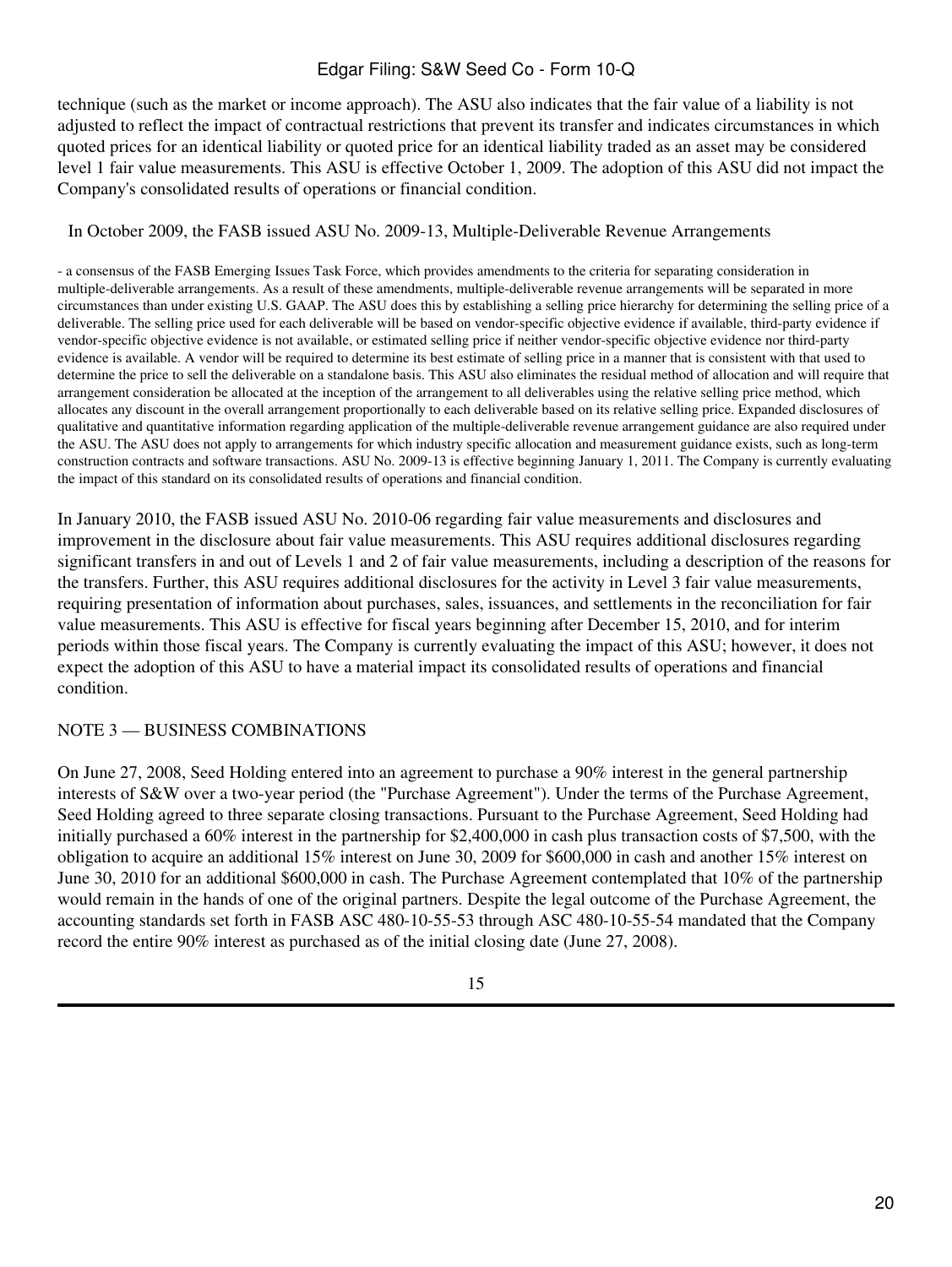The payment terms and obligations set forth in the Purchase Agreement are deemed to be a fixed price forward contract. Pursuant to FASB ASC 480-10-55-53 through ASC 480-10-55-54, the purchase of the entire 90% interest was recorded on the date of the initial Purchase Agreement (June 27, 2008) and the remaining 10% as a non-controlling interest. Because the Purchase Agreement required Seed Holding to purchase the remaining 30% interest subsequent to June 27, 2008, an acquisition purchase obligation of \$1,097,084 was recorded on the June 2008 closing date. The \$1,097,084 purchase obligation represented the present value of the \$600,000 payment initially due on June 30, 2009 (second closing) and the \$600,000 due on June 30, 2010 (third closing).

 The Company used discount rates of 5.65% and 6.49% in calculating the net present value of the acquisition purchase obligations at the closing date. The discount rates were based on Corporate Bond spreads for industrials with 1 year and 2 year maturities added to the corresponding US treasury rates (2.36% and 2.63%). Under the effective interest method, the Company accreted the acquisition purchase obligation liability to the stated amount payable at each closing date of the contract (\$600,000 at June 30, 2009 and \$600,000 at June 30, 2010). Accretion of the acquisition purchase obligation totaled \$0 and \$18,132 for the six months ended December 31, 2010 and 2009, respectively. Accretion of the acquisition purchase obligation was charged to interest expense in accordance with FASB ASC 480-10-55-54.

 The purchase transaction was negotiated at arm's length and was accounted for as a purchase transaction. As required by the applicable guidance in effect at the time of the acquisition, the Company valued all assets and liabilities acquired at their fair values on the date of acquisition. An independent valuation expert was hired to assist the Company in determining these fair values. Accordingly, the assets and liabilities of the acquired entity were recorded at their estimated fair values at the date of the acquisition. The fair value of the net assets acquired was in excess of the consideration paid by the Company, resulting in a "bargain purchase." The events and circumstances allowing the Company to acquire S&W at a bargain were related to the timing of the initial acquisition and the positive reputation of the Company's management team. Because the consideration paid is less than the fair value of the assets acquired, the excess fair value over cost is allocated on a pro-rata reduction to the non-current assets acquired. Non-controlling interest of 10% was recorded at the net carrying value of the partnership based upon the applicable accounting guidance at the date of the acquisition.

 The following table summarizes the final allocation of the purchase price:

| Current assets                | \$<br>1,084,992 |
|-------------------------------|-----------------|
| Property, plant and equipment | 2,168,044       |
| Trade name                    | 247,469         |
| Customer relationships        | 127,796         |
| Technology/IP                 | 262,090         |
| Non-compete                   | 3,791           |
| <b>Assumed liabilities</b>    | (295,990)       |
| Non-controlling interest      | (93,608)        |
| Total purchase price          | \$<br>3,504,584 |

 The total purchase price of \$3,504,584 consisted of \$2,400,000 in cash, \$7,500 of acquisition costs and \$1,097,084, which was the net present value of the acquisition purchase obligation.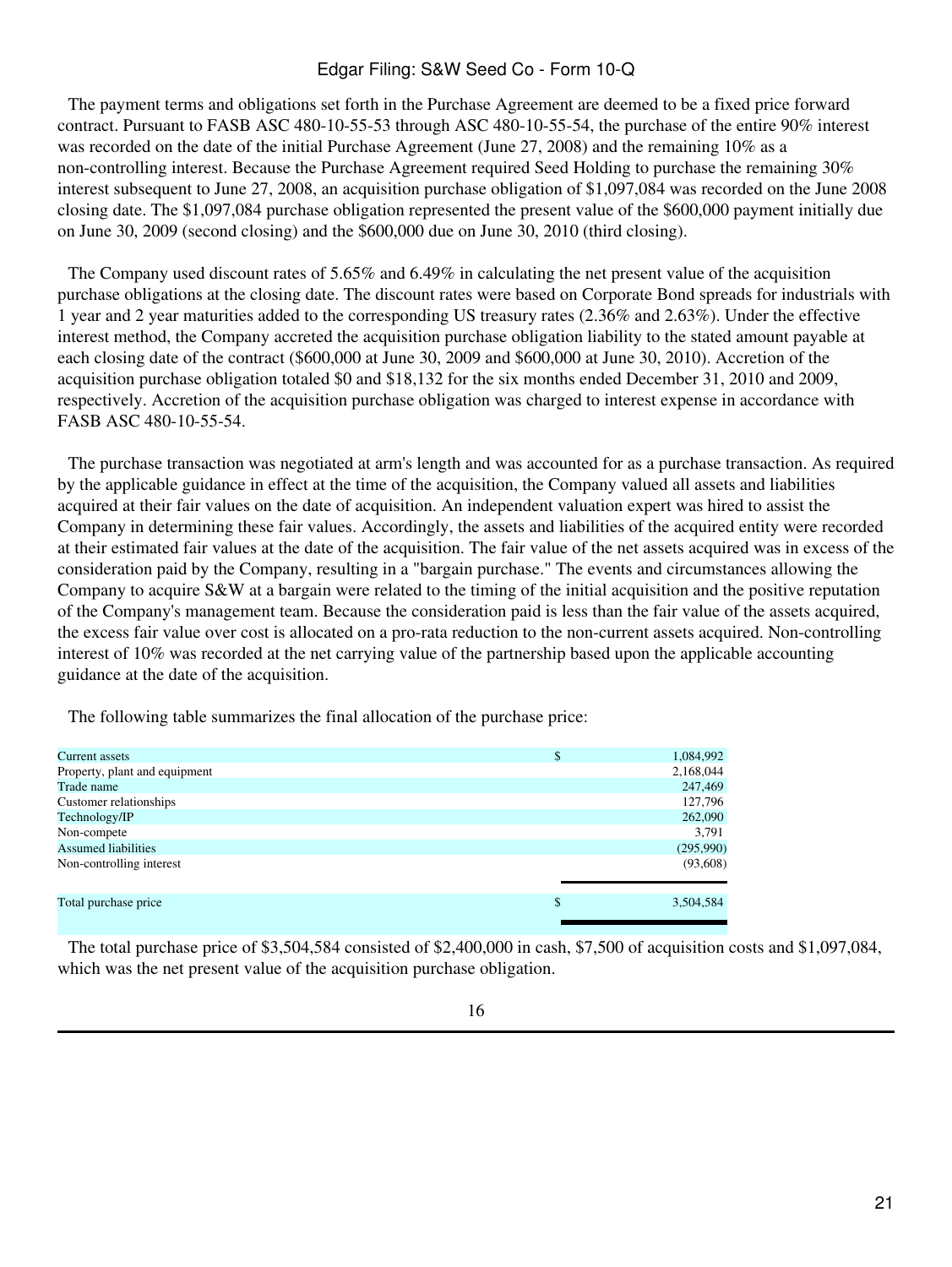The intangible assets included the fair value of trade name, customer relationships, technology/IP and non-compete agreements. The useful lives of the acquired intangibles are as follows:

|                        | <b>Useful Lives</b><br>(Years) |
|------------------------|--------------------------------|
| Trade name             | 20                             |
| Customer relationships | 20                             |
| Technology / IP        | 10                             |
| Non-compete            | ◠                              |

 Effective December 1, 2009, Seed Holding entered into an amendment to the Purchase Agreement among the original general partners of S&W and Seed Holding. Amendment Number 1 to the Purchase Agreement, dated December 1, 2009, deferred the date of the second closing (originally, June 30, 2009) and provided for the issuance of promissory notes bearing 4% interest ("Notes") in lieu of the \$600,000 cash payment originally contemplated to be paid at the second closing for 15% of the general partnership interests. The Notes were payable on May 1, 2011, but upon the occurrence of certain specified events, including the Company's initial public offering, the maturity date would be accelerated. At the time the December 1, 2009 Notes were issued, the Company recorded a \$600,000 note payable and reduced the acquisition purchase obligation by the corresponding amount. In exchange for the Notes, the selling general partners, as parties to Amendment Number 1, collectively transferred to the Company an additional 15% ownership interest in S&W, which resulted in the Company's legal ownership increasing to 75% at December 1, 2009. The Company paid the \$600,000 Notes in full in May 2010.

 Seed Holding entered into Amendment Number 2 to the Purchase Agreement, dated effective December 31, 2009, which provided for the transfer of a selling general partner's 10% interest in S&W to the Company in exchange for a cash payment of \$89,542, a \$130,000 4% promissory note and 560 member units in Seed Holding. The promissory note was payable May 1, 2011, but upon the occurrence of certain specified events, including the Company's initial public offering, the maturity date would be accelerated. The note payable was measured at par value which approximated fair value. The membership units were recorded at their fair value of \$276,000. The Company accounted for the acquisition of the remaining 10% non-controlling interests pursuant to FASB Standard ASC 810. The reduction to the carrying amount of non-controlling interests in connection with the December 31, 2009 acquisition exceeded the consideration the Company paid. Pursuant to the guidance in ASC 810-45-23, the Company recorded those differences as increases in contributed capital. The cash payment of \$89,542 was paid by Yellowjacket, LP, the Company's principal stockholder, on behalf of the Company. The Company repaid the \$89,542 balance in full on June 10, 2010. The Company paid the \$130,000 note in full in May 2010. See Note 9 for further discussion of related party transactions.

 The closing of the transactions contemplated by Amendment Number 1 and Amendment Number 2 to the Purchase Agreement resulted in the Company having acquired an 85% legal ownership interest in S&W at December 31, 2009. The Company's financial statements reflect a 100% ownership interest at December 31, 2009 and subsequent periods, as mandated by the applicable accounting guidance in FASB ASC 480-10-55-53 through ASC 480- 10-55-54 due to the Company's fixed price forward contract to acquire the remaining partnership interests.

 The transactions contemplated by the Purchase Agreement Amendment Number 1 and Amendment Number 2 were negotiated at arm's length among unrelated parties.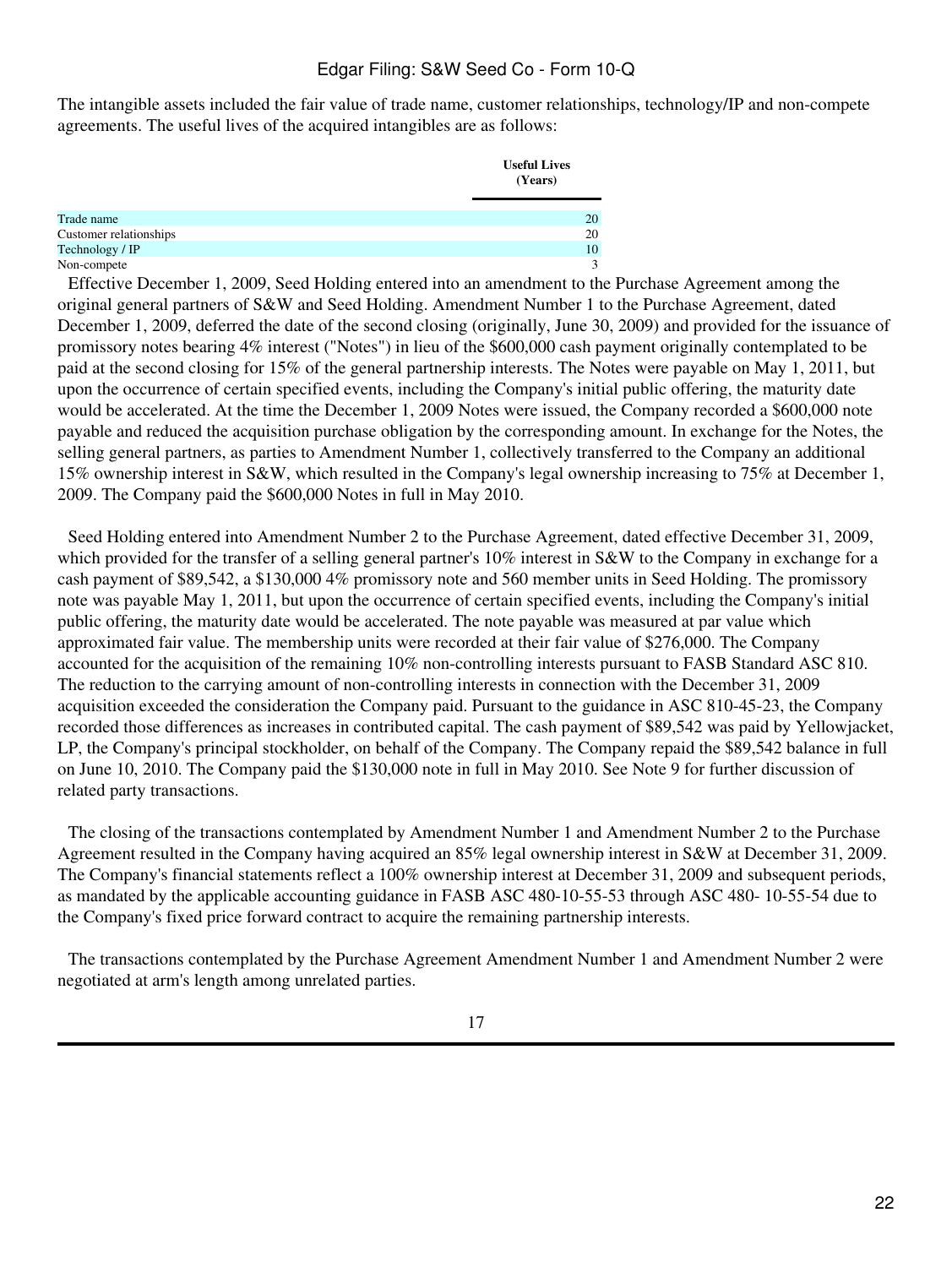#### NOTE 4 — OTHER INTANGIBLE ASSETS

 Other intangible assets consist of the following:

|                        | <b>Balance at</b><br><b>July 1, 2010</b> | <b>Additions</b>               |    | <b>Amortization</b> |    | <b>Balance</b> at<br>December 31,<br>2010 |
|------------------------|------------------------------------------|--------------------------------|----|---------------------|----|-------------------------------------------|
|                        |                                          |                                |    |                     |    |                                           |
| Trade name             | \$<br>222,723                            | \$<br>$\overline{\phantom{a}}$ | \$ | (6,186)             | \$ | 216,537                                   |
| Customer relationships | 115,016                                  |                                |    | (3,198)             |    | 111,818                                   |
| Technology/IP          | 209,672                                  |                                |    | (13, 104)           |    | 196,568                                   |
| Non-compete            | 1,263                                    | ۰                              |    | (636)               |    | 627                                       |
|                        | \$<br>548,674                            | \$<br>٠                        | \$ | (23, 124)           | \$ | 525,550                                   |

 Amortization expense totaled \$11,562 and \$11,559 for the three months ended December 31, 2010 and 2009, respectively. Amortization expense totaled \$23,124 and \$23,118 for the six months ended December 31, 2010 and 2009, respectively.

 Estimated aggregate amortization expense for each of the five succeeding fiscal years is as follows:

|                                        |    | 2011   | 2012                    |     | 2013   |       | 2014   |  | 2015   |
|----------------------------------------|----|--------|-------------------------|-----|--------|-------|--------|--|--------|
| Amortization expense                   | S. | 46.236 | $\frac{1}{2}$ \$ 44.972 | - S | 44.972 | - S - | 44.972 |  | 44.972 |
| NOTE 5 - PROPERTY, PLANT AND EQUIPMENT |    |        |                         |     |        |       |        |  |        |

 Components of property, plant and equipment were as follows:

| 2010            | June 30,<br>2010                     |            |  |
|-----------------|--------------------------------------|------------|--|
|                 |                                      | 136,376    |  |
|                 |                                      | 1,984,749  |  |
| 317,209         |                                      | 143,546    |  |
| 183,884         |                                      | 156,468    |  |
| 2,636,046       |                                      | 2,421,139  |  |
| (400, 340)      |                                      | (310, 636) |  |
|                 |                                      |            |  |
| \$<br>2,235,706 | \$                                   | 2,110,503  |  |
| $\mathbb{S}$    | December 31,<br>139,827<br>1,995,126 | \$         |  |

 Depreciation expense totaled \$48,744 and \$43,534 for the three months ended December 31, 2010 and 2009, respectively. Depreciation expense totaled \$96,573 and \$83,987 for the six months ended December 31, 2010 and 2009, respectively.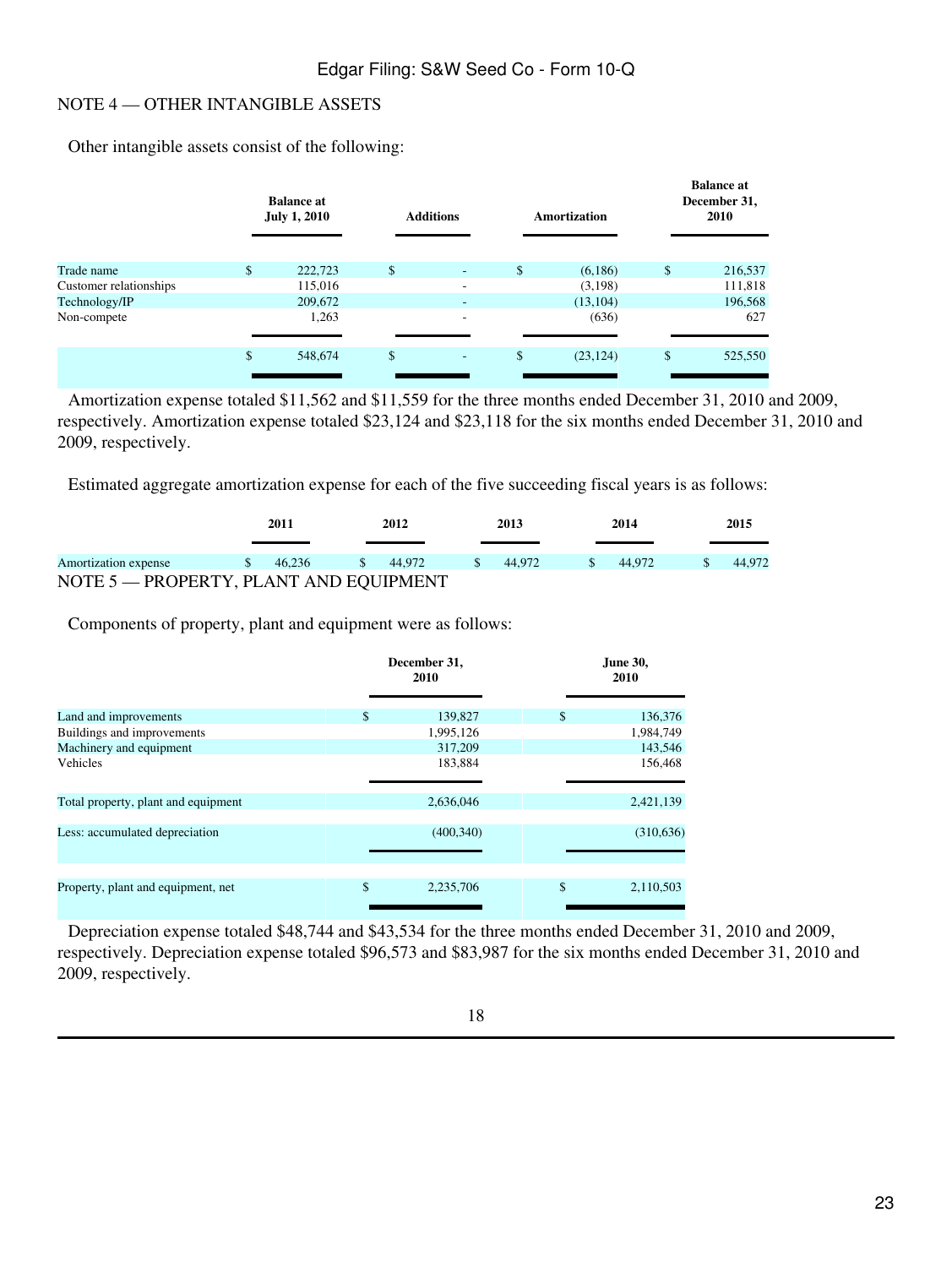# NOTE 6 — SHORT TERM DEBT

 S&W was party to a revolving line of credit with Wells Fargo Bank dated December 26, 2008. S&W was entitled to borrow up to \$2,500,000 for working capital purposes beginning December 26, 2008 and up to and including December 1, 2009. The credit agreement was evidenced by a promissory note dated December 26, 2008. The line of credit was secured by all of S&W's accounts receivable, inventory and general intangibles. Further, the indebtedness was guaranteed by Seed Holding, Grover T. Wickersham, Yellowjacket, LP and other parties. On December 18, 2009, the line of credit maturity date was extended to March 1, 2010. On February 26, 2010, Wells Fargo Bank renewed the line of credit. Under the renewed credit facility, the outstanding principal balance and all accrued and unpaid interest was due and payable in full on April 1, 2011. In May 2010, the Company repaid the outstanding balance under its revolving credit facility with Wells Fargo Bank credit facility and terminated the facility.

 Interest charged on the outstanding principal balance of the line of credit was variable and equal to the daily one-month LIBOR (London Interbank Offered Rate) plus 3.00%. Interest incurred on the Wells Fargo Bank line of credit was \$16,361 and \$23,828 for the three and six months ended December 31, 2009. There was no interest expense incurred during the three and six months ended December 31, 2010.

### NOTE 7 — STOCKHOLDERS' EQUITY

 On January 28, 2010, the members of Seed Holding transferred 100% of their members' interest to S&W Seed Delaware, in exchange for 3,000,000 shares of authorized and unissued common stock in a tax-free exchange pursuant to Section 351 of the Internal Revenue Code. As a result, S&W Seed Delaware became the sole member of Seed Holding and became the legal owner of 85% of the general partnership. S&W Seed Delaware also assumed Seed Holding's obligations to repay the \$730,000 Notes when they come due and to purchase the remaining 15% general partnership interest in S&W. The Company accounted for the January 2010 exchange transaction in accordance with standards promulgated by the FASB regarding transactions between entities under common control, ASC 805-50-15.

On May 7, 2010, the Company closed its initial public offering ("IPO") of 1,400,000 units, which priced at \$11.00 per unit, raising gross proceeds of \$15,400,000. Each unit consisted of two shares of common stock, one Class A warrant and one Class B warrant. In connection with the IPO, the Company issued Representative's Warrants to Paulson Investment Company, Inc. and Feltl and Company to purchase up to an aggregate of 140,000 units at \$13.20, expiring May 3, 2015. Equity offering costs included \$1,424,500 of underwriters' fees and \$1,153,444 of other equity offering costs.

Each Class A warrant entitles its holder to purchase one share of the Company's common stock at an exercise price of \$7.15. Each Class B warrant entitles its holder to purchase one share of common stock at an exercise price of \$11.00. The Class A warrants and Class B warrants are exercisable at any time until their expiration on May 3, 2015. The Class A warrants and Class B warrants are redeemable at the Company's option for \$0.25 upon 30 days' prior written notice beginning November 3, 2010, provided certain conditions are met. The Class A warrants are redeemable provided that the Company's common stock has closed at a price at least equal to \$8.80 for at least five consecutive trading days. The Class B warrants are redeemable on the same terms, provided the Company's common stock has closed at a price at least equal to \$13.75 for five consecutive trading days.

S&W Seed Delaware is authorized to issue up to 50,000,000 shares of its \$0.001 par value common stock. At December 31 and June 30, 2010, there were 5,800,000 shares issued and outstanding. The Company's equity section of the consolidated financial statements has been retroactively restated as if the Company was a Delaware corporation at June 30, 2008.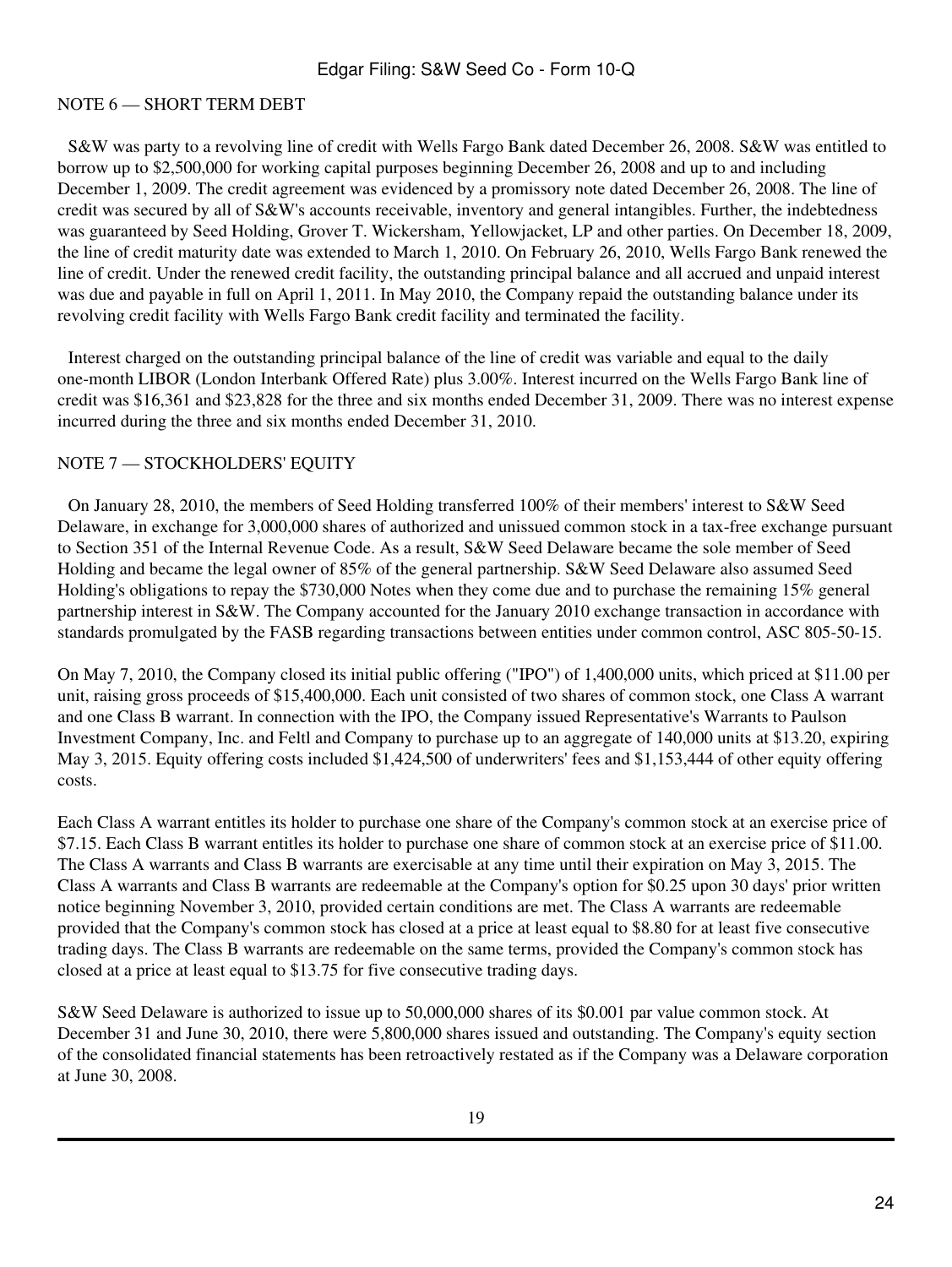During the year ended June 30, 2010, there were \$79,614 of owners' withdrawals.

On May 7, 2010, the Company issued common stock purchase warrants to Cardiff Partners, LLC ("Cardiff Partners") pursuant to its prior agreement under which Cardiff Partners provided certain consulting services in connection with the Company's IPO. The warrants grant Cardiff Partners the right to purchase up to 25,000 shares of the Company's Common Stock at an exercise price of \$4.00 per share, vest upon issuance and are subject to a cashless exercise right. The warrants expire on May 7, 2015. The issuance of these warrants were treated as equity offering costs and recorded to additional paid in capital accordingly.

On May 7, 2010, the Company issued common stock purchase warrants to PR Financial Marketing, LLC ("PRFM") pursuant to its Client Services Agreement under which PRFM provides certain investor and public relations services, including services in connection with the Company's IPO. The warrants grant PRFM the right to purchase up to 25,000 shares of the Company's common stock at an exercise price of \$4.00 per share, vest upon issuance and are subject to a cashless exercise right. The warrants expire on May 7, 2015. The issuance of these warrants were treated as equity offering costs and recorded to additional paid in capital accordingly.

See Note 10 for discussion on equity-based compensation.

# NOTE 8 — COMMITMENTS AND CONTINGENCIES

#### Contingencies

 The Company is not currently a party to any pending or threatened legal proceedings. Based on information currently available, management is not aware of any matters that would have a material adverse effect on the Company's financial condition, results of operations or cash flows.

# NOTE 9 — RELATED PARTY TRANSACTIONS

Grover T. Wickersham, the Company's Chairman of the Board, also serves as the Chairman of the Board of Triangle T Partners, LLC ("Triangle T Partners") and, until December 14, 2010 was a member of the board of directors of Triangle T Ranch, Inc. ("Triangle T Ranch" and, collectively with Triangle T Partners, "Triangle T"). Mr. Wickersham indirectly owned a controlling interest in Triangle T Partners until December 14, 2010 and now owns such interest directly as a member of Triangle T Partners. Michael Nordstrom, one of the Company's directors, is also a director of Triangle T Partners and, until December 14, 2010, was a director of Triangle T Ranch. Until October 2010, Mark S. Grewal, the Company's President and Chief Executive Officer, as well as a member of the Company's board, also served as President and Chief Executive Officer and was on the boards of Triangle T Partners and Triangle T Ranch. He no longer holds these positions. Triangle T Ranch was dissolved on December 14, 2010.

Triangle T is one of the Company's alfalfa seed growers and is also a customer. The Company enters into annual alfalfa seed production contracts with Triangle T on the same commercial terms and conditions as with the other growers with whom the Company contracts for alfalfa seed production. For the six months ended December 31, 2010 and 2009, the Company purchased from Triangle T \$1,495,023 and \$832,486, respectively, of alfalfa seed Triangle T grew and sold to the Company under one-year production agreements. The Company entered into agreements with Triangle T to plant 893 acres of various alfalfa seed varieties as part of its calendar 2010 production for which the Company will pay Triangle T the same price it agreed to pay its other growers. None of Mr. Wickersham, Mr. Grewal nor Mr. Nordstrom personally received or will receive any portion of these funds.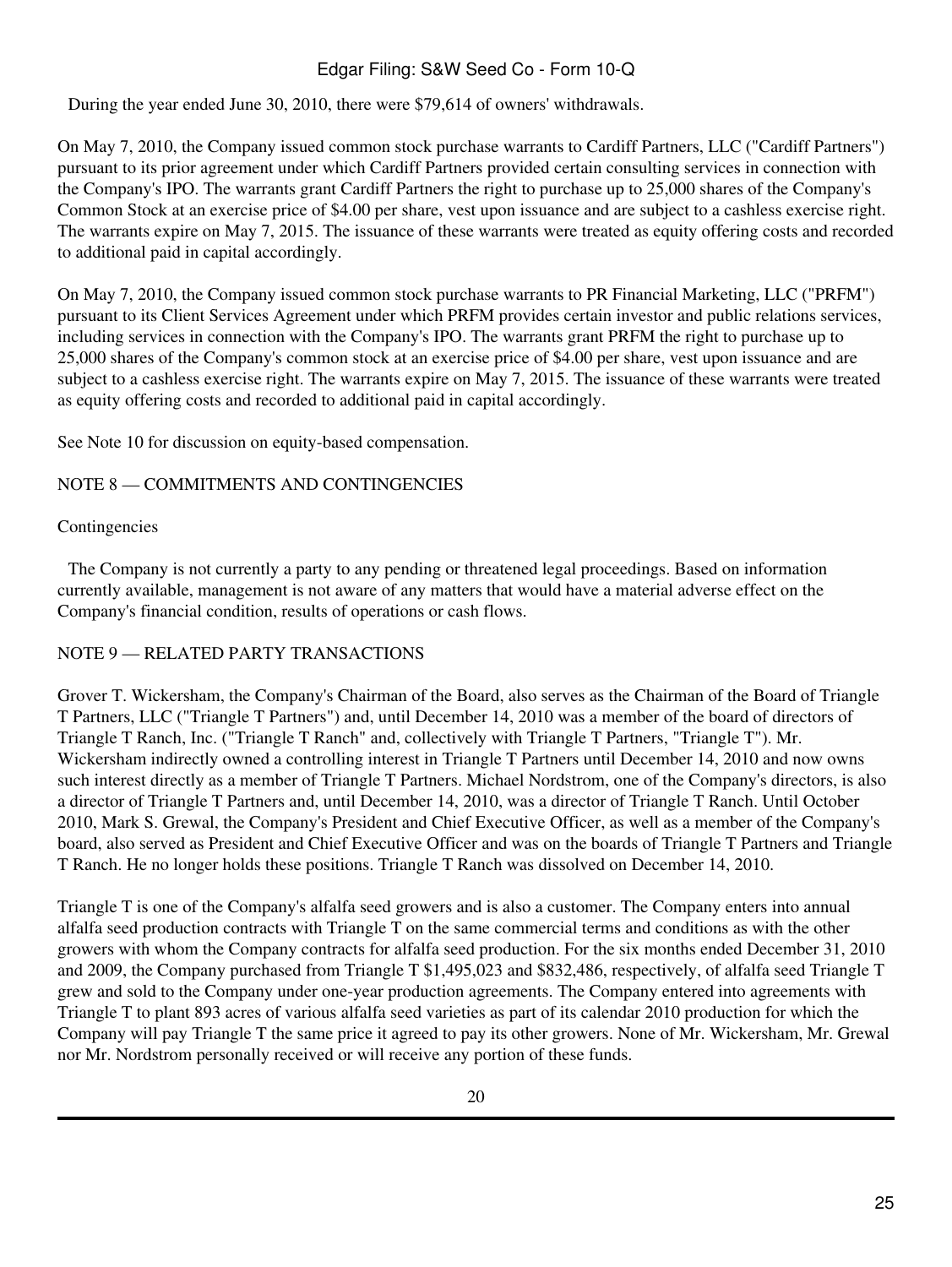As one of the Company's customers, Triangle T purchases milled alfalfa seed from the Company to plant alfalfa on its own property for the production of alfalfa hay and to grow alfalfa seed for the Company. The Company sells milled alfalfa seed to Triangle T under the same commercial terms and conditions as other alfalfa seed customers in the San Joaquin Valley. The Company sold \$0 and \$405,601 of milled alfalfa seed to Triangle T during the six months ended December 31, 2010 and 2009, respectively.

Triangle T also works with the Company as the initial service provider for the Company's stevia cultivation program, and the Company has planted its stevia plantings on Triangle T property. The Company paid Triangle T \$147,286 during the six months ended December 31, 2010 for its services and costs in connection with the stevia cultivation program. None of Mr. Wickersham, Mr. Grewal nor Mr. Nordstrom personally received any portion of these funds. Through September 2010, the Company paid Triangle T \$15,000 per month for management services, plus reimbursement of its direct and indirect costs in connection with the stevia cultivation program. Effective October 1, 2010, the Company agreed to pay the grower \$2,500 per month for management services and \$4,245 in monthly rent charges for the use of the 25 acre test plot and the 114 acre main plot being used for commercial production. The arrangement changed because, with Triangle T's consent, S&W has directly hired the key Triangle T personnel who are working on the stevia project.

 Amounts due from Triangle T totaled \$40 and \$0 at December 31, 2010 and June 30, 2010, respectively, which are included in accounts receivable on the Company's consolidated balance sheets. Amounts due to Triangle T totaled \$844,394 and \$1,782 at December 31, 2010 and June 30, 2010, respectively, which are included in accounts payable and accrued expenses on the Company's consolidated balance sheets.

 In December 2008, S&W entered into a one-year revolving line of credit arrangement with Wells Fargo Bank, National Association, under the terms of which S&W was allowed to draw down up to \$2,500,000 (bearing interest at 3% over the daily one-month LIBOR in effect from time to time), which the Company used for working capital requirements. In connection with this credit arrangement, Mr. Wickersham and Yellowjacket, LP, the principal stockholder of S&W Seed Delaware ("Yellowjacket"), among other parties, executed continuing guaranties of S&W's obligations under the revolving line of credit. In May 2010, the Company repaid the outstanding balance under its revolving credit facility with Wells Fargo Bank credit facility and terminated the facility. See Note 6 for further discussion.

 The \$89,542 cash payment, made as part of the consideration for the acquisition of a selling general partner's 10% interest in S&W dated effective December 31, 2009, was advanced by Yellowjacket. The Company repaid the balance in full on June 10, 2010.

# NOTE 10 — EQUITY-BASED COMPENSATION

# 2009 Equity Incentive Plan

In October 2009 and January 2010, the Company's Board of Directors and stockholders, respectively, approved the 2009 Equity Incentive Plan (the "2009 Plan"). The plan authorized the grant and issuance of options, restricted shares and other equity compensation to the Company's directors, employees, officers and consultants, and those of the Company's subsidiaries and parent, if any. Initially, 750,000 shares of have been reserved for issuance under the 2009 Plan.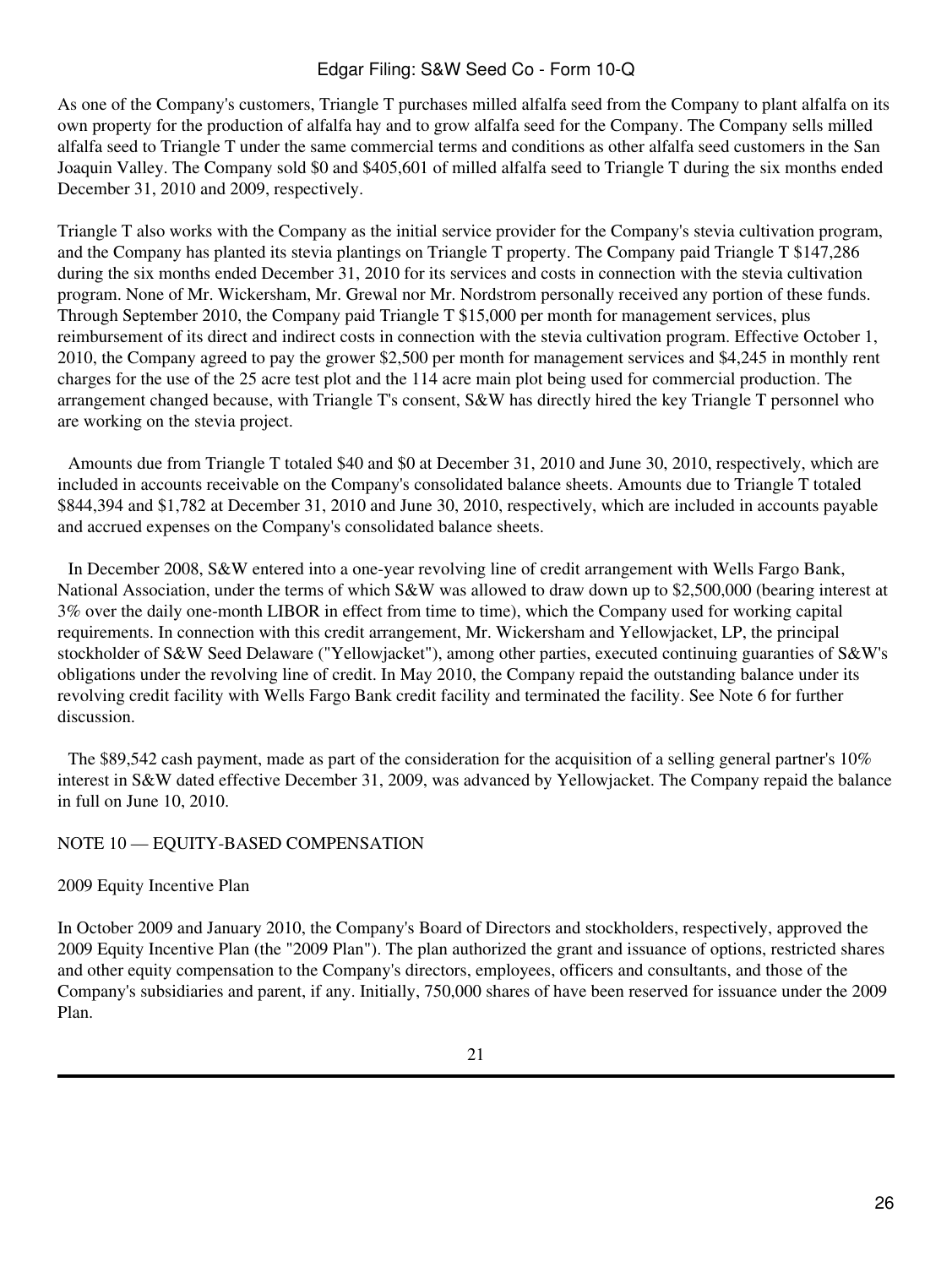The term of incentive stock options granted under the 2009 Plan may not exceed ten years, or five years for incentive stock options granted to an optionee owning more than 10% of the Company's voting stock. The exercise price of options granted under the 2009 Plan must be equal to or greater than the fair market value of the shares of the common stock on the date the option is granted. An incentive stock option granted to an optionee owning more than 10% of voting stock must have an exercise price equal to or greater than 110% of the fair market value of the common stock on the date the option is granted. As of December 31, 2010, options to purchase 480,000 shares of common stock were outstanding and unexercised, and 270,000 shares remain available under the 2009 Plan for future grants and awards.

The outstanding options are exercisable at \$4.00 per share. These options vest in equal quarterly installments over three years, commencing on July 1, 2010 and expire five years from the date of grant.

The Company has adopted ASC 718, Stock Compensation, ("ASC 718"). ASC 718 requires companies to measure the cost of employee services received in exchange for an award of equity instruments based on the grant-date fair value of the award. That cost will be recognized over the period during which an employee is required to provide services in exchange for the award.

For stock-based awards granted, the Company amortizes stock-based compensation expense on a straight-line basis over the requisite service period, which is generally a three-year vesting period.

The fair value of each option grant is estimated on the date of grant using a binomial lattice model. The weighted average assumptions used in the model are outlined in the following table:

| Risk-free rate of interest | 2.34% |
|----------------------------|-------|
| Dividend yield             | 0%    |
| Volatility of common stock | 61%   |
| Exit / attrition rates     | 14%   |
| Target exercise factor     | 1.68  |
|                            |       |
|                            |       |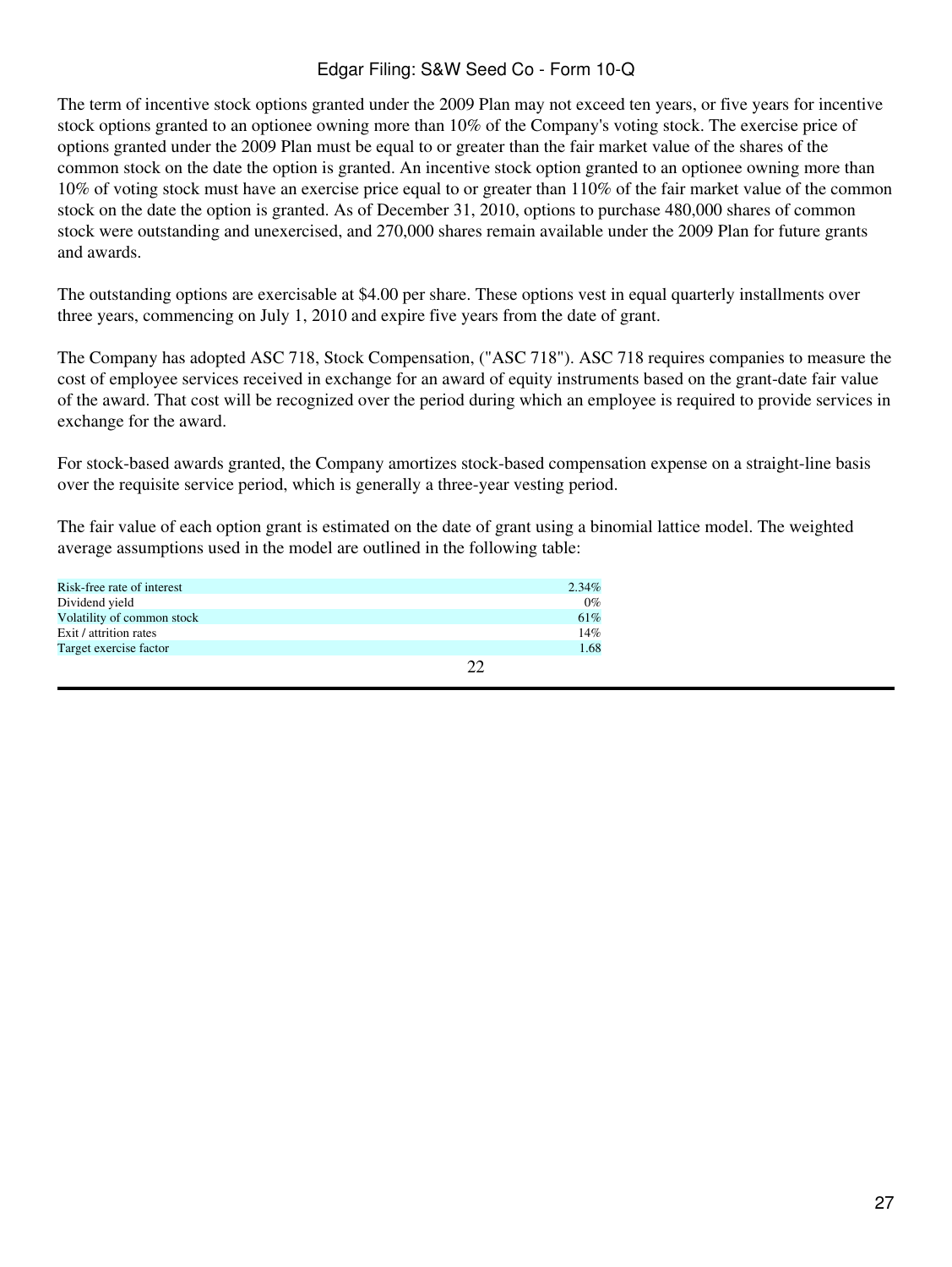A summary of activity related to the Company's stock option incentive plans for the year ended June 30, 2010 and six months ended December 31, 2010 is presented below:

|                                                     | <b>Number</b><br>Oustanding | Weighted-<br>Average<br><b>Exercise Price</b><br><b>Per Share</b> | Weighted-<br>Average<br>Remaining<br>Contractual<br>Life (Years) |
|-----------------------------------------------------|-----------------------------|-------------------------------------------------------------------|------------------------------------------------------------------|
| Outstanding at June 30, 2009                        |                             |                                                                   |                                                                  |
| Granted                                             | 480,000                     | \$<br>4.00                                                        | 5.00                                                             |
| Exercised                                           |                             |                                                                   |                                                                  |
| Canceled/forfeited/expired                          |                             |                                                                   |                                                                  |
| Outstanding at June 30, 2010                        | 480,000                     | \$<br>4.00                                                        | 4.75                                                             |
| Granted                                             | $\overline{a}$              |                                                                   |                                                                  |
| Exercised                                           |                             |                                                                   |                                                                  |
| Canceled/forfeited/expired                          |                             |                                                                   |                                                                  |
| Outstanding at December 31, 2010                    | 480,000                     | \$<br>4.00                                                        | 4.25                                                             |
| Options vested and exercisable at December 31, 2010 | 79,984                      | \$<br>4.00                                                        | 4.25                                                             |

The weighted average grant date fair value of options granted during the year ended June 30, 2010 was \$0.62. At December 31, 2010, the Company had \$227,191 of unrecognized stock compensation expense, net of estimated forfeitures, related to the stock option plan, which will be recognized over the weighted average remaining service period of 2.5 years. Stock-based compensation expense recorded for the six months ended December 31, 2010 and 2009 totaled \$69,141 and \$0, respectively. The Company settles employee stock option exercises with newly issued shares of common stock.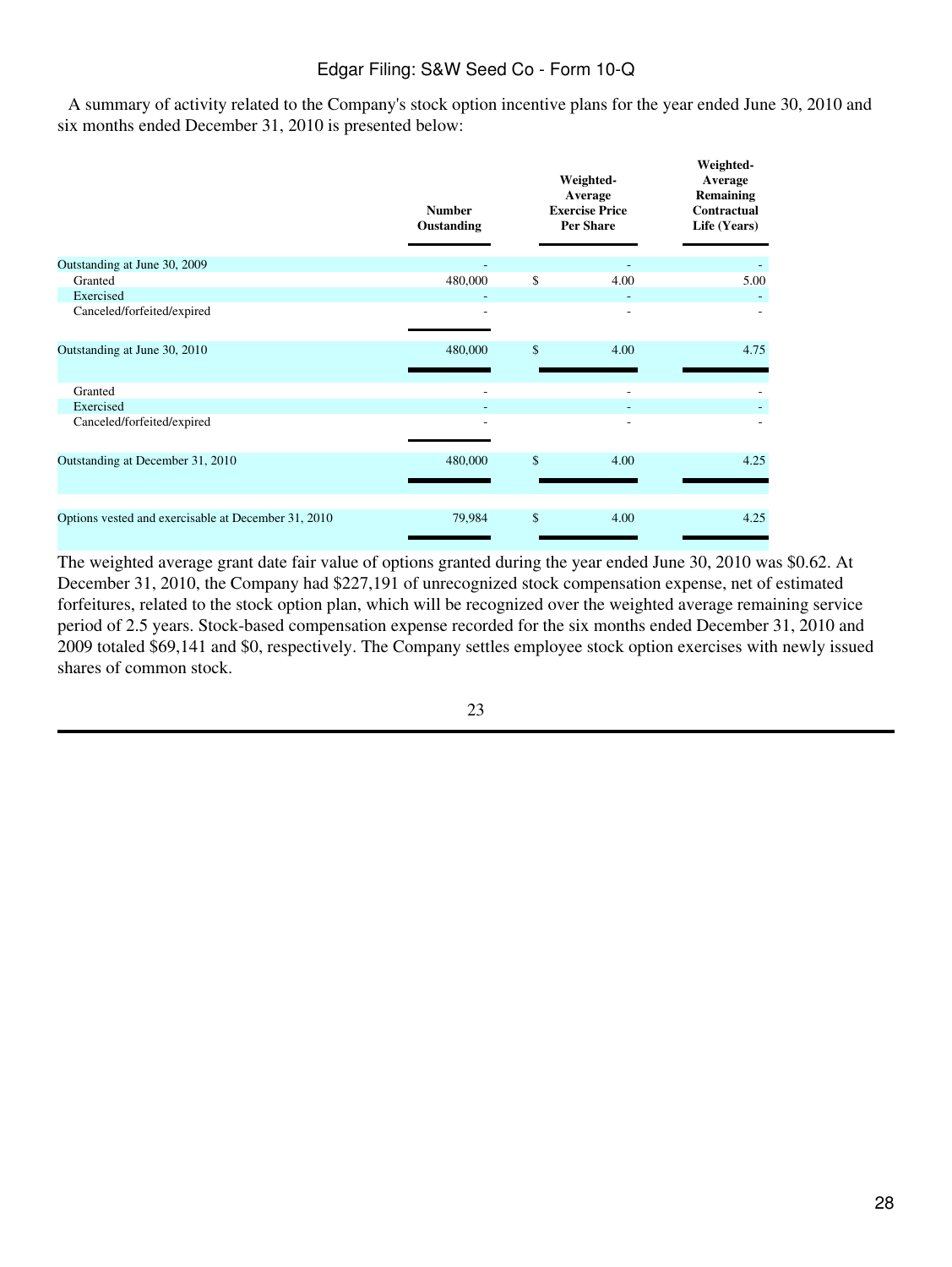#### <span id="page-28-0"></span>Item 2. Management's Discussion and Analysis of Financial Condition and Results of Operations.

This Quarterly Report on Form 10-Q contains forward-looking statements that involve risks and uncertainties, as well as assumptions that, if they never materialize or prove incorrect, could cause our results to differ materially from those expressed or implied by such forward-looking statements. The statements contained in this Quarterly Report on Form 10-Q that are not purely historical are forward-looking statements within the meaning of Section 27A of the Securities Act of 1933, as amended, and Section 21E of the Securities Exchange Act of 1934, as amended (the "Exchange Act"). Forward-looking statements are often identified by the use of words such as, but not limited to, "anticipate," "believe," "can," "continue," "could," "estimate," "expect," "intend," "may," "will," "plan," "project," "seek," "should," "target," "will," "would," and similar expressions or variations intended to identify forward-looking statements. These statements are based on the beliefs and assumptions of our management based on information currently available to management. Such forward-looking statements are subject to risks, uncertainties and other important factors that could cause actual results and the timing of certain events to differ materially from future results expressed or implied by such forward-looking statements. Factors that could cause or contribute to such differences include, but are not limited to, the possibility that certain foreign markets into which our distributors sell continue to be adversely impacted by discounted pricing of non-proprietary seed by competitors, our alfalfa seed growers choose to grow more profitable crops instead of our alfalfa seed and the dairy industry decline does not recover as quickly as we anticipate, as well as those additional risks and factors discussed in the section titled "Risk Factors" included in Item 1A of Part II, below, and in our Form 10-K filed with the Securities and Exchange Commission on September 28, 2010. Furthermore, such forward-looking statements speak only as of the date of this Report. Except as required by law, we undertake no obligation to update any forward-looking statements to reflect events or circumstances after the date of such statements.

#### **Overview**

 We are in the business of contracting production of our proprietary alfalfa seed varieties, processing the seed at our facility and marketing it as certified seed to agribusiness firms and farmers throughout the world. Until we incorporated in October 2009, our business was operated for almost 30 years as a general partnership owned by five general partners. Our business has been relatively consistent for many years: (i) we contract with a small network of growers, many of whom have grown our proprietary seed for us for more than two decades; (ii) we process the seed purchased from our growers in our seed cleaning and processing facility, which we modernized and rebuilt in the late 1980's and which has been more than adequate for our needs since then; and (iii) we sell our seed through our network of dealers and distributors, as well directly to farmers, many of whom have been our customers for many years. Beginning in the fiscal year ended June 30, 2009, we have employed a small internal sales staff to supplement our dealer and distributor networks. Although never a large portion of our business, we also have historically provided cleaning and processing services for other growers of alfalfa seed and small grains, including wheat, barley and triticale. In fiscal 2010, we initiated our stevia cultivation program.

 Beginning in the fiscal 2010 year that started on July 1, 2009 (the "2010 Fiscal Year"), we began to alter this historical course of business. We raised capital in our May 2010 initial public offering in order both to grow the existing business and take the Company in a new direction. We have begun to expand our sales and marketing efforts, both domestically and internationally, and we intend to extend the breadth and depth of our product offerings.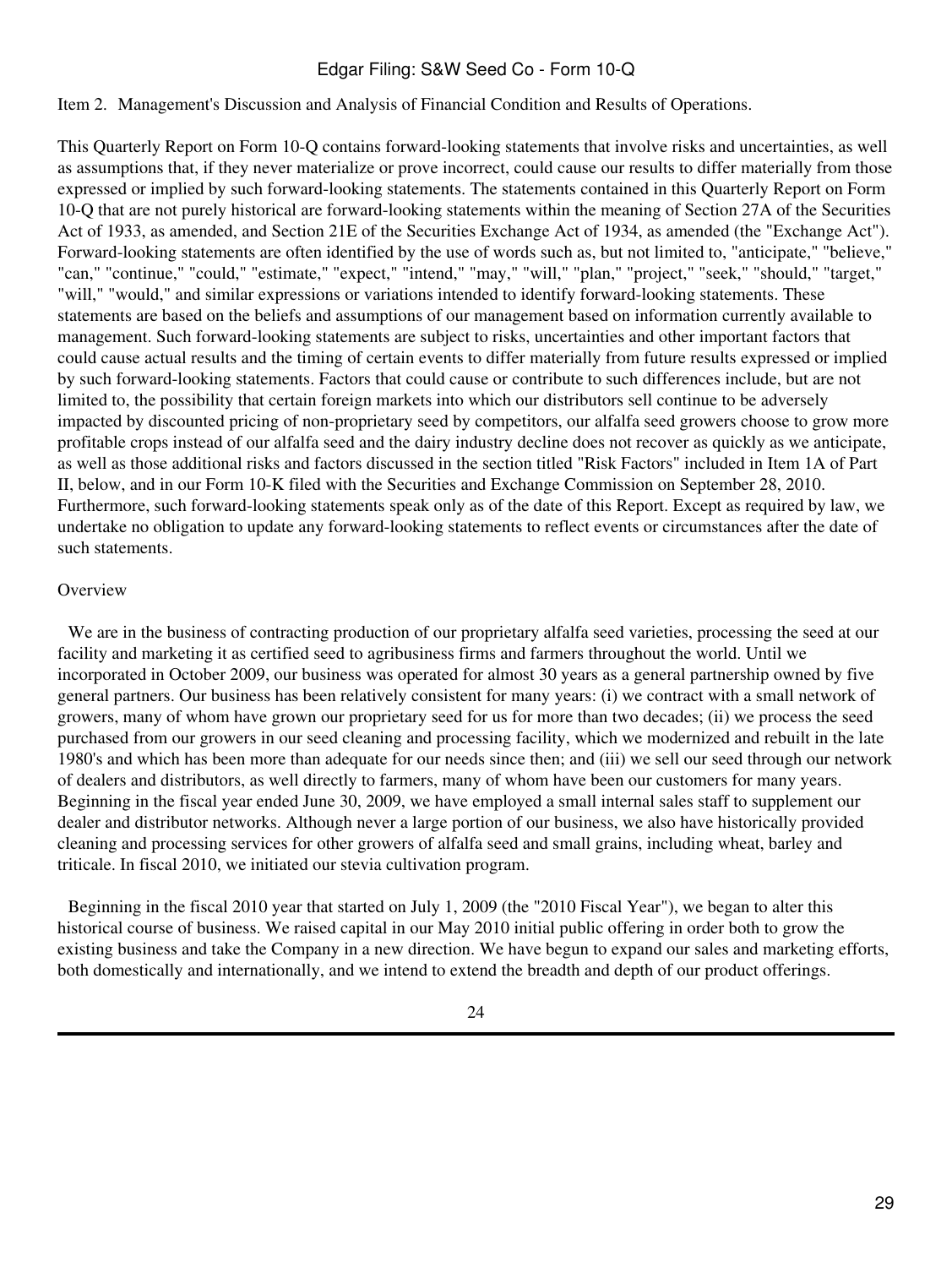Although we believe a real opportunity exists to materially expand our alfalfa seed business without substantially overhauling our operations, we could nevertheless encounter unforeseen problems, some of which have impacted our business in fiscal 2011. These could include, by way of example, the decision by growers in the San Joaquin Valley to grow crops that provide greater profit than alfalfa seed. Or our distributors that sell internationally could continue to face severe price competition from discounted pricing of non-proprietary seed. Both of these factors have, in fact, proven to be challenges for us in the first two quarters of fiscal 2011. We also could be negatively impacted by the recent deregulation of Roundup Ready alfalfa, which became legal to plant without any restrictions on field separation or isolation in January 2011, making available to farmers a GMO alfalfa on which the powerful herbicide, Roundup, can be applied. Our growers could also decide to grow stevia for us instead of alfalfa seed, which is another uncertainty facing our current business. We could also fail to accurately anticipate the impact of our expanded sales and marketing efforts and not see a material increase in revenue after we ramp up sales and marketing activities. Therefore, we acknowledge that our plans to grow our alfalfa seed business are subject to some uncertainties.

We also are entering a new line of business by beginning the operation of a stevia cultivation project. Inasmuch as this is a new line of business for us and incorporation of stevia extracts into food and beverages sold in the U.S. is a relatively new development, our plans may not succeed to the extent we expect or on the time schedule we have planned, or at all.

We are incurring substantial additional expenses during the 2011 fiscal year as we expand our alfalfa seed development, processing, sales and marketing activities and enter the stevia production business. Additionally, commencing on January 28, 2010, our operations are subject to federal and state income taxes as a result of converting the Company from a limited liability company to a corporation. As a result, our results of operations subsequent to January 28, 2010 are subject to a statutory tax rate of approximately 42.8%.

We continue to use less than 25% of our mill capacity, leaving room for substantial growth without having to incur significant capital costs. Our mill operations are not labor intensive, but we anticipate hiring additional personnel to run additional shifts, if and as needed. We also expect to make some alterations to a portion of our mill facility to accommodate stevia desiccation and bundling. We may also add a GMO processing line, if our management team decides that it is in our best interest to have the capability (both in terms of licensing rights and facilities) to sell Roundup Ready alfalfa. However, until there is greater clarity on planting protocols of GMO alfalfa, which will mitigate the risk of cross-contamination of crops, we will not make any definitive decision regarding whether to pursue licensing of Roundup Ready alfalfa.

 Our business is seasonal, with sales historically concentrated in first and second fiscal quarters when customers are planting their fields. This coincides with the period during which seed growers harvest and deliver seed to us. We contract with growers based upon our anticipated market demand; we mill, clean and stock the seed during the harvest season and ship from inventory throughout the year, with the objective of selling most of the inventory from the current year's harvest before the next year's harvest. Tests show that seed that has been properly stored in inventory for over one year has higher germination rates. Therefore, although we have not specifically contracted for inventory carryover for the fiscal 2011 growing season, provided that we have sufficient capital to carry additional inventory, in the future we may increase our seed purchases and planned season end inventory if, in our judgment, we can generate increased margins and revenue with the aged seed. This will also reduce the potential for insufficient inventory availability in the event that we have higher than anticipated demand. To date, we have had sufficient inventory levels to fill demand.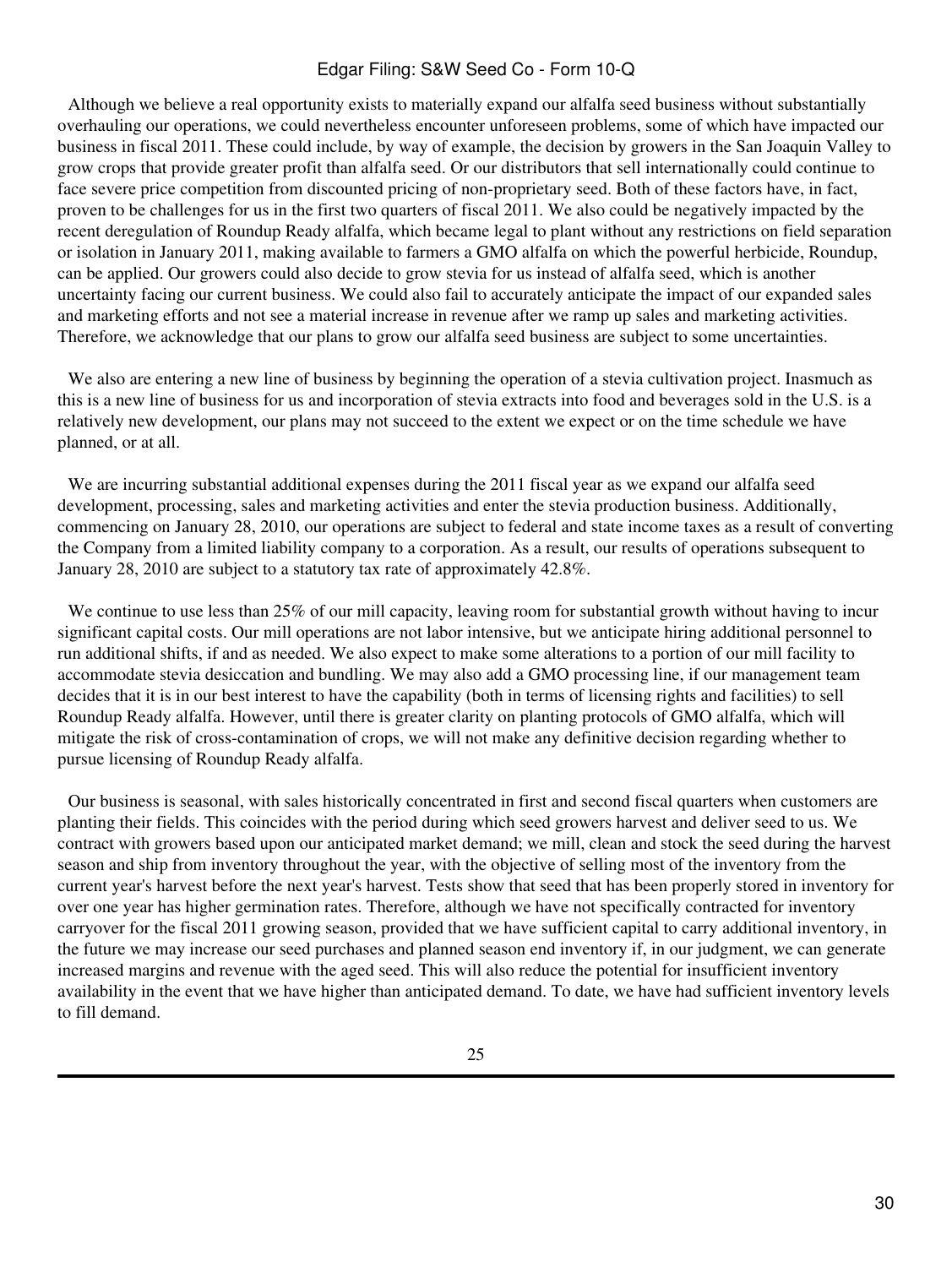The supply and demand for alfalfa seed, and consequently our revenue and margins, are difficult to project, particularly with respect to our distributor who sells our seed to its customers in Saudi Arabia and other international markets. We contract annually at fixed prices with approximately 15 growers who have established a history of yields that provide some predictability of anticipated supply volume and cost. Nevertheless, yields are subject to agriculture risk and the farming practices of each grower. Additionally, depending upon market prices for hay, the availability of water and the market prices for alternative crops, alfalfa hay growers may choose to convert growing hay crop to non-certified seed, and this additional supply, although temporary, can drive down the overall market price for seed, including the market for certified alfalfa seed.

 Although our alfalfa seed business is largely dependent upon the dairy industry's demand for alfalfa hay, our sales are made to a worldwide market. From inception until 2003, almost all our seed sales were to distributors who exported our products to international markets. Modest sales efforts in the western U.S. were initiated around 2003, and in the fiscal year ended June 30, 2010, our seed shipments were allocated approximately 43% to the domestic market and 57% to distributors who sell into international markets. During the six months ended December 31, 2010, the domestic market comprised 94% of our revenue, primarily due to the significant decrease in seed sales to our distributor who sells into the Saudi Arabian market. We understand from our distributor that Saudi Arabian sales are being impacted by reduced pricing of alfalfa seed in Saudi Arabia by other distributors, which, in turn, negatively affected our distributor's sales efforts in the first half of the current fiscal year.

 The dairy business is subject to significant cycles of over-supply and under-supply and the supply of seed in the marketplace is subject to substantial swings. Recently, we also have been negatively impacted by the increase in the price of cotton, which has caused certain of our growers to reconsider their crop plans and, in some cases, to decrease the amount of alfalfa seed they are planting or to decide to forego planting alfalfa seed altogether this year. The negative effect of the severe hay market downturn, which began in fiscal 2009 when the dairy industry prices declined due to over-supply, is somewhat offset by the need of many our customers for the specific seed traits bred into our certified high yield, salt tolerant, non-dormancy products. However, our domestic sales have not been left unscathed by the substantial problems in the dairy industry. We plan to continue to expand our served markets and therefore attempt to minimize the risks associated with any specific geographic market.

#### Historical Background

 Our business was operated as a partnership beginning in 1980. On June 27, 2008, the general partners entered into an agreement with Seed Holding for the purchase of a 90% interest in the partnership over a two-year period. Pursuant to that purchase agreement, Seed Holding had initially purchased a 60% interest in the partnership for \$2,400,000 in cash, with the obligation to acquire an additional 15% interest on June 30, 2009 for \$600,000 in cash and another 15% interest on June 30, 2010 for an additional \$600,000 in cash. The original agreement was modified in December 2009 to permit Seed Holding to purchase the entire partnership.

 The corporate entity, S&W Seed Company (S&W Seed Delaware") was incorporated in Delaware on October 2, 2009. In January 2010, the members of the Seed Holding exchanged their membership units for 3,000,000 shares of S&W Seed Delaware, the Delaware corporation became the sole member of Seed Holding, and the corporation assumed the obligation to purchase the remaining 15% general partnership interest. Following the receipt of the net proceeds from the initial public offering in May 2010, S&W Seed Delaware repaid the former S&W partners the principal and interest due under the outstanding promissory notes and purchased the remaining 15% of the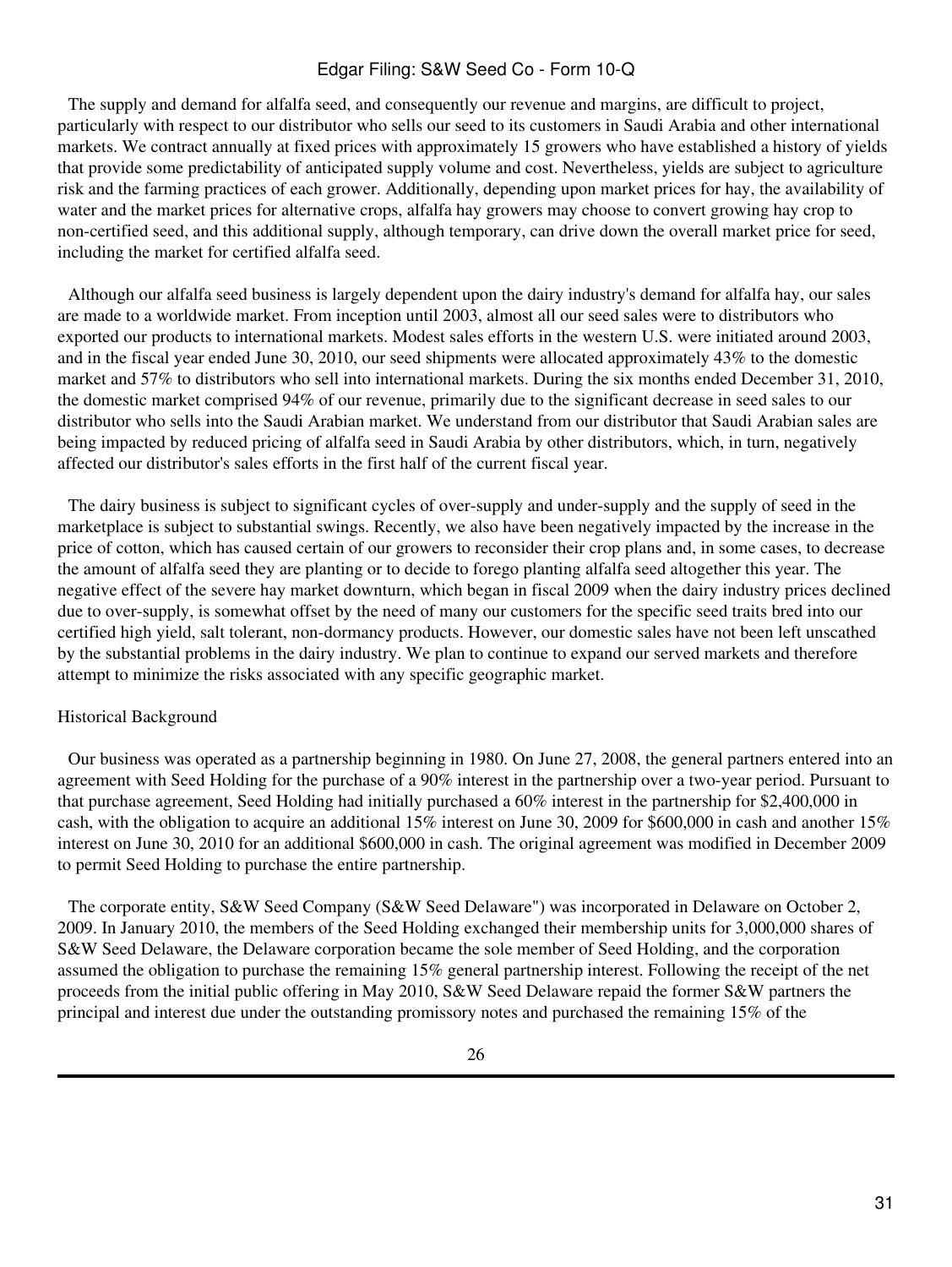partnership, resulting in Seed Holding owning 100% of the former partnership. Seed Holding and S&W Seed Delaware collectively paid a total of \$3,819,542 in cash plus 69,000 shares of common stock (issued in January 2010 in exchange for 560 membership units of Seed Holding) for 100% of S&W.

 Despite the legal consequences intended by the purchase agreement and its amendments, the accounting rules applicable to the agreement mandate that Seed Holding account for the acquisition of 90% of the partnership as of June 30, 2009 and 100% of the partnership as of December 31, 2009 and subsequent periods. The financial statements of S&W Seed Delaware, presented elsewhere in this Form 10-Q, reflect this accounting treatment.

 Both because S&W Seed Delaware has moved from the partnership and limited liability structures to the corporate structure, and because it is entering a new growth mode that it has not historically pursued, management does not believe that historical financial results are indicative of future results.

# Results of Operations

Three Months Ended December 31, 2010 Compared to the Three Months Ended December 31, 2009

### Revenue and Cost of Revenue

### *Alfalfa Seed and Milling and Other Services*

 Revenue for the three months ended December 31, 2010 was \$909,656 compared to \$3,027,426 for the three months ended December 31, 2009. The \$2,117,770 decrease in revenue for the current quarter was due to a \$2,426,708 decrease in alfalfa seed revenue, partially offset by \$308,938 increase in milling and other services. The decrease in alfalfa seed revenue is due to a \$2,430,999 decrease in volume of seed sold, partially offset by a slight, \$4,291, increase due to pricing. The decrease in volume represented an 83%, or 710,766 pound, decrease in the volume of seed sold, due to two concurrent factors that were largely out of our control: (i) the glut of low price, non-proprietary seed being sold in Saudi Arabia and (ii) the continued downturn in the U.S. dairy industry on which the alfalfa hay market is highly dependent.

The decrease in alfalfa seed revenue in the second fiscal quarter can be primarily attributed to the \$1,386,218 decrease in sales to our distributor who sells into Saudi Arabia. We made no sales to this distributor in the current quarter, whereas in the comparable quarter in the prior year, sales to this distributor represented 46% of our total sales. We understand from our distributor that the Saudi Arabian sales were impacted by reduced pricing of non-proprietary alfalfa seed in Saudi Arabia by other distributors, which, in turn, negatively affected our distributor's sales efforts in the fiscal second quarter. We and our distributor believe it is not in our long-term interest to participate in the price discounting that is now going on in the Saudi market, due to what we believe are temporary factors. We and our distributor share the belief that supplies of non-proprietary seed will drop in the 2011 calendar year while alfalfa hay prices will rise due to scarcity, prompting increased demand for alfalfa seed in Saudi Arabia and other international markets serviced by this distributor. However, the changes in market conditions may not happen in the time period anticipated, or at all, and this recent development could continue to negatively impact our sales to our distributor in Saudi Arabia.

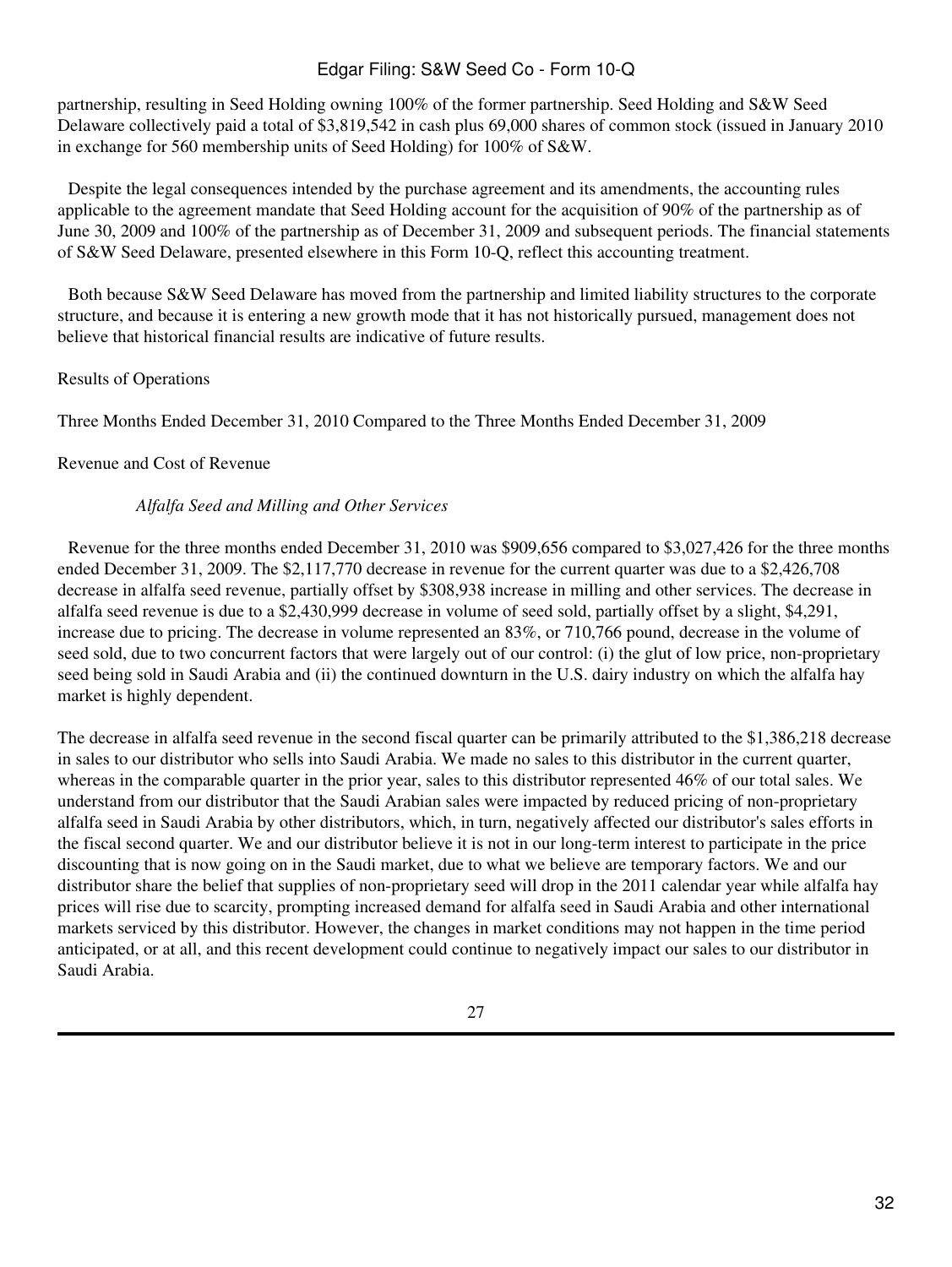The decrease in volume can also be attributed to the recent unfavorable domestic market conditions. Recently, the prices of commodities, such as cotton, corn and wheat, which compete with alfalfa hay for acreage, have increased dramatically and, in some cases, have hit all-time record highs. Additionally, the economic recovery of the U.S. dairy industry is lagging in comparison to the agricultural industry as a whole and is encouraging hay growers (our customers or customers of our distributor customers) to look for alternative crops such as cotton, which has experienced dramatic price increases in recent months. This poses near term sales challenges in the domestic market, but also creates the possibility of a developing shortage (and pricing power) for our alfalfa seed product in the near future.

At the present time, we cannot predict the timing of a turnaround in either the domestic or the international market, nor can we provide assurance that we will ultimately benefit as a result of anticipated shortages of alfalfa hay, but we believe our business strategy puts us in a position to be able to supply those markets with high quality, certified seed when and if the market demands it.

The \$4,291 increase in pricing mentioned above is a result of a 1%, or \$0.03 per pound, increase in the average selling price of our seed in the current quarter.

Revenue for the three months ended December 31, 2010 included approximately \$393,043 of milling and other services compared to \$84,105 for the three months ended December 31, 2009. The increase in milling and other services is primarily due to timing as the 2010 harvest occurred later in the first half of the fiscal year as a result of an unusually cool summer in the San Joaquin Valley of California versus the comparable period in the prior year. We plan to devote additional resources in the future to expanding our milling services business and accordingly, we expect our milling revenues to increase commensurately.

 Cost of revenue of \$446,941 in the current quarter was 49% of revenue, while the cost of revenue of \$2,416,825 in the three months ended December 31, 2009 was 80% of revenue. The dollar decrease in cost of revenue for the current quarter was attributed to a \$1,946,399 decrease in volume of seed sold and a \$10,619 decrease in the cost of seed. The decrease in the percentage cost of revenue in the current quarter was attributable primarily to an increase in higher margin milling services coupled with a decrease in the cost of seed sold. Gross margins on seed revenue increased in the current quarter as the average selling price of our seed increased by \$0.03 per pound, or 1%, and the average cost of seed sold decreased by \$0.07 per pound, or 3%.

 We have contracts with our growers for the production of seed for harvest periods that began in late summer and end in fall. The price per pound in these grower contracts is approximately 18% less than the 2009 harvest product price. Certain of our long-term growers chose to plant higher priced crops this year and plant less or no acreage of our alfalfa seed. However, we believe we will have sufficient supply to meet our anticipated need for seed for the upcoming harvest season.

# *Stevia Program*

 In the second quarter of the 2010 Fiscal Year, we began our stevia cultivation program. In May 2010, we entered into a trialing arrangement with a major stevia producer that is allowing us to plant stevia material provided by it for evaluation purposes, and we have agreed to share our evaluation results with the processor. In connection with this pilot program, one of our largest alfalfa seed growers planted test varieties of stevia in June 2010. In July 2010, we entered into a five-year supply agreement with the same major stevia producer. We have agreed to reimburse the grower for its direct and indirect costs, including costs incurred in the 2010 Fiscal Year prior to planting for both the pilot program and our commercial production program. In addition, we paid a monthly fee of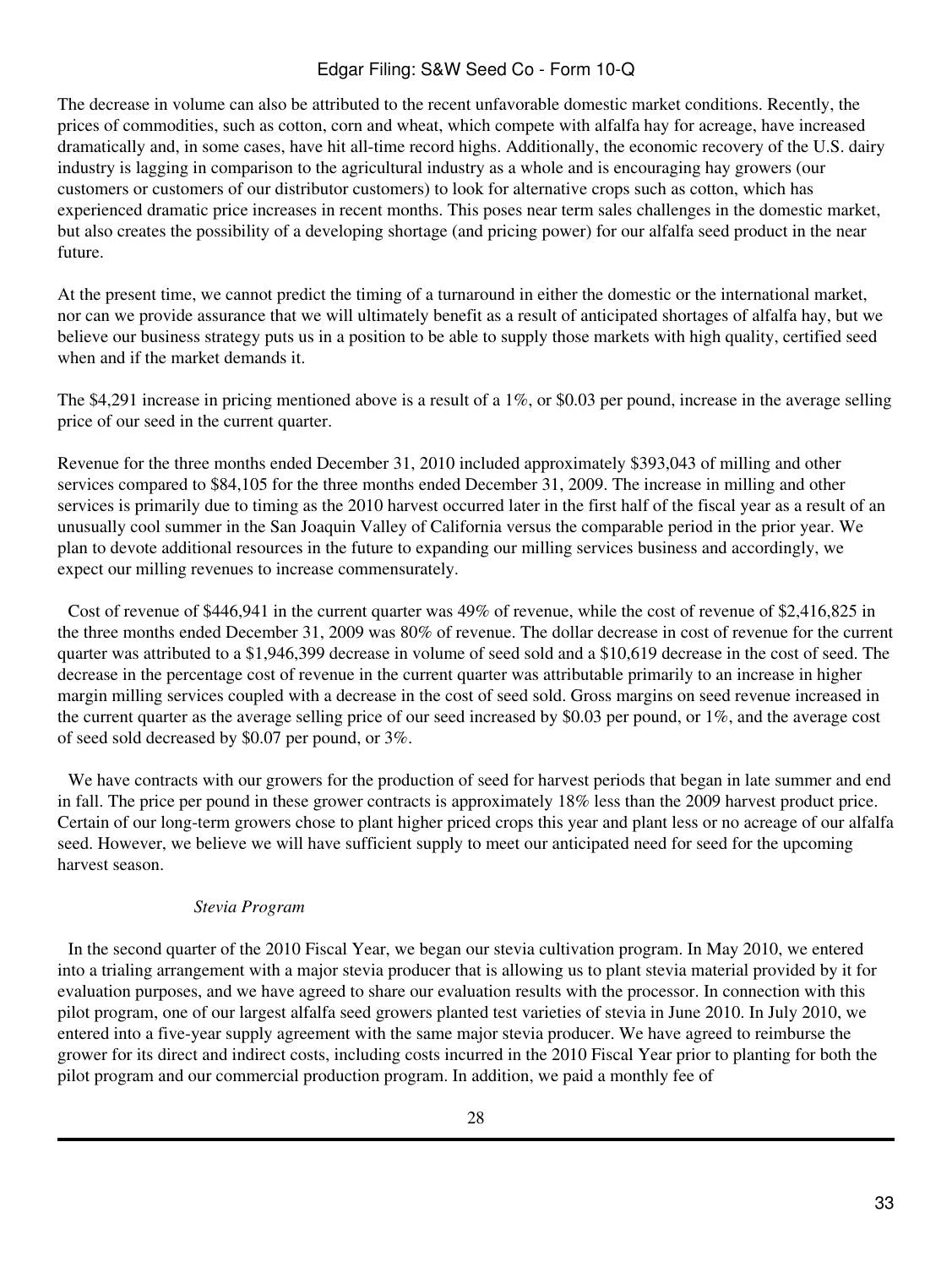\$15,000 through September 30, 2010 to this grower for management services related to our stevia program, including services related to future fulfillment under our existing commercial supply agreement with the aforementioned major stevia producer. Costs related to our commercial production program were capitalized to inventory and costs related to our pilot program were expensed as incurred. These grower costs aggregated \$73,040 during the three months ended December 31, 2010. Of this amount, \$18,260 has been included as work in process inventory at December 31, 2010, and the remaining costs are included in research and development expense on the consolidated statement of operations. The \$15,000 monthly management expense has been reduced to \$2,500 as of October 1, 2010, and, with the consent of our grower, we have hired certain of their personnel on a part-time basis to work with us directly on stevia R&D, cultivation and production. Effective October 1, 2010, we agreed to pay the grower \$4,245 in monthly rent charges for the use of the 25 acre test plot and the 114 acre main plot used for commercial production. There was no harvest of stevia in the current quarter. Based on our current progress, we expect to have stevia plants in initial commercial production, in the field, in early 2011 with the first of up to three cuttings occurring in July 2011. We expect to begin commercial sales of dried stevia leaf during the first quarter of the fiscal year ending June 30, 2012.

#### Selling, General and Administrative Expenses

 Selling, general and administrative expenses ("SG&A") for the three months ended December 31, 2010 totaled \$490,851 compared to \$147,446 for the comparable period in the prior year. The \$343,405 increase in SG&A expense versus the comparable period in the prior year was primarily due to a \$174,812 increase in personnel costs for sales and marketing and administration. The remainder of the increase can be primarily attributed to an increase in advertising and marketing expenses of \$56,851, board of director's fees of \$28,375, legal expenses of \$49,456, non-cash stock-based compensation charges of \$22,893, accounting expenses of \$12,274 and other miscellaneous expenses. The increase in legal, accounting, investor relations and board of director fee expenses are primarily associated with our new operations as a reporting company. During the remainder of the 2011 Fiscal Year, selling expenses will increase further, both in dollar amount and as a percentage of revenue, as we expand our marketing activities (both in terms of the nature and extent of such activities, as well as in geographic expansion) in support of our efforts to expand our presence in the marketplace.

#### Research and Development Expense

 Research and development expenses ("R&D") for the three months ended December 31, 2010 totaled \$127,850 compared to \$25,392 for the comparable period in the prior year. R&D expenses increased \$102,458 in the current quarter due to \$79,283 of stevia product development expenses incurred in the current quarter that were not incurred in the prior year. In addition, we increased our alfalfa seed product development expenses by \$23,175 in the current quarter, primarily due to fees paid to our geneticist for developing and improving our seed varieties. We anticipate a further increase in R&D in the remainder of fiscal 2011 compared to fiscal 2010 as we expand our alfalfa seed and stevia product development. As we continue to move from the pilot program to stevia commercial sales, R&D expense associated with stevia will decline, and such expenses will impact cost of revenue and gross profit.

#### Depreciation and Amortization

 Depreciation and amortization expense for the three months ended December 31, 2010 was \$60,306 compared to \$55,093 for the three months ended December 31, 2009. Included in the amount is amortization expense for intangibles assets, which totaled \$11,562 in the current quarter and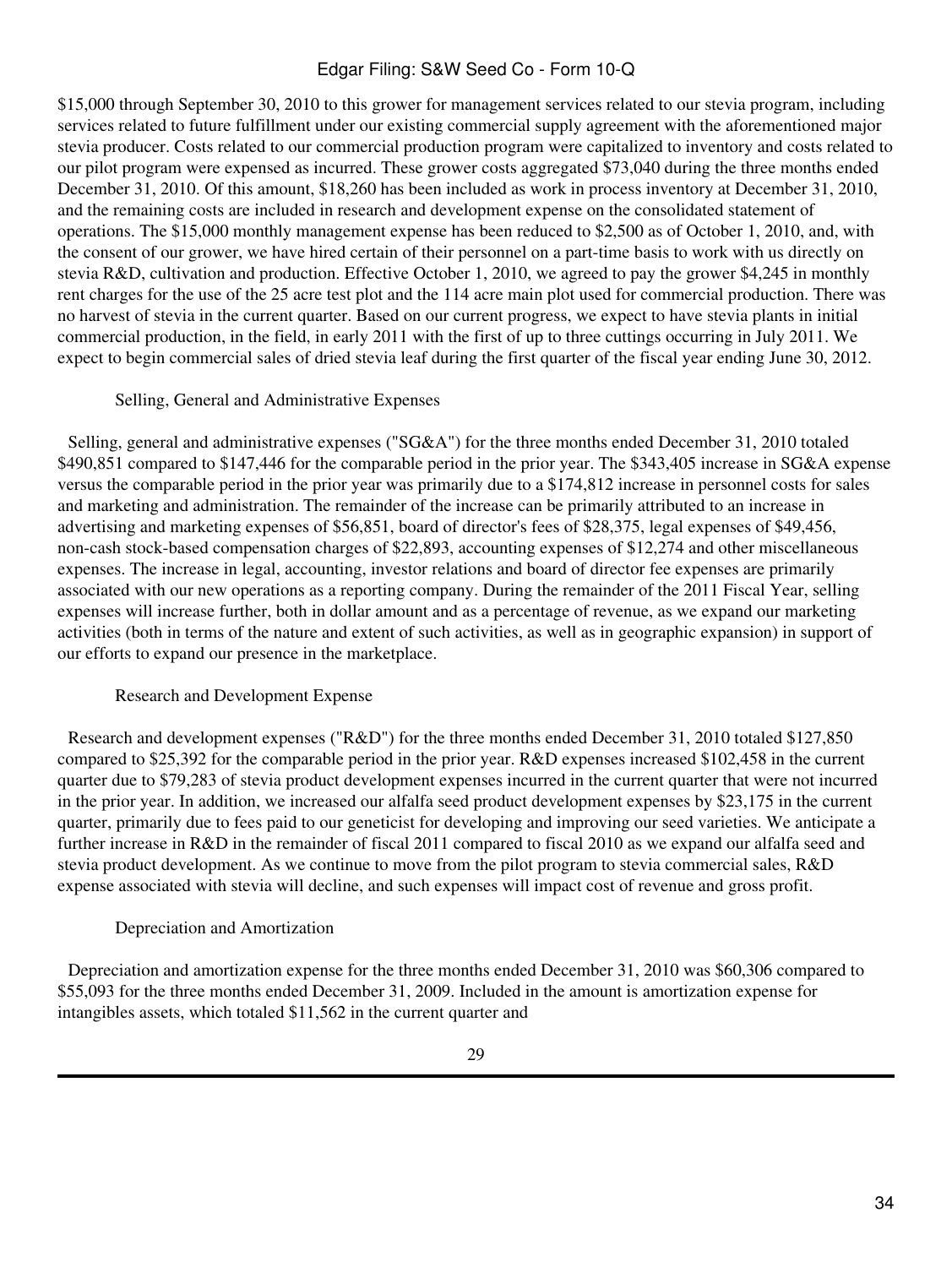\$11,559 for the three months ended December 31, 2009. The increase in depreciation expense was attributable primarily to the addition of certain new fixed assets, including upgrades to the milling facility, additional storage containers, a vehicle and other equipment.

Interest (Income) Expense, Net

 Interest income during the three months ended December 31, 2010 totaled \$3,165 compared to interest expense of \$25,476 for the three months ended December 31, 2009. Current period interest income was derived from cash and cash equivalents. Interest expense in the prior year was attributable primarily to the borrowings on the working capital line of credit, which has been paid off, and interest expense (accretion expense) associated with the acquisition purchase obligation, which was completed in fiscal 2010. Accretion expense was \$0 and \$9,138 for the three months ended December 31, 2010 and 2009, respectively.

Income Tax Benefit

 Income tax benefit totaled \$130,930 for the three months ended December 31, 2010 and represents the tax benefit to be realized in future periods for losses incurred since we completed the January 28, 2010 exchange transaction.

Net Income (Loss) Including Non-Controlling Interests

We had a net loss of \$82,197 for the three months ended December 31, 2010 compared to net income including non-controlling interests of \$357,194 for the three months ended December 31, 2009. The decrease in profitability was attributable primarily to the decrease in gross profit and an increase in SG&A and R&D expenses, partially offset by the income tax benefit, all of which are discussed above. The net loss per basic and diluted common share for the current quarter was \$0.01 compared to net income per basic and diluted common share of \$0.11 in the second quarter of fiscal 2010.

Six Months Ended December 31, 2010 Compared to the Six Months Ended December 31, 2009

Revenue and Cost of Revenue

# *Alfalfa Seed and Milling and Other Services*

 Revenue for the six months ended December 31, 2010 was \$1,842,799 compared to \$4,661,198 for the six months ended December 31, 2009. The \$2,818,399 decrease in revenue for the current period was due to a \$2,880,372 decrease in alfalfa seed revenue partially offset by \$61,973 increase in milling and other services. The decrease in alfalfa seed revenue is due to a \$2,988,191 decrease in volume of seed sold, partially offset by a \$107,819 increase due to pricing. The decrease in volume represented a 73%, or 900,415 pound, decrease in the volume of seed sold, due to two concurrent factors that were largely out of our control: (i) the glut of low priced, non-proprietary seed being sold in Saudi Arabia and (ii) the continued downturn in the U.S. dairy industry on which the alfalfa hay market is highly dependent.

 The decrease in alfalfa seed revenue in the current period can be primarily attributed to the \$2,135,771 decrease in sales to our distributor who sells into Saudi Arabia, which represented approximately 2% of total sales in the current period versus 47% in the comparable period in the prior year. We understand from our distributor that the Saudi Arabian sales are impacted by reduced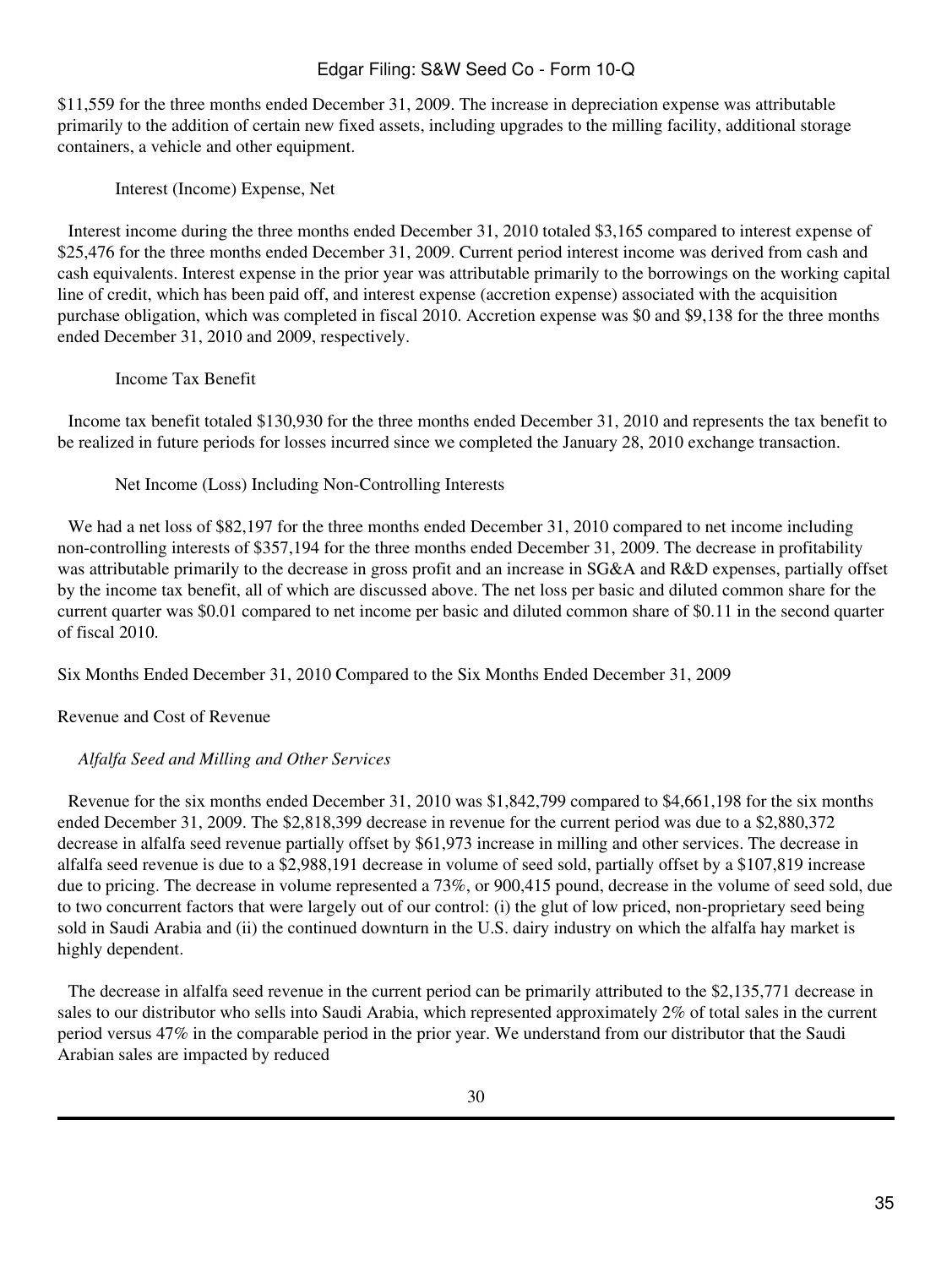pricing of non-proprietary alfalfa seed in Saudi Arabia by other distributors, which, in turn, negatively affected our distributor's sales efforts in the fiscal second quarter. We and our distributor believe it is not in our long-term interest to participate in the price discounting that is now going on in the Saudi market, due to what we believe are temporary factors. We and our distributor share the belief that supplies of non-proprietary seed will drop in calendar year 2011 while alfalfa hay prices will rise due to scarcity, prompting increased demand for alfalfa seed in Saudi Arabia and other international markets serviced by this distributor. However, the changes in market conditions may not happen in the time period anticipated, or at all, and this recent development could continue to negatively impact our sales to our distributor in Saudi Arabia.

The decrease in volume can also be attributed to the recent unfavorable domestic market conditions. Recently, the prices of commodities, such as cotton, corn and wheat which compete with alfalfa hay for acreage, have increased dramatically and, in some cases, have hit all-time record highs. Additionally, the economic recovery of the U.S. dairy industry is lagging in comparison to the agricultural industry as a whole and is encouraging hay growers (our customers or customers of our distributor customers) to look for alternative crops such as cotton, which has experienced dramatic price increases in recent months. This poses near term sales challenges in the domestic market, but also creates the possibility of a developing shortage (and pricing power) for our alfalfa seed product, in the near future.

At the present time, we cannot predict the timing of a turnaround in either the domestic or the international market, nor can we provide assurance that we will ultimately benefit as a result of anticipated shortages of alfalfa hay, but we believe our business strategy puts us in a position to be able to supply those markets with high quality, certified seed when and if the market demands it.

The \$107,819 increase in pricing mentioned above is a result of a 10%, or \$0.33 per pound, increase in the average selling price of our seed in the current period.

Revenue for the six months ended December 31, 2010 included approximately \$647,060 of milling and other services compared to \$585,087 for the six months ended December 31, 2009. The increase in milling and other services is due to expanding our milling services business. We plan to devote additional resources in the future to expanding our milling services business and accordingly, we expect our milling revenues to increase commensurately.

 Cost of revenue of \$1,008,761 in the current period was 55% of revenue, while the cost of revenue of \$3,231,994 in the six months ended December 31, 2009 was 69% of revenue. The dollar decrease in cost of revenue for the current period was attributed to a \$2,279,249 decrease in volume of seed sold and an \$84,027 increase in the cost of seed. The decrease in the percentage cost of revenue in the current period was attributable primarily to an increase in higher margin milling services. Gross margins on seed revenue were consistent with the comparable period in the prior year.

 We have contracts with our growers for the production of seed for harvest periods that began in late summer and end in fall. The price per pound in these grower contracts is approximately 18% less than the 2009 harvest product price. Certain of our long-term growers chose to plant higher priced crops this year and plant less or no acreage of our alfalfa seed. However, we believe we will have sufficient supply to meet our anticipated need for seed for the upcoming harvest season.

# Stevia Program

 In the second quarter of the 2010 Fiscal Year, we began our stevia cultivation program. In May 2010, we entered into a trialing arrangement with a major stevia producer that is allowing us to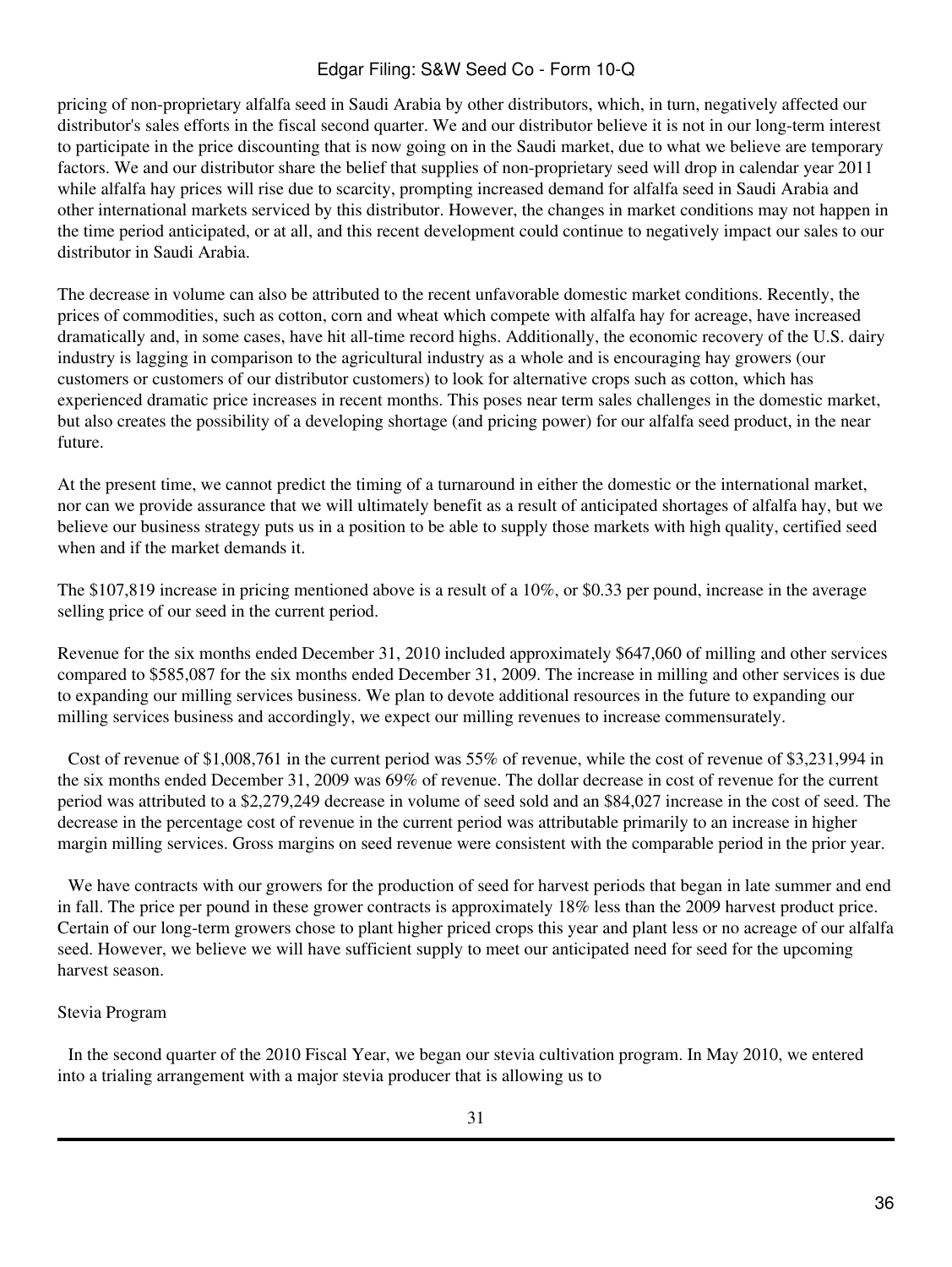plant stevia material provided by it for evaluation purposes, and we have agreed to share our evaluation results with the processor. In connection with this pilot program, one of our largest alfalfa seed growers planted test varieties of stevia in June 2010. In July 2010, we entered into a five-year supply agreement with the same major stevia producer. We have agreed to reimburse the grower for its direct and indirect costs, including costs incurred in the 2010 Fiscal Year prior to planting for both the pilot program and our commercial production program. In addition, we paid a monthly fee of \$15,000 through September 30, 2010 to this grower for management services related to our stevia program, including services related to future fulfillment under our existing commercial supply agreement with the aforementioned major stevia producer. Costs related to our commercial production program were capitalized to inventory and costs related to our pilot program were expensed as incurred. These grower costs aggregated \$147,286 during the six months ended December 31, 2010. Of this amount, \$30,816 has been included as work in process inventory at December 31, 2010, and the remaining costs are included in research and development expense on the consolidated statement of operations. The \$15,000 monthly management expense has been reduced to \$2,500 as of October 1, 2010, and, with the consent of our grower, we have hired certain of their personnel on a part-time basis to work with us directly on stevia R&D, cultivation and production. Effective October 1, 2010, we agreed to pay the grower \$4,245 in monthly rent charges for the use of the 25 acre test plot and the 114 acre main plot used for commercial production. There was no harvest of stevia in the current quarter. Based on our current progress, we expect to have stevia plants in initial commercial production, in the field, in early 2011 with the first of up to three cuttings occurring in July 2011. We expect to begin commercial sales of dried stevia leaf during the first quarter of the fiscal year ending June 30, 2012.

#### Selling, General and Administrative Expenses

 Selling, general and administrative expenses ("SG&A") for the six months ended December 31, 2010 totaled \$1,025,413 compared to \$297,889 for the comparable period in the prior year. The \$727,524 increase in SG&A expense versus the comparable period in the prior year was primarily due to a \$356,510 increase in personnel costs for sales and marketing and administration. The remainder of the increase can be primarily attributed to an increase in advertising and marketing expenses of \$154,100, board of director's fees of \$39,750, legal expenses of \$109,752, and non- cash stock-based compensation charges of \$69,141. The increase in legal, accounting, investor relations and board of director fee expenses are primarily associated with our new operations as a reporting company. During the remainder of 2011 Fiscal Year, selling expenses will increase further, both in dollar amount and as a percentage of revenue, as we expand our marketing activities (both in terms of the nature and extent of such activities, as well as in geographic expansion) in support of our efforts to expand our presence in the marketplace.

#### Research and Development Expense

 Research and development expenses ("R&D") for the six months ended December 31, 2010 totaled \$262,128 compared to \$38,128 for the comparable period in the prior year. R&D expenses increased \$224,000 in the current period due to \$157,281 of stevia product development expenses incurred in the current period that were not incurred in the prior year. In addition, we increased our alfalfa seed product development expenses by \$66,719 in the current period, primarily due to fees paid to our geneticist for developing and improving our seed varieties. We anticipate a further increase in R&D in the remainder of fiscal 2011 compared to fiscal 2010 as we expand our alfalfa seed and stevia product development. As we continue to move from the pilot program to stevia commercial sales, R&D expense associated with stevia will decline, and such expenses will impact cost of revenue and gross profit.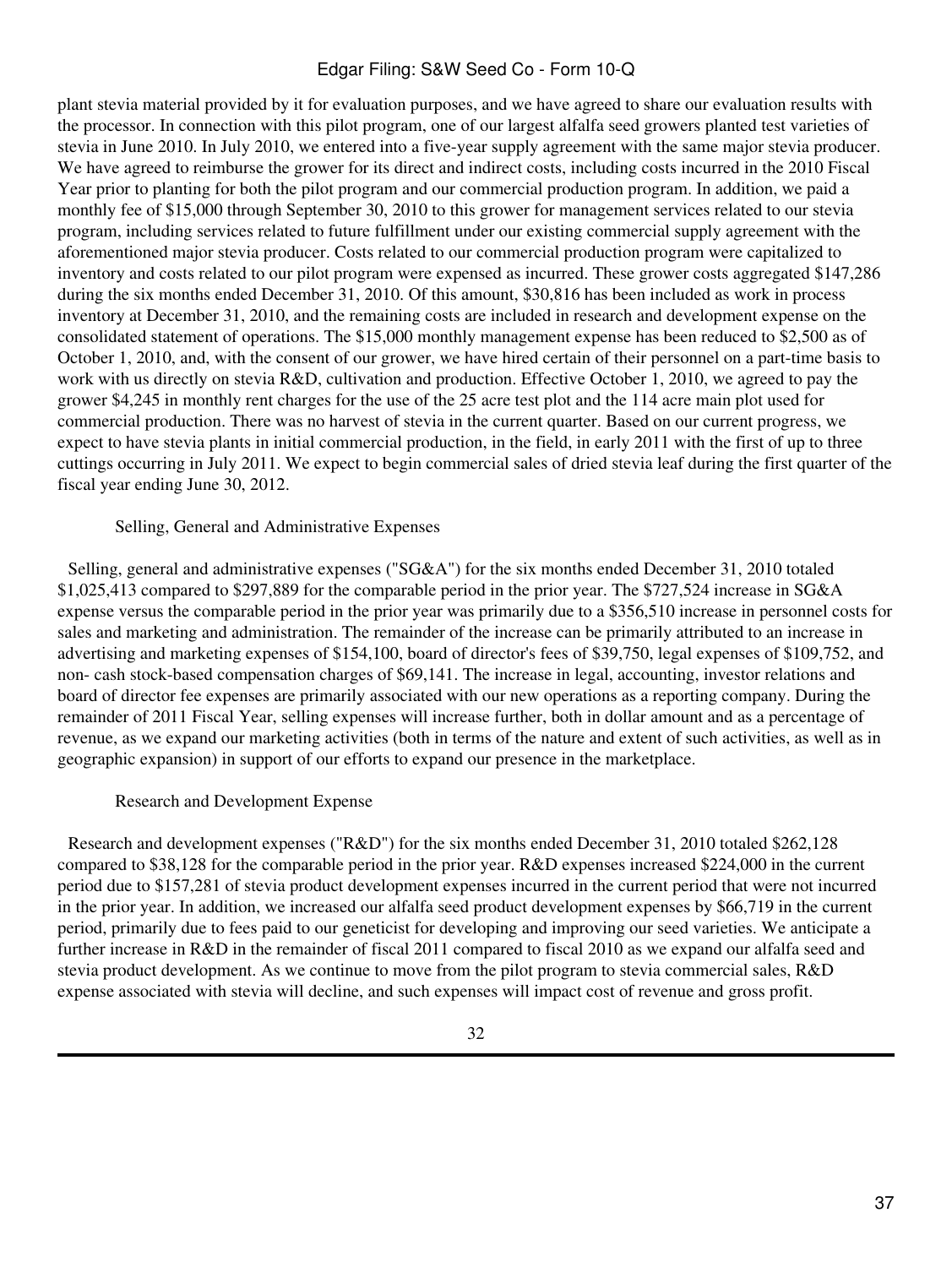# Depreciation and Amortization

 Depreciation and amortization expense for the six months ended December 31, 2010 was \$119,697 compared to \$107,105 for the six months ended December 31, 2009. Included in the amount is amortization expense for intangibles assets, which totaled \$23,124 in the current period and \$23,118 for the six months ended December 31, 2009. The increase in depreciation expense was attributable primarily to the addition of certain new fixed assets, including upgrades to the milling facility, additional storage containers, a vehicle and other equipment.

Interest (Income) Expense, Net

 Interest income during the six months ended December 31, 2010 totaled \$7,143 compared to interest expense of \$41,937 for the six months ended December 31, 2009. Current period interest income was derived from cash and cash equivalents. Interest expense in the prior year was attributable primarily to the borrowings on the working capital line of credit, which has been paid off, and interest expense (accretion expense) associated with the acquisition purchase obligation, which was completed in fiscal 2010. Accretion expense was \$0 and \$18,132 for the six months ended December 31, 2010 and 2009, respectively.

Income Tax Benefit

 Income tax benefit totaled \$235,487 for the six months ended December 31, 2010 and represents the tax benefit to be realized in future periods for losses incurred since we completed the January 28, 2010 exchange transaction.

Net Income (Loss) Including Non-Controlling Interests

We had a net loss of \$336,276 for the six months ended December 31, 2010 compared to net income including non-controlling interests of \$944,145 for the six months ended December 31, 2009. The decrease in profitability was attributable primarily to the decrease in gross profit and an increase in SG&A and R&D expenses, partially offset by the income tax benefit, all of which are discussed above. The net loss per basic and diluted common share for the current period was \$0.06 compared to net income per basic and diluted common share of \$0.28 for the six months ended December 31, 2009.

Liquidity and Capital Resources

# **Overview**

 Our working capital and working capital requirements fluctuate from quarter to quarter depending on the phase of the growing and sales cycle that falls during a particular quarter. Our need for cash is highest in the second and third fiscal quarters (October through March) because we typically pay our contracted growers progressively, starting in the second quarter. In certain years, we have deferred our payments until later in the year to coincide with collections from our customers. Because of our long-standing, excellent relationships with many of our growers, we historically have had the ability to negotiate extended payment terms with them to coincide with the timing of our cash collections from customers. In October 2010, we paid our growers approximately 50% of the estimated cost of the 2010 harvest. We expect to pay the remainder of the cost of the 2010 harvest in the third quarter of this fiscal year, and we have sufficient cash on hand to cover these payments. Alfalfa seed harvest occurs during our first fiscal quarter (August and September), and we typically process most of our alfalfa seed during September, October and November. Therefore, the value of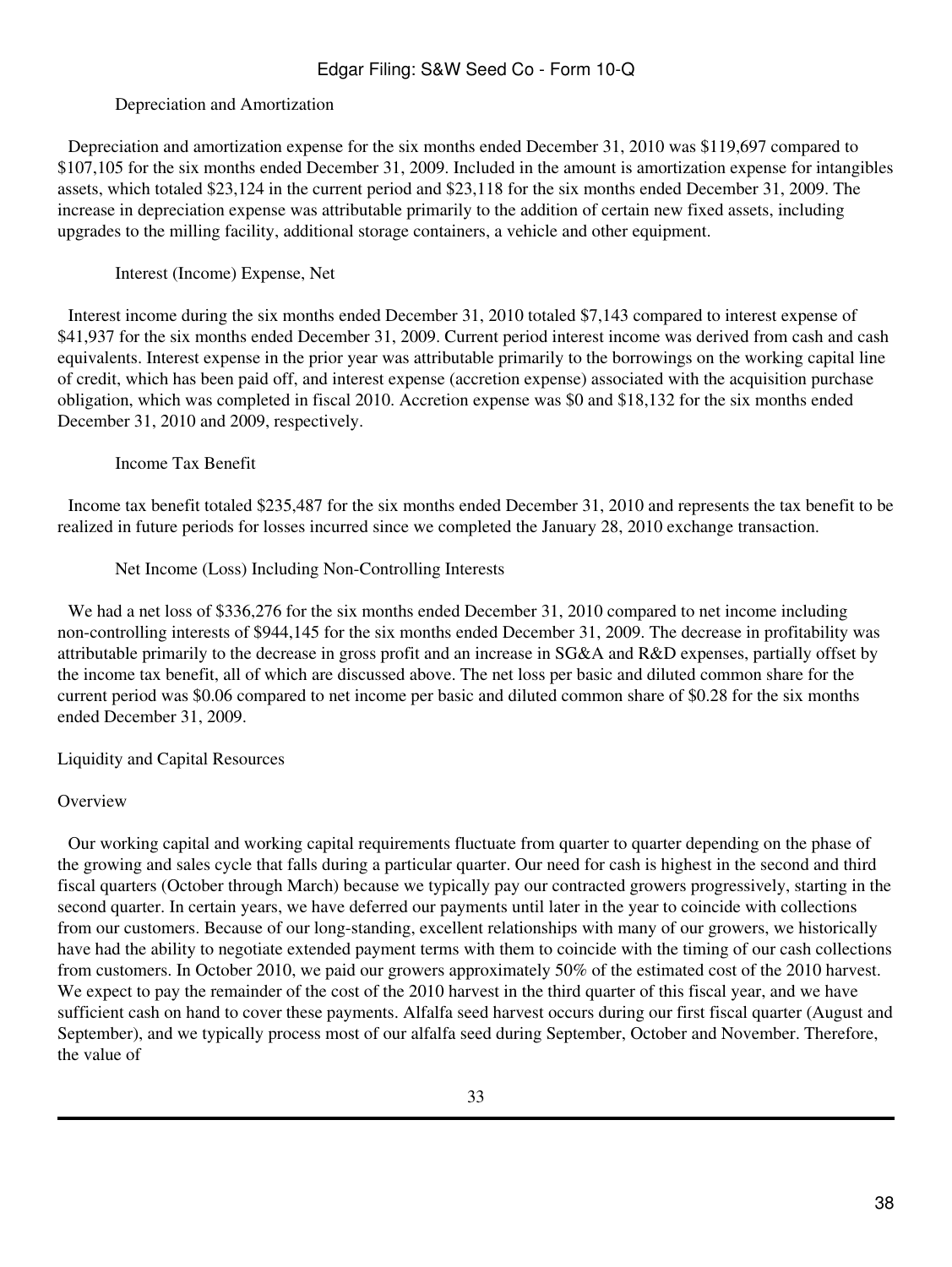inventory is the highest in the first and second quarters, as are our labor costs. But we also generate the greatest amount of cash receipts during the planting season in the second fiscal quarter (October through December).

 We typically have a concentration of sales to our distributor who sells into Saudi Arabia. However, that trend was altered in the first six months of Fiscal 2011, in that only approximately 2% of sales were made to this customer compared to 47% in the comparable period in the prior year. However, due to the typical concentration of sales to this customer, our month-to-month and quarter-to-quarter sales and associated cash receipts are highly dependent upon the timing of deliveries to and payments from that distributor, which have varied significantly from year to year.

 This concentration of sales has also resulted in a concentration of credit. At December 31, 2010, this customer accounted for 35% of our accounts receivable. However, we have a long-standing relationship of over two decades with this customer, and we believe that all of its outstanding accounts receivable balances are fully collectible.

We continuously monitor and evaluate our credit policies with all of our customers based on historical collection experience, current economic and market conditions and a review of the current status of the respective trade accounts receivable balance. Our relationships with our distributors do not include a right of return.

 Our principal working capital components include cash and cash equivalents, accounts receivable, inventory, prepaid expense and other current assets and accounts payable.

 In the 2009 Fiscal Year, we established a working capital line of credit with Wells Fargo Bank under the terms of which we were able to draw down up to \$2,500,000 to fund our seasonal working capital needs. The line bore interest at 3% over the daily one month LIBOR in effect from time to time. In May 2010, we paid off the line with a portion of the net proceeds from our initial public offering and terminated the line.

### Summary of Cash Flows

 The following table shows a summary of our cash flows for the six months ended December 31, 2010 and 2009:

|                                                | <b>Six Months Ended</b><br>December 31, |    |            |  |
|------------------------------------------------|-----------------------------------------|----|------------|--|
|                                                | 2010                                    |    | 2009       |  |
| Cash flows from operating activities           | \$<br>(1,906,145)                       | \$ | (634, 198) |  |
| Cash flows from investing activities           | (227, 482)                              |    | (29, 635)  |  |
| Cash flows from financing activities           |                                         |    | 1,046,570  |  |
| Net increase (decrease) in cash                | (2, 133, 627)                           |    | 382,737    |  |
| Cash and cash equivalents, beginning of period | 7,830,517                               |    | 367        |  |
| Cash and cash equivalents, end of period       | \$<br>5,696,890                         | \$ | 383.104    |  |

 As of December 31, 2010, we had cash and cash equivalents of approximately \$5.7 million. Cash and cash equivalents consist of cash and money market accounts. To date we have experienced no loss or lack of access to our invested cash or cash equivalents; however, we can provide no

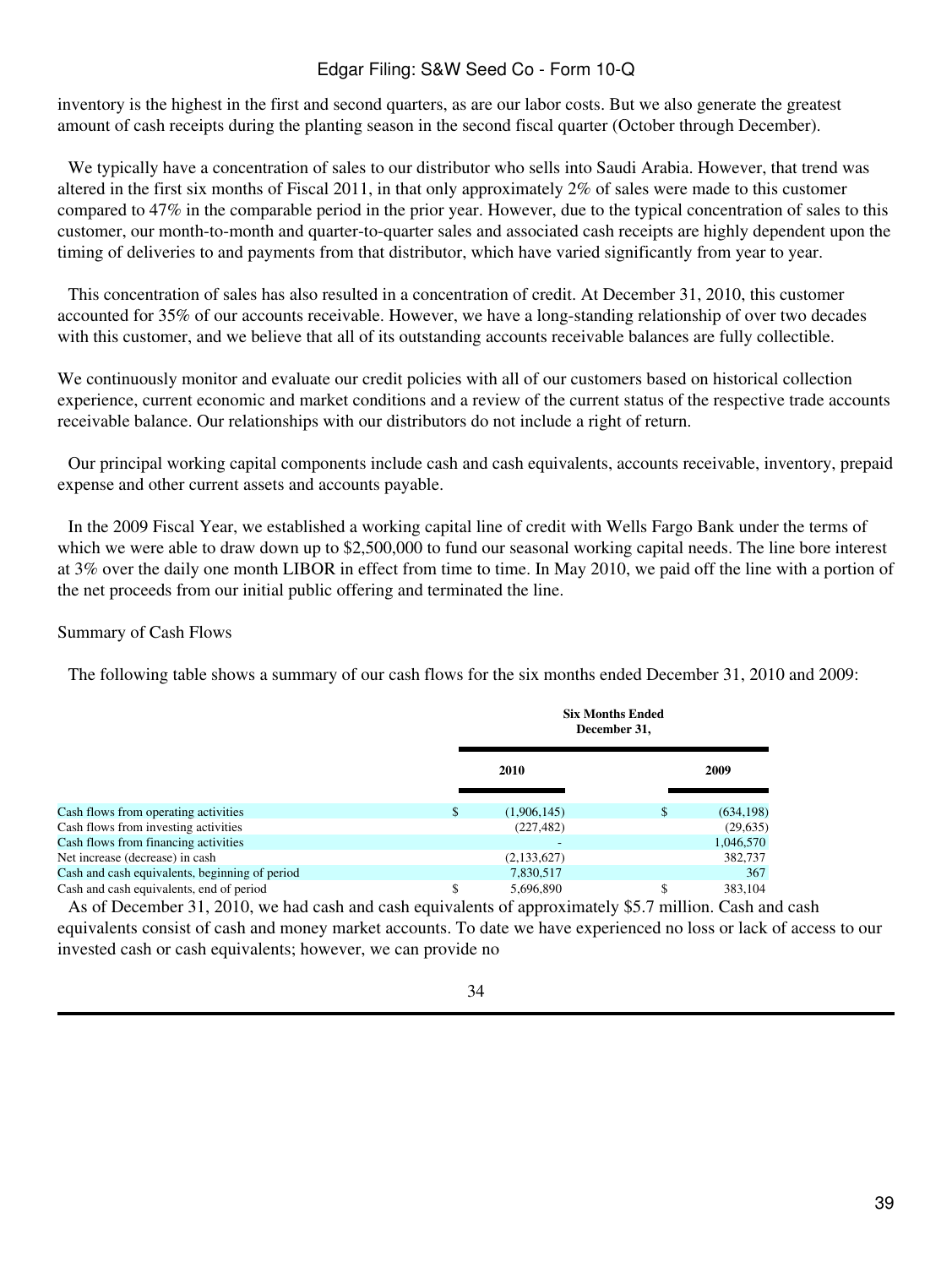assurances that access to our invested cash and cash equivalents will not be impacted by adverse conditions in the financial markets.

 Amounts deposited with third-party financial institutions exceed the Federal Deposit Insurance Corporation, or FDIC, and Securities Investor Protection Corporation, or SIPC, insurance limits, as applicable. These cash and cash equivalents balances could be impacted if the underlying financial institutions fail or are subjected to other adverse conditions in the financial markets. To date we have experienced no loss or lack of access to our cash and cash equivalents.

# Operating Activities

 For the six months ended December 31, 2010, operating activities used \$1,906,145 in cash, as a result of a net loss of \$336,276, and a decrease in accounts receivables of \$445,889, an increase in inventories of \$4,114,939, partially offset by an increase in accounts payable of \$2,116,624. In the six months ended December 31, 2009, operating activities used \$634,198 in cash, as a result of net income including non-controlling interests of \$944,145, depreciation and amortization of \$107,105 and an increase in accounts payable of \$3,648,906, partially offset by an increase in accounts receivable of \$2,190,593 and an increase in inventories of \$3,174,476. Due to the seasonality of our business, our inventory and accounts payable balances are typically at their highest levels in the second quarter of the fiscal year. Because the germination rate, and therefore the quality, of alfalfa seed improves over the first year of proper storage, inventory obsolescence is not a material concern. We do not see any recoverability issues with respect to our current inventory balances on hand. We may choose to carry higher levels of inventory in future periods to meet anticipated demand resulting from anticipated increased marketing efforts, although the anticipated timing of such possible increased demand, if any, cannot be ascertained.

We believe that we will fully collect all accounts receivable balances outstanding at December 31, 2010, although the exact timing cannot be predicted with certainty.

 Our largest customer, Genetics International, Inc., owed us \$580,647 at December 31, 2010. These outstanding invoices have 90 to 120 day payment terms. We are in communication with this customer and have an excellent, long-standing relationship with this company and its principal. In over 25 years of selling to Genetics International, we have never had to write off any receivables due from it. To the best of our knowledge, there is no company-related issue that might be delaying payment, nor are there any negative issues impacting our relationship with this customer. Our relationship with this customer continues to be strong, and we intend to continue to do a significant amount of business together. With respect to the remaining receivables, we believe that all of our other outstanding accounts receivable balances are fully collectible, and we anticipate collecting the remaining outstanding balances over the next two fiscal quarters.

# Investing Activities

 Our investing activities during the six months ended December 31, 2010 totaled \$227,482 versus \$29,635 in the comparable period in the prior year. Our investing activities during the current period consisted of the addition of certain new fixed assets, including upgrades to the milling facility, additional storage containers, a vehicle and other equipment. During the remainder of fiscal 2011, we expect to have ongoing capital expenditure requirements to support our stevia production plans and other infrastructure needs. We expect to fund this investment with a portion of the net proceeds from our initial public offering, which was completed in May 2010.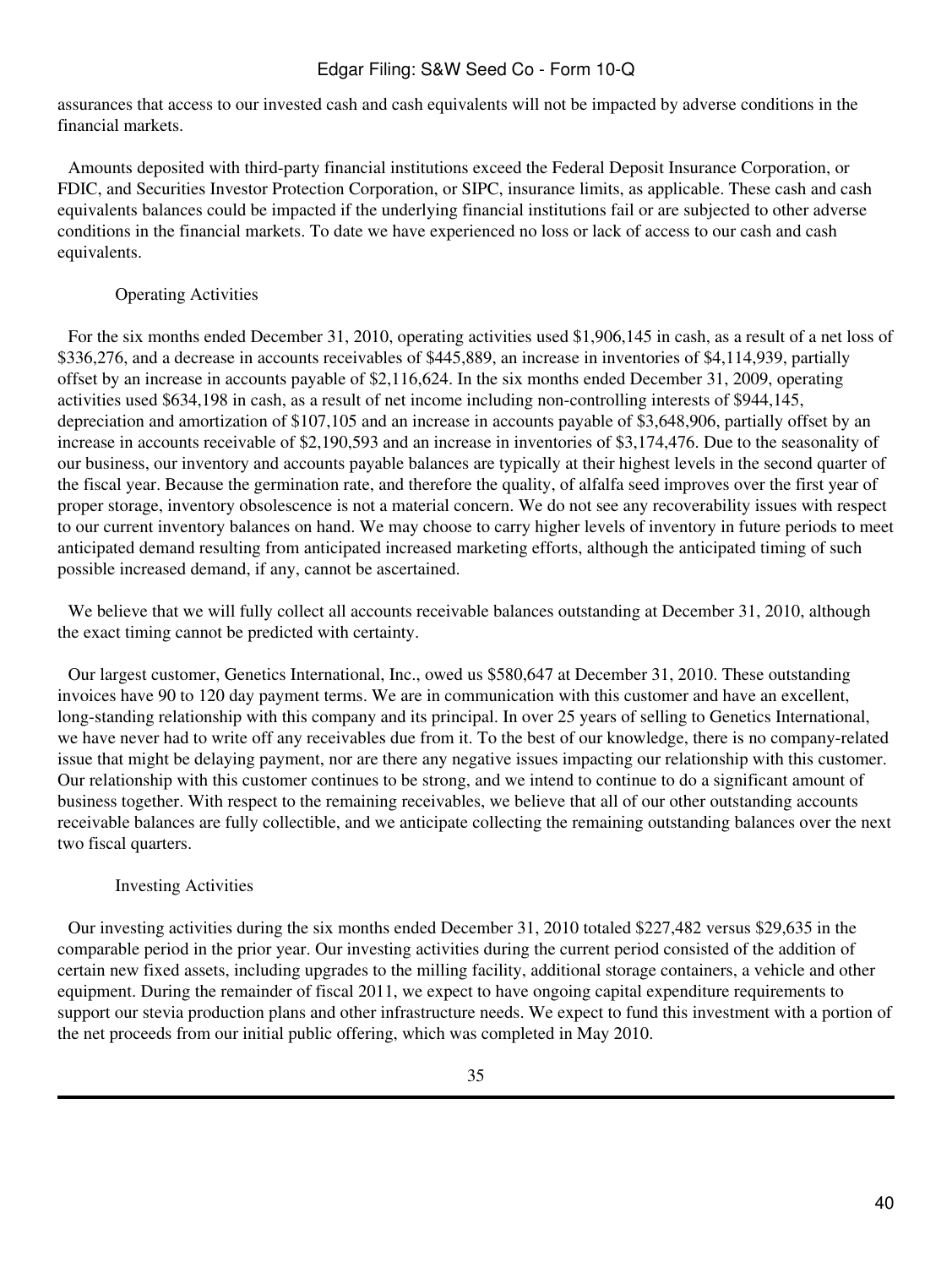### Financing Activities

We did not have any financing activities during the six months ended December 31, 2010. During the six months ended December 31, 2009, our financing activities consisted primarily of withdrawals by the general partners of the predecessor partnership of \$79,614 and borrowings on the revolving credit loan of \$1,225,804, as well as \$99,620 of equity offering costs.

### Inflation Risk

We do not believe that inflation has had a material effect on our business, financial condition or results of operations. However, if our costs were to become subject to significant inflationary pressures, we may not be able to fully offset such higher costs through price increases. Our inability or failure to do so could harm our business, financial condition and results of operations.

### Off Balance Sheet Arrangements

We did not have any significant off-balance sheet arrangements during the six months ended December 31, 2010.

### Capital Resources and Requirements

 Our future liquidity and capital requirements will be influenced by numerous factors, including:

- the extent and duration of future operating income;
- the level and timing of future sales and expenditures;
- working capital required to support our growth;
- investment capital for plant and equipment;
- our sales and marketing programs;
- investment capital for potential acquisitions;
- competition; and
- market developments.

 Our available labor force is plentiful and stable, and many of our laborers have worked for us for over a decade. Our networks of distributors in the western United States and growers in California have been stable and productive for over 10 years. The price we pay to growers is contracted annually and prior to establishing our sales prices for the season. Therefore, while the market price for alfalfa seed may fluctuate year to year, we are generally able to maintain a profitable margin between our seed costs and selling prices. We have not seen, nor do we expect, technology changes in the methods of processing and milling alfalfa or other small grain products requiring a capital investment to maintain our competitive high quality and low cost position. Consequently, our capital investment needs and our maintenance expenses from year to year are relatively minor, predictable and stable.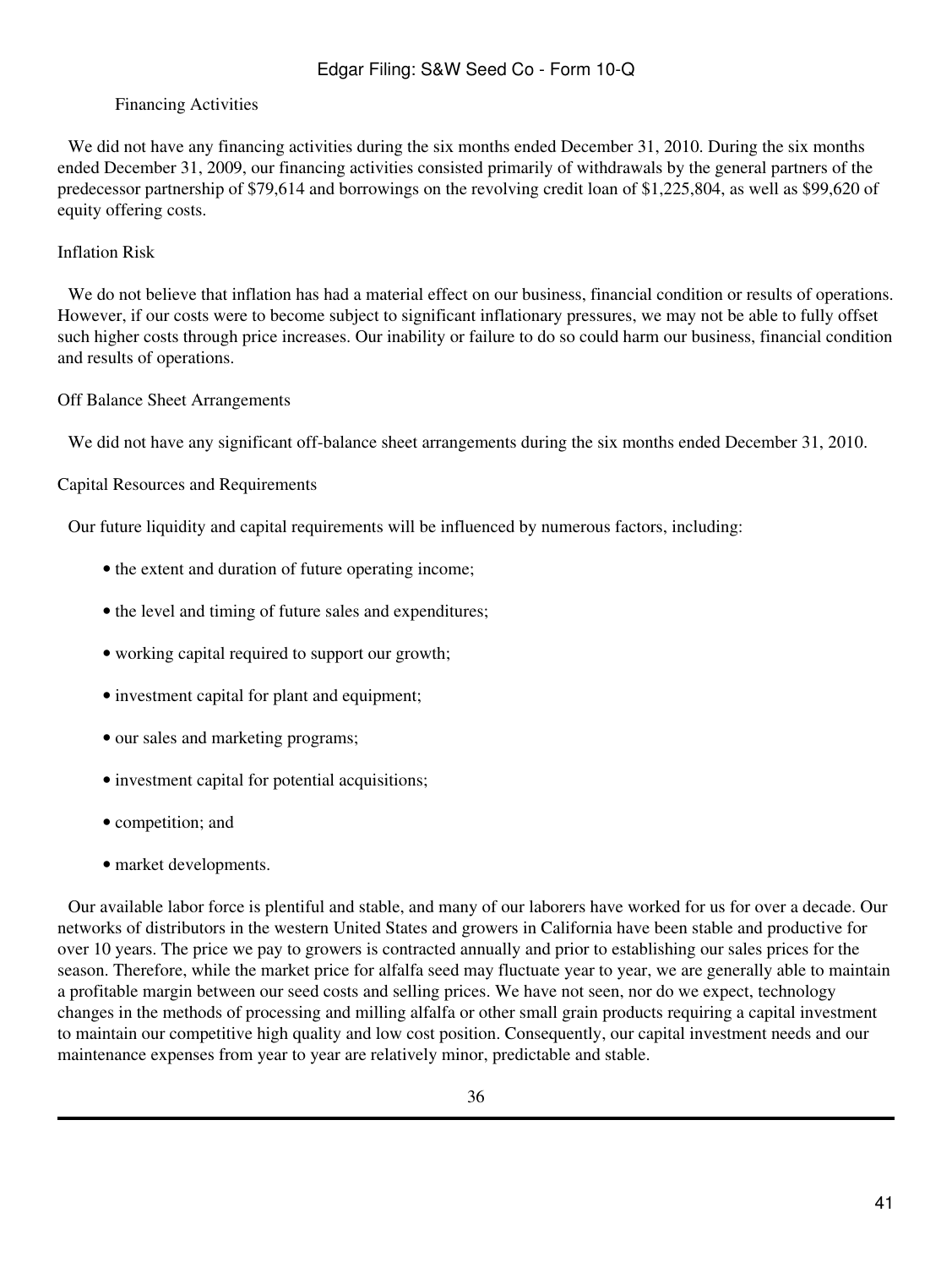### Critical Accounting Policies

 The accounting policies and the use of accounting estimates are set forth in the footnotes to the unaudited financial statements.

 In preparing our financial statements, we must select and apply various accounting policies. Our most significant policies are described in Note 2 - Significant Accounting Policies set forth in the notes to the financial statements. In order to apply our accounting policies, we often need to make estimates based on judgments about future events. In making such estimates, we rely on historical experience, market and other conditions, and on assumptions that we believe to be reasonable. However, the estimation process is by its nature uncertain given that estimates depend on events over which we may not have control. If market and other conditions change from those that we anticipate, our results of operations, financial condition and changes in financial condition may be materially affected. In addition, if our assumptions change, we may need to revise our estimates, or to take other corrective actions, either of which may also have a material effect on our results of operations, financial condition or changes in financial condition. Members of our senior management have discussed the development and selection of our critical accounting estimates, and our disclosure regarding them, with the audit committee of our board of directors, and do so on a regular basis.

We believe that the following estimates have a higher degree of inherent uncertainty and require our most significant judgments. In addition, had we used estimates different from any of these, our results of operations, financial condition or changes in financial condition for the current period could have been materially different from those presented.

### **Intangible Assets**:

All amortizable intangible assets are assessed for impairment whenever events indicate a possible loss. Such an assessment involves estimating undiscounted cash flows over the remaining useful life of the intangible. If the review indicates that undiscounted cash flows are less than the recorded value of the intangible asset, the carrying amount of the intangible is reduced by the estimated cash-flow shortfall on a discounted basis, and a corresponding loss is charged to the consolidated statement of operations. Significant changes in key assumptions about the business, market conditions and prospects for which the intangible asset is currently utilized or expected to be utilized could result in an impairment charge.

#### Stock-Based Compensation:

We recognize share-based compensation expense for costs related to all share-based payments including stock options, based on the fair value of the award at the grant date and over the requisite service period. We use the binomial lattice valuation model to estimate the fair value of options granted under share-based compensation plans. The binomial lattice valuation model requires us to estimate a variety of factors including, but not limited to, the expected term of the award, stock price volatility, dividend rate, risk-free interest rate, attrition rate, and exercise price. The input factors to use in the valuation model are based on subjective future expectations combined with management judgment. The expected term used represents the weighted-average period that the stock options are expected to be outstanding. We use the historical volatility of a comparable peer group to derive the expected volatility of our common stock. The peer group historical volatility is used due to the limited trading history of our common stock. We use a risk-free interest rate that is based on the implied yield available on U.S. Treasury issued with an equivalent remaining term at the time of grant. We have not paid dividends in the past and currently do not plan to pay any dividends in the foreseeable future and as such, dividend yield is assumed to be zero for the purposes of valuing the stock options granted. We evaluate the assumptions used to value stock awards on a quarterly basis. If factors change and we employ different assumptions, share-based compensation expense may differ significantly from what we have recorded in the past. When there are any modifications or cancellations of the underlying unvested securities, we may be required to accelerate, increase or cancel any remaining unearned share-based compensation expense. To the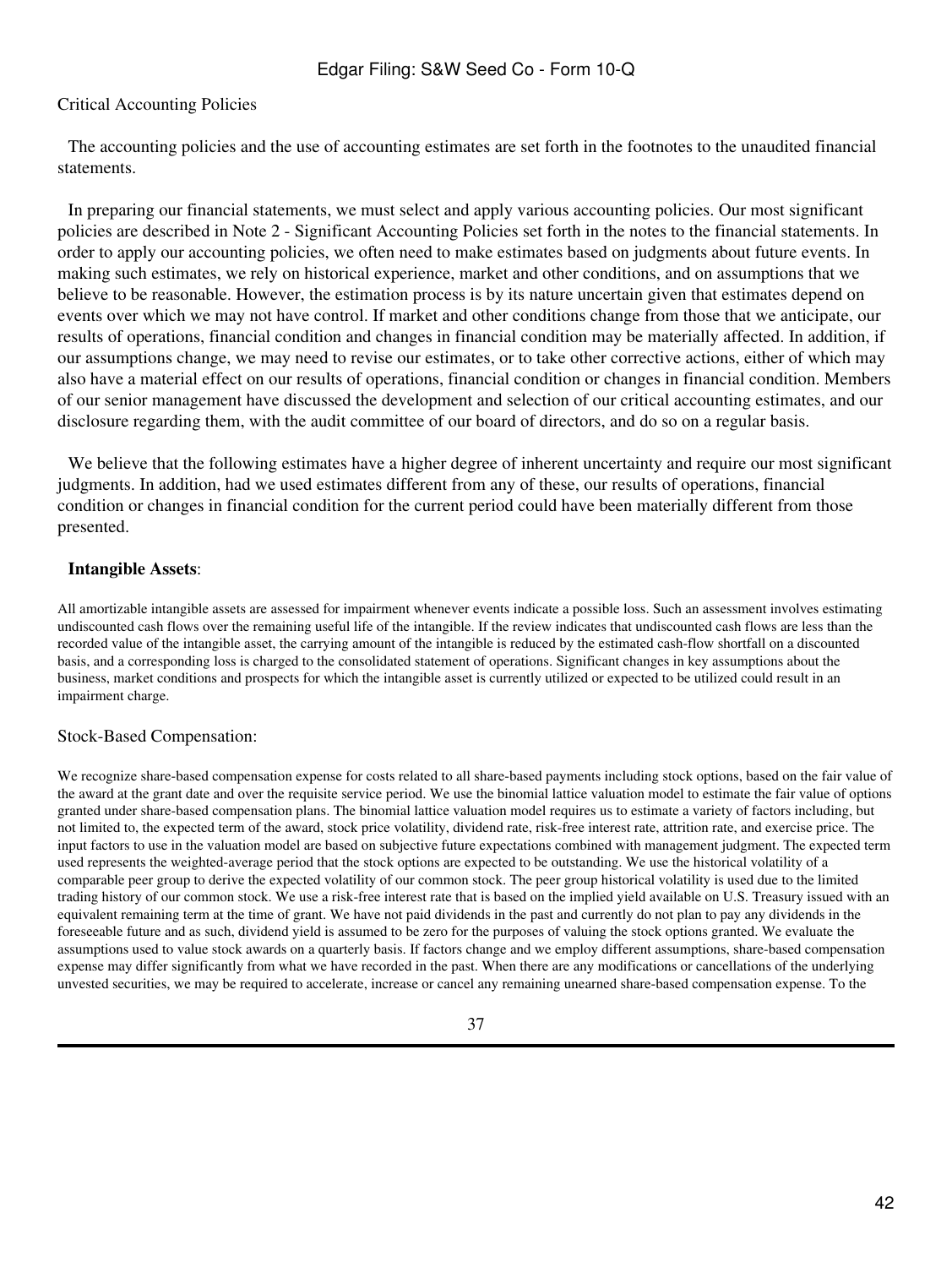extent that we grant additional equity securities to employees, our share-based compensation expense will be increased by the additional unearned compensation resulting from those additional grants.

Recently Adopted and Recently Enacted Accounting Pronouncements

 In April 2008, the FASB issued ASC 350-10, "Determination of the Useful Life of Intangible Assets." ASC 350-10 amends the factors that should be considered in developing renewal or extension assumptions used to determine the useful life of a recognized intangible asset under ASC 350-10, "Goodwill and Other Intangible Assets." ASC No. 350-10 is effective for fiscal years beginning after December 15, 2008. The adoption of this ASC did not have a material impact on our consolidated financial statements.

 In April 2009, the FASB issued ASC 805-10, "Accounting for Assets Acquired and Liabilities assumed in a Business Combination That Arise from Contingencies-an amendment of FASB Statement No. 141 (Revised December 2007), Business Combinations". ASC 805-10 addresses application issues raised by preparers, auditors and members of the legal profession on initial recognition and measurement, subsequent measurement and accounting and disclosure of assets and liabilities arising from contingencies in a business combination. ASC 805-10 is effective for assets or liabilities arising from contingencies in business combinations for which the acquisition date is on or after the beginning of the first annual reporting period beginning on or after December 15, 2008. ASC 805-10 will have an impact on our accounting for any future acquisitions and its consolidated financial statements.

 In May 2009, the FASB issued SFAS No. 165, "Subsequent Events", which is included in ASC Topic 855, Subsequent Events. ASC Topic 855 established principles and requirements for evaluating and reporting subsequent events and distinguishes which subsequent events should be recognized in the financial statements versus which subsequent events should be disclosed in the financial statements. ASC Topic 855 was effective for interim periods ending after June 15, 2009 and applies prospectively. Because ASC Topic 855 impacts the disclosure requirements, and not the accounting treatment for subsequent events, the adoption of ASC Topic 855 did not impact our consolidated results of operations or financial condition.

 Effective July 1, 2009, we adopted the Financial Accounting Standards Board ("FASB") Accounting Standards Codification ("ASC") 105-10, Generally Accepted Accounting Principles-Overall ("ASC 105-10"). ASC 105-10 establishes the FASB Accounting Standards Codification (the "Codification") as the source of authoritative accounting principles recognized by the FASB to be applied by nongovernmental entities in the preparation of financial statements in conformity with U.S. GAAP. Rules and interpretive releases of the SEC under authority of federal securities laws are also sources of authoritative U.S. GAAP for SEC registrants. All guidance contained in the Codification carries an equal level of authority. The Codification superseded all existing non-SEC accounting and reporting standards. All other non-grandfathered, non-SEC accounting literature not included in the Codification is non-authoritative. The FASB will not issue new standards in the form of Statements, FASB Staff Positions or Emerging Issues Task Force Abstracts. Instead, it will issue Accounting Standards Updates ("ASUs"). The FASB will not consider ASUs as authoritative in their own right. ASUs will serve only to update the Codification, provide background information about the guidance and provide the bases for conclusions on the change(s) in the Codification. References made to FASB guidance throughout these consolidated financials have been updated for the Codification.

 In August 2009, the FASB issued ASU No. 2009-05, Measuring Liabilities at Fair Value, which provides additional guidance on how companies should measure liabilities at fair value under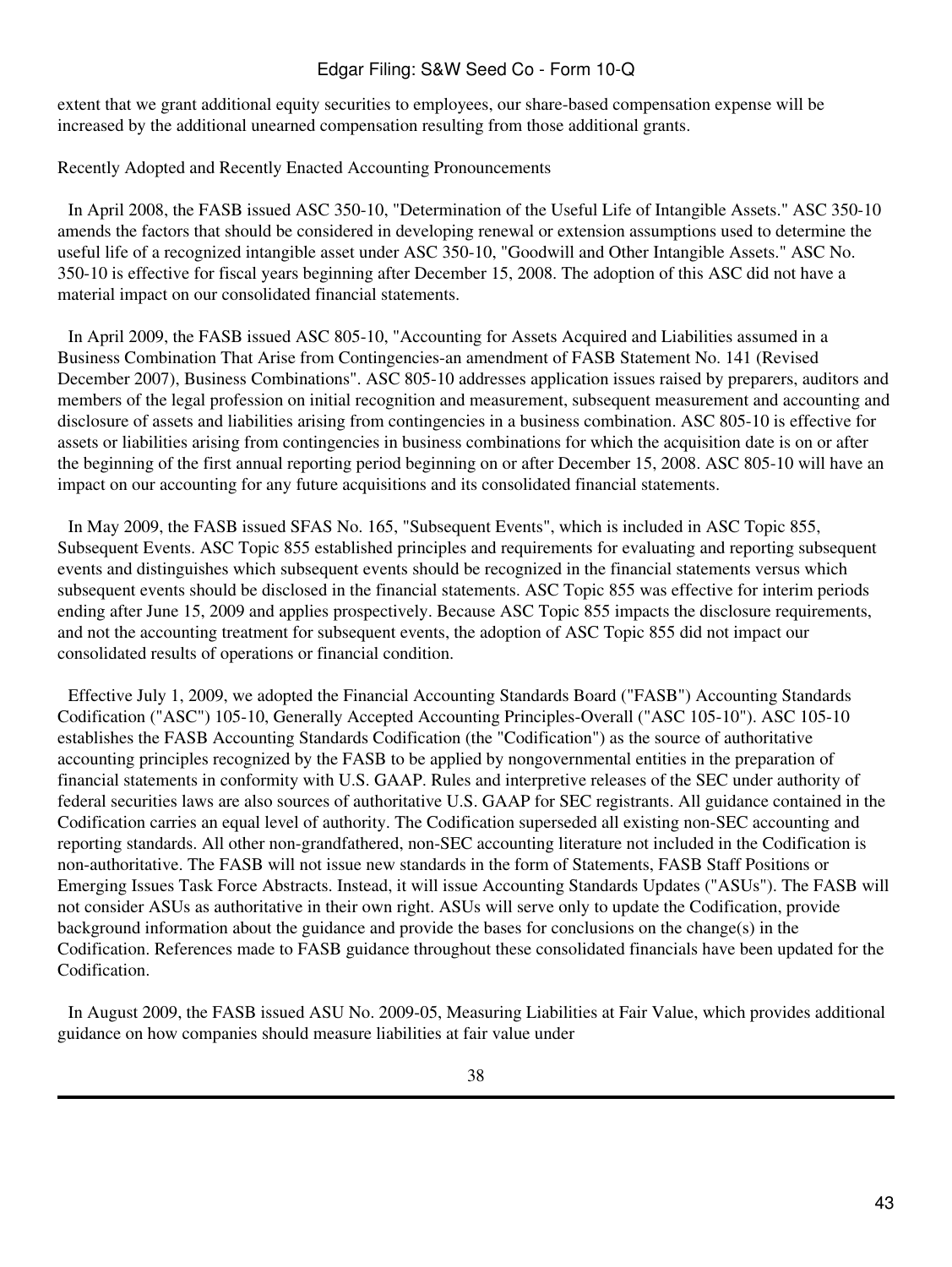ASC 820. The ASU clarifies that the quoted price for an identical liability should be used. However, if such information is not available, an entity may use the quoted price of an identical liability when traded as an asset, quoted prices for similar liabilities or similar liabilities traded as assets, or another valuation technique (such as the market or income approach). The ASU also indicates that the fair value of a liability is not adjusted to reflect the impact of contractual restrictions that prevent its transfer and indicates circumstances in which quoted prices for an identical liability or quoted price for an identical liability traded as an asset may be considered level 1 fair value measurements. This ASU is effective October 1, 2009. The adoption of this ASU did not impact our consolidated results of operations or financial condition.

 In October 2009, the FASB issued ASU No. 2009-13, Multiple-Deliverable Revenue Arrangements — a consensus of the FASB Emerging Issues Task Force, that provides amendments to the criteria for separating consideration in multiple-deliverable arrangements. As a result of these amendments, multiple-deliverable revenue arrangements will be separated in more circumstances than under existing U.S. GAAP. The ASU does this by establishing a selling price hierarchy for determining the selling price of a deliverable. The selling price used for each deliverable will be based on vendor-specific objective evidence if available, third-party evidence if vendor-specific objective evidence is not available, or estimated selling price if neither vendor-specific objective evidence nor third-party evidence is available. A vendor will be required to determine its best estimate of selling price in a manner that is consistent with that used to determine the price to sell the deliverable on a standalone basis. This ASU also eliminates the residual method of allocation and will require that arrangement consideration be allocated at the inception of the arrangement to all deliverables using the relative selling price method, which allocates any discount in the overall arrangement proportionally to each deliverable based on its relative selling price. Expanded disclosures of qualitative and quantitative information regarding application of the multiple-deliverable revenue arrangement guidance are also required under the ASU. The ASU does not apply to arrangements for which industry specific allocation and measurement guidance exists, such as long-term construction contracts and software transactions. ASU No. 2009-13 is effective beginning January 1, 2011. We are currently evaluating the impact of this standard on our consolidated results of operations and financial condition.

In January 2010, the FASB issued ASU No. 2010-06 regarding fair value measurements and disclosures and improvement in the disclosure about fair value measurements. This ASU requires additional disclosures regarding significant transfers in and out of Levels 1 and 2 of fair value measurements, including a description of the reasons for the transfers. Further, this ASU requires additional disclosures for the activity in Level 3 fair value measurements, requiring presentation of information about purchases, sales, issuances, and settlements in the reconciliation for fair value measurements. This ASU is effective for fiscal years beginning after December 15, 2010, and for interim periods within those fiscal years. We are currently evaluating the impact of this ASU; however, we do not expect the adoption of this ASU to have a material impact on our consolidated results of operations and financial condition.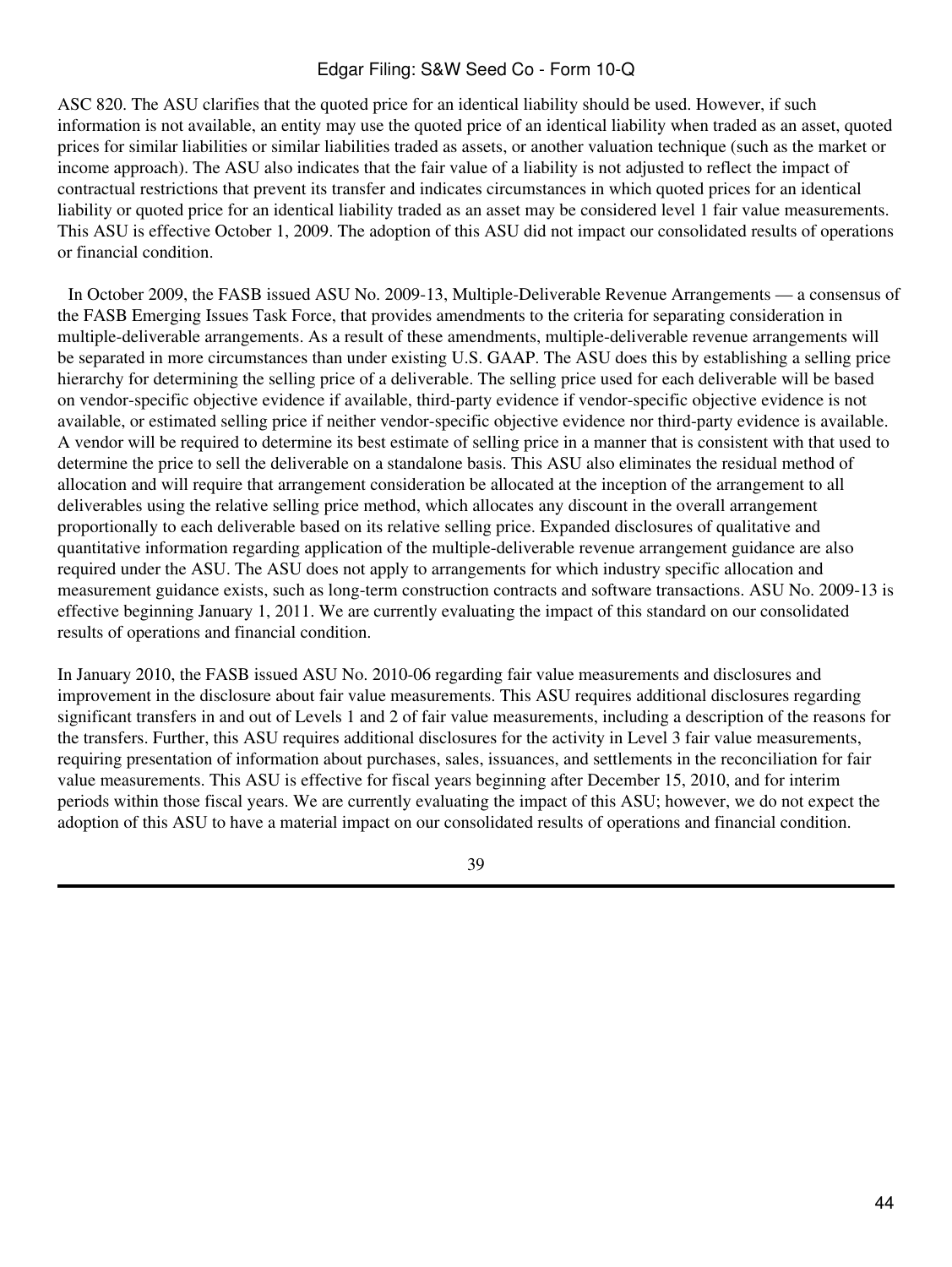# <span id="page-44-0"></span>Item 3. Quantitative and Qualitative Disclosures About Market Risk.

We are a smaller reporting company and therefore, we are not required to provide information required by this item of Form 10-Q.

<span id="page-44-1"></span>Item 4. Controls and Procedures.

Evaluation of Disclosure Controls and Procedures

Our management, with the participation of our Chief Executive Officer and our Chief Financial Officer, evaluated the effectiveness of our disclosure controls and procedures as of December 31, 2010. The term "disclosure controls and procedures," as defined in Rules 13a-15(e) and 15d-15(e) under the Exchange Act, means controls and other procedures of a company that are designed to ensure that information required to be disclosed by a company in the reports that it files or submits under the Exchange Act is recorded, processed, summarized and reported, within the time periods specified in the SEC's rules and forms. Disclosure controls and procedures include, without limitation, controls and procedures designed to ensure that information required to be disclosed by a company in the reports that it files or submits under the Exchange Act is accumulated and communicated to the company's management, including its principal executive and principal financial officers, as appropriate to allow timely decisions regarding required disclosure. Management recognizes that any controls and procedures, no matter how well designed and operated, can provide only reasonable assurance of achieving their objectives and management necessarily applies its judgment in evaluating the cost-benefit relationship of possible controls and procedures. Based on the evaluation of our disclosure controls and procedures as of December 31, 2010, our Chief Executive Officer and Chief Financial Officer concluded that, as of such date, our disclosure controls and procedures were effective at the reasonable assurance level.

Changes in Internal Control over Financial Reporting

There was no change in our internal control over financial reporting identified in connection with the evaluation required by Rule 13a-15(d) and 15d-15(d) of the Exchange Act that occurred during the period covered by this report that has materially affected, or is reasonably likely to materially affect, our internal control over financial reporting.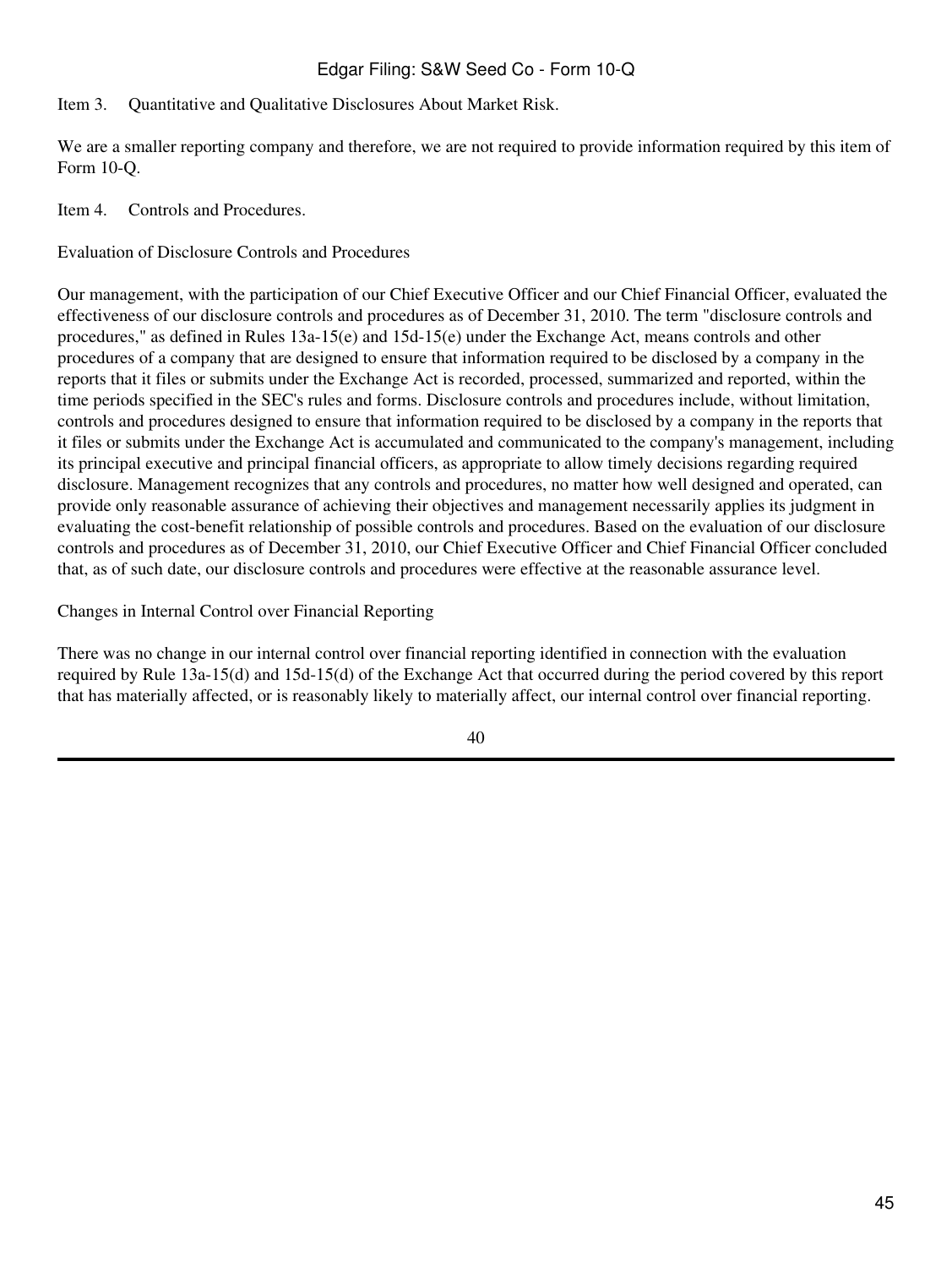#### Part II

#### OTHER INFORMATION

<span id="page-45-0"></span>Item 1. Legal Proceedings.

 We are not a party to any material legal proceedings.

<span id="page-45-1"></span>Item 1A. Risk Factors.

In addition to the other information set forth in this quarterly report on Form& 10-Q, you should carefully consider the risk factors discussed under the caption "Risk Factors" in our Form 10-K, filed with the SEC on September 28, 2010. Except as set forth below, there have been no material changes to the risk factors previously disclosed under the caption "Risk Factors" in the Form 10-K.

The recent deregulation of Roundup Ready alfalfa could negatively impact our sales of proprietary alfalfa seed.

 In December 2010, the U.S. Department of Agriculture ("USDA") published the final environmental impact statement on Roundup Ready Alfalfa ("RRA"). Following that publication, in late January 2011, the USDA announced the deregulation of RRA, without imposing any regulations, providing any guidance pertaining to field separation or mandating any other conditions. We believe that Forage Genetics, a co-developer of RRA, and other licensed seed companies, have a substantial supply of RRA in inventory that has been awaiting this decision, and Forage Genetics has publicly announced that RRA will be available for the spring 2011 planting season. This development potentially could adversely impact both our domestic and international sales. Domestically, hay farmers may choose the GMO alfalfa seed over our seed in order to control weeds with Roundup, Monsanto's powerful herbicide. Internationally, we may face a challenge to demonstrate to the customers of our distributors that our seed is free of any cross-contamination between GMO and organic and conventionally-farmed fields since GMO crops currently are prohibited in most of the international markets in which our distributors sell our proprietary seed. No decision has been made whether it is in our best interest to enter the GMO alfalfa market, and no timetable for such a decision has been fixed. The decision will depend, in part, on the impact of RRA on the markets into which we sell seed. Although we have been in discussions with Monsanto about a possible licensing arrangement, there is no assurance that we will be able to obtain a license or, if a license becomes available, whether it will be on terms that we will find commercially acceptable. If we were to decide to pursue a formal licensing agreement, we believe it would be at least into fiscal 2013 before the arrangements were finalized and the RRA traits incorporated into our seed. In the intervening time period, our domestic sales could be negatively impacted, although the actual impact on the alfalfa seed market in general and on sales of our proprietary seed in particular is currently unknown.

Our actual operating results may differ significantly from our guidance.

 Although we have not provided earnings guidance to date, from time to time, we may release guidance in our quarterly earnings releases, quarterly earnings conference call, or otherwise, regarding our future performance that represent our management's estimates as of the date of release. If given, this guidance, which includes forward-looking statements, will be based on projections prepared by our management. These projections are not prepared with a view toward compliance with published guidelines of the American Institute of Certified Public Accountants, and neither our registered public accountants nor any other independent expert or outside party compiles or examines the projections and, accordingly, no such person expresses any opinion or any other form of assurance with respect thereto.

 Projections are based upon a number of assumptions and estimates that, while presented with numerical specificity, are inherently subject to significant business, economic and competitive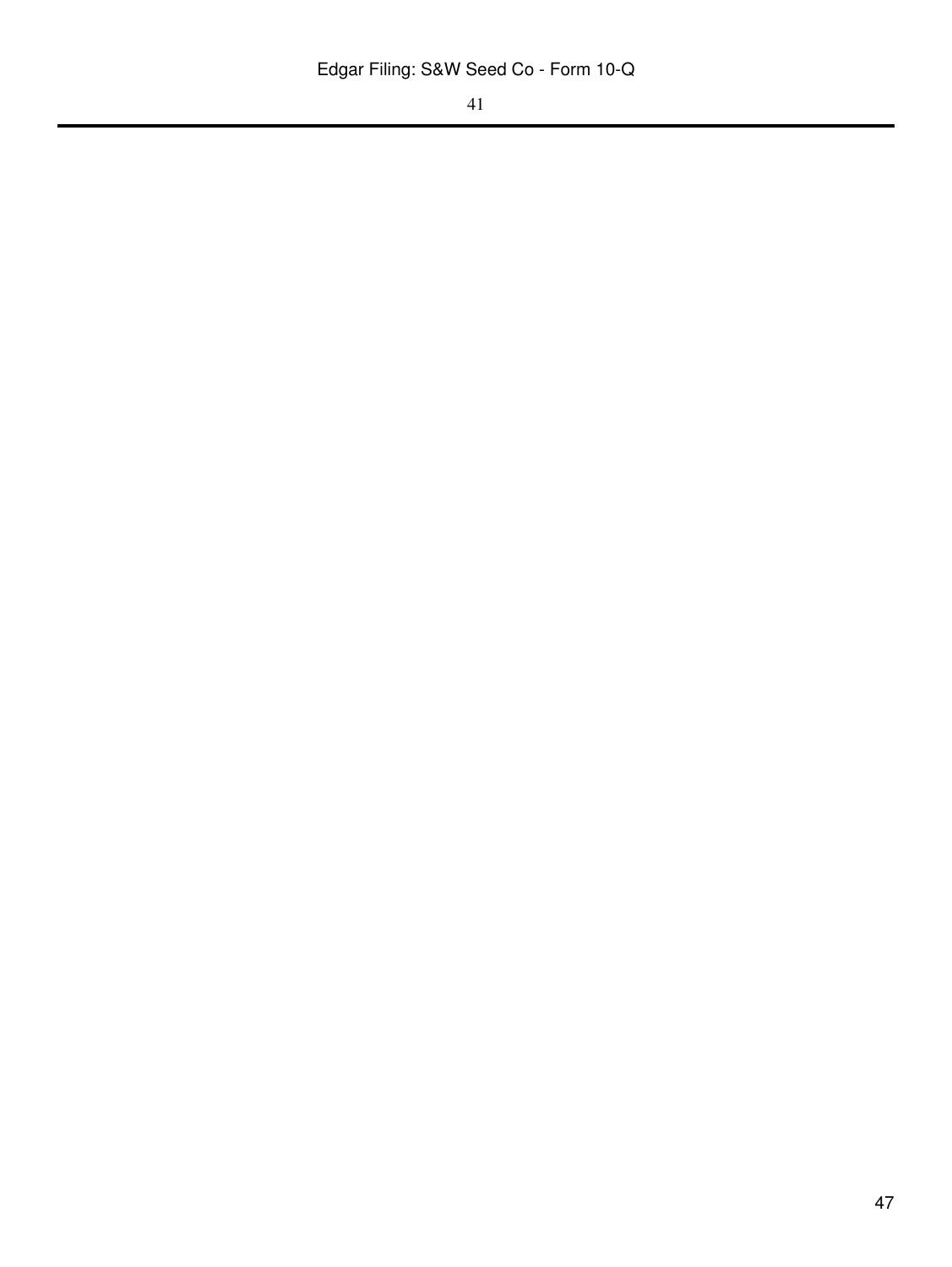uncertainties and contingencies, many of which are beyond our control and are based upon specific assumptions with respect to future business decisions, some of which will change. If we issue guidance, we will generally state possible outcomes as high and low ranges that are intended to provide a sensitivity analysis as variables are changed but are not intended to represent that actual results could not fall outside of the suggested ranges. The principal reason that we would release guidance would be to provide a basis for our management to discuss our business outlook with analysts and investors. We do not accept any responsibility for any projections or reports published by any such persons.

 Guidance is necessarily speculative in nature, and it can be expected that some or all of the assumptions of the guidance furnished by us will not materialize or will vary significantly from actual results. Accordingly, our guidance, if given, is only an estimate of what management believes is realizable as of the date of release. Actual results will vary from our guidance and the variations may be material. In light of the foregoing, investors are urged not to rely upon, or otherwise consider, our guidance in making an investment decision in respect of our common stock, Class A warrants or Class B warrants.

 Any failure to successfully implement our operating strategy or the occurrence of any of the events or circumstances set forth in our "Risk Factors" in the Form 10-K and in this Quarterly Report on Form 10-Q could result in the actual operating results being different from our guidance, and such differences may be adverse and material.

<span id="page-47-0"></span>Item 2. Unregistered Sales of Equity Securities and Use of Proceeds.

### **(a) Sales of Unregistered Securities**

 None.

(b) Use of Proceeds

On May 3, 2010, our registration statement on Form S-1 (File No. 333-164588) was declared effective for our initial public offering, pursuant to which we registered the offering and sale of 1,400,000 units, each unit consisting of two shares of our common stock, one Class A warrant and one Class B warrant, at a public offering price of \$11.00 per unit.

We raised approximately \$12,822,056 in net proceeds after deducting underwriting discounts of \$1,424,500 and other estimated offering costs of \$1,153,444. There has been no material change in the planned use of proceeds from our IPO as described in our final prospectus filed with the SEC pursuant to Rule 424(b) on May 4, 2010.

 Since receipt of the net proceeds from the IPO, we have used \$2,173,142 to repay the outstanding balance under our revolving credit facility with Wells Fargo Bank credit facility; and \$1,342,964 to pay the principal and accrued interest owed on the promissory notes issued to the former partners of S&W Seed Company, a general partnership and to purchase the final 15% of the general partnership not previously owned by our wholly-owned subsidiary, Seed Holding, LLC. We also used approximately \$360,208 of the net proceeds allocated to working capital to pay the net amounts owed to our grower and customer, Triangle T, and approximately \$1,276,356 to pay the remaining amounts owed to our growers for alfalfa seed we previously purchased. We also have used approximately \$295,176 to fund our stevia pilot program, \$137,842 to fund research and development and \$184,039 to fund an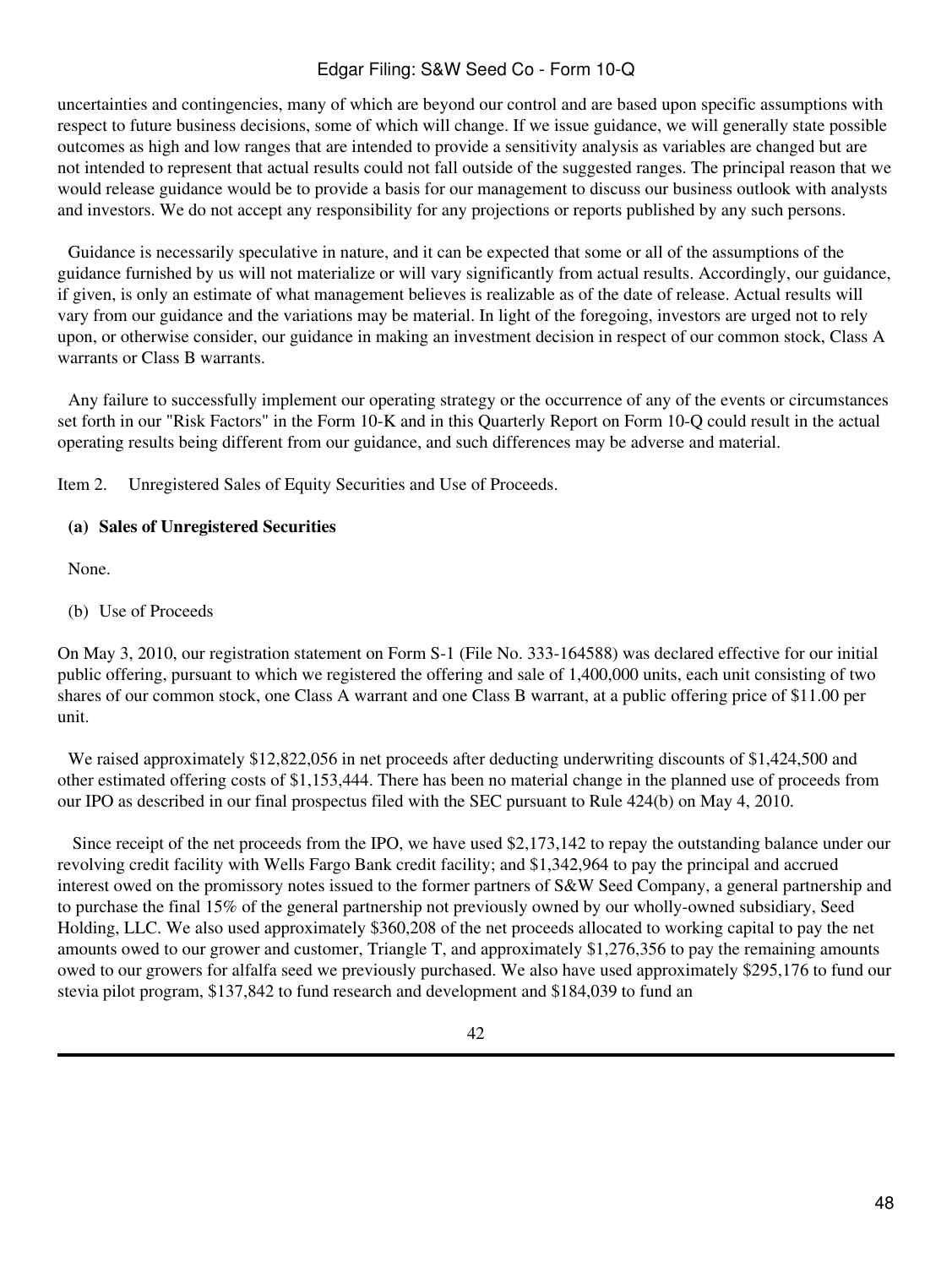upgrade of our facilities to support the anticipated growth of our business. We have invested the remainder of the funds in registered money market funds.

<span id="page-48-0"></span>Item 3. Defaults Upon Senior Securities.

 None.

<span id="page-48-1"></span>Item 5. Other Information.

 None.

<span id="page-48-2"></span>Item 6. Exhibits.

| Exhibit<br>Number | Description                                                                                                                                                                                                          |
|-------------------|----------------------------------------------------------------------------------------------------------------------------------------------------------------------------------------------------------------------|
| 31.1              | Certification of Chief Executive Officer Pursuant to Rule 13-14(a) of the Securities<br>Exchange Act of 1934, as Adopted Pursuant to Section 302 of the Sarbanes-Oxley Act of<br><u>2002.</u><br>(PDF as a courtesy) |
| 31.2              | Certification of Chief Financial Officer Pursuant to Rule 13-14(a) of the Securities Exchange<br>Act of 1934, as Adopted Pursuant to Section 302 of the Sarbanes-Oxley Act of 2002.<br>(PDF as a courtesy)           |
| 32.1              | Certification of Chief Executive Officer Pursuant to 18 U.S.C. Section 1350, as Adopted<br>Pursuant to Section 906 of the Sarbanes-Oxley Act of 2002.<br>(PDF as a courtesy)                                         |
| 32.2              | Certification of Chief Financial Officer Pursuant to 18 U.S.C. Section 1350, as Adopted<br>Pursuant to Section 906 of the Sarbanes-Oxley Act of 2002.<br>(PDF as a courtesy)<br>$\sqrt{2}$                           |